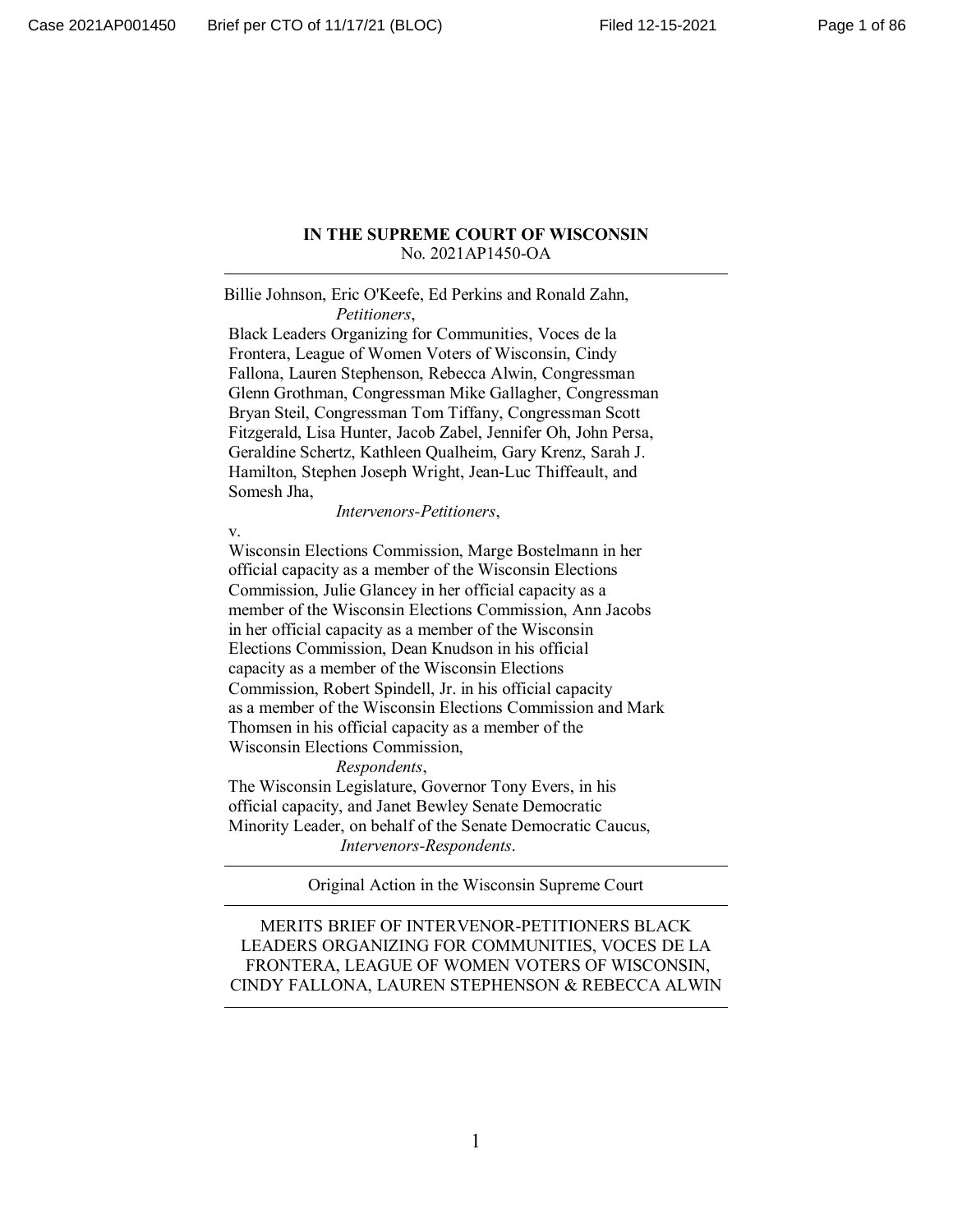Douglas M. Poland State Bar No. 1055189 Jeffrey A. Mandell State Bar No. 1100406 Colin T. Roth State Bar No. 1103985 Rachel E. Snyder State Bar No. 1090427 Richard A. Manthe State Bar No. 1099199 Carly Gerads State Bar No. 1106808 STAFFORD ROSENBAUM LLP 222 West Washington Ave., #900 P.O. Box 1784 Madison, WI 53701-1784 dpoland@staffordlaw.com jmandell@staffordlaw.com croth@staffordlaw.com rsnyder@staffordlaw.com rmanthe@staffordlaw.com cgerads@staffordlaw.com 608.256.0226

Mark P. Gaber\* Christopher Lamar\* CAMPAIGN LEGAL CENTER 1101 14th St. NW Suite 400 Washington, DC 20005 mgaber@campaignlegal.org clamar@campaignlegal.org 202.736.2200

Annabelle Harless\* CAMPAIGN LEGAL CENTER 55 W. Monroe St., Ste. 1925 Chicago, IL 60603 aharless@campaignlegal.org 312.312.2885

*Counsel for Intervenor-Petitioners, Black Leaders Organizing for Communities, Voces de la Frontera, the League of Women Voters of Wisconsin, Cindy Fallona, Lauren Stephenson, and Rebecca Alwin*

\*Admitted *pro hac vice*

Mel Barnes State Bar No. 1096012 LAW FORWARD, INC. P.O. Box 326 Madison, WI 53703-0326 mbarnes@lawforward.org 608.535.9808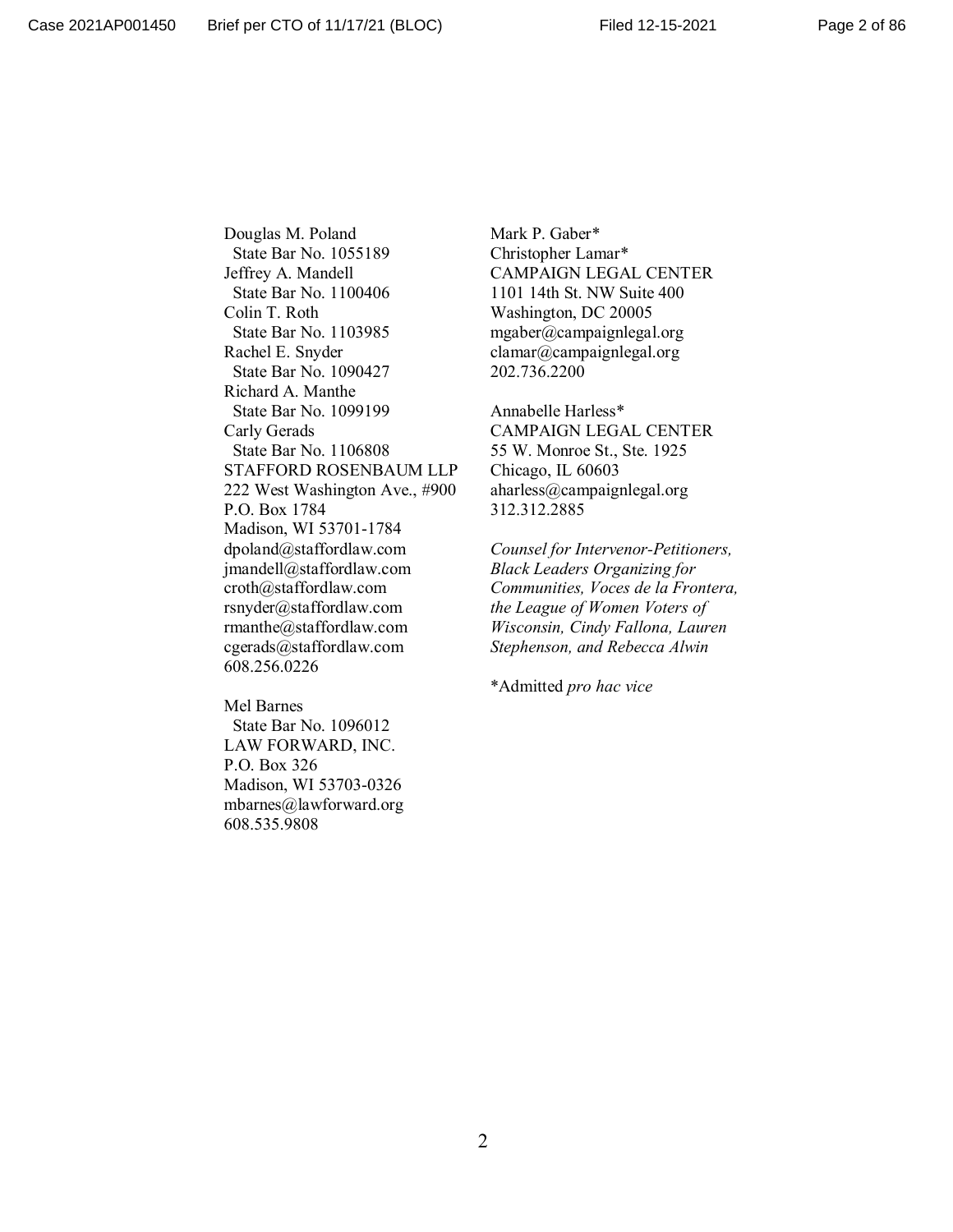# *TABLE OF CONTENTS*

| I.  | The legal standards that guide this Court's map-<br>selection process are set forth in <i>Johnson</i> , along                                                                                                            |                                                                                                                                  |  |  |
|-----|--------------------------------------------------------------------------------------------------------------------------------------------------------------------------------------------------------------------------|----------------------------------------------------------------------------------------------------------------------------------|--|--|
|     | A.                                                                                                                                                                                                                       | Judicially adopted state legislative districts<br>must satisfy federal and state law<br>apportionment requirements when applying |  |  |
|     | B.                                                                                                                                                                                                                       | The reapportionment process most logically<br>begins with VRA compliance in the                                                  |  |  |
| II. | The BLOC Petitioners' proposed "least-changes"<br>legislative district apportionment plan satisfies all<br>required legal criteria, preserves communities of<br>interest, and minimizes delayed state senate voting. .26 |                                                                                                                                  |  |  |
|     | A.                                                                                                                                                                                                                       | The BLOC Petitioners' proposed assembly<br>plan satisfies section 2 of the VRA29                                                 |  |  |
|     |                                                                                                                                                                                                                          | 1.<br>All three Gingles preconditions are<br>present in the Milwaukee area. 29                                                   |  |  |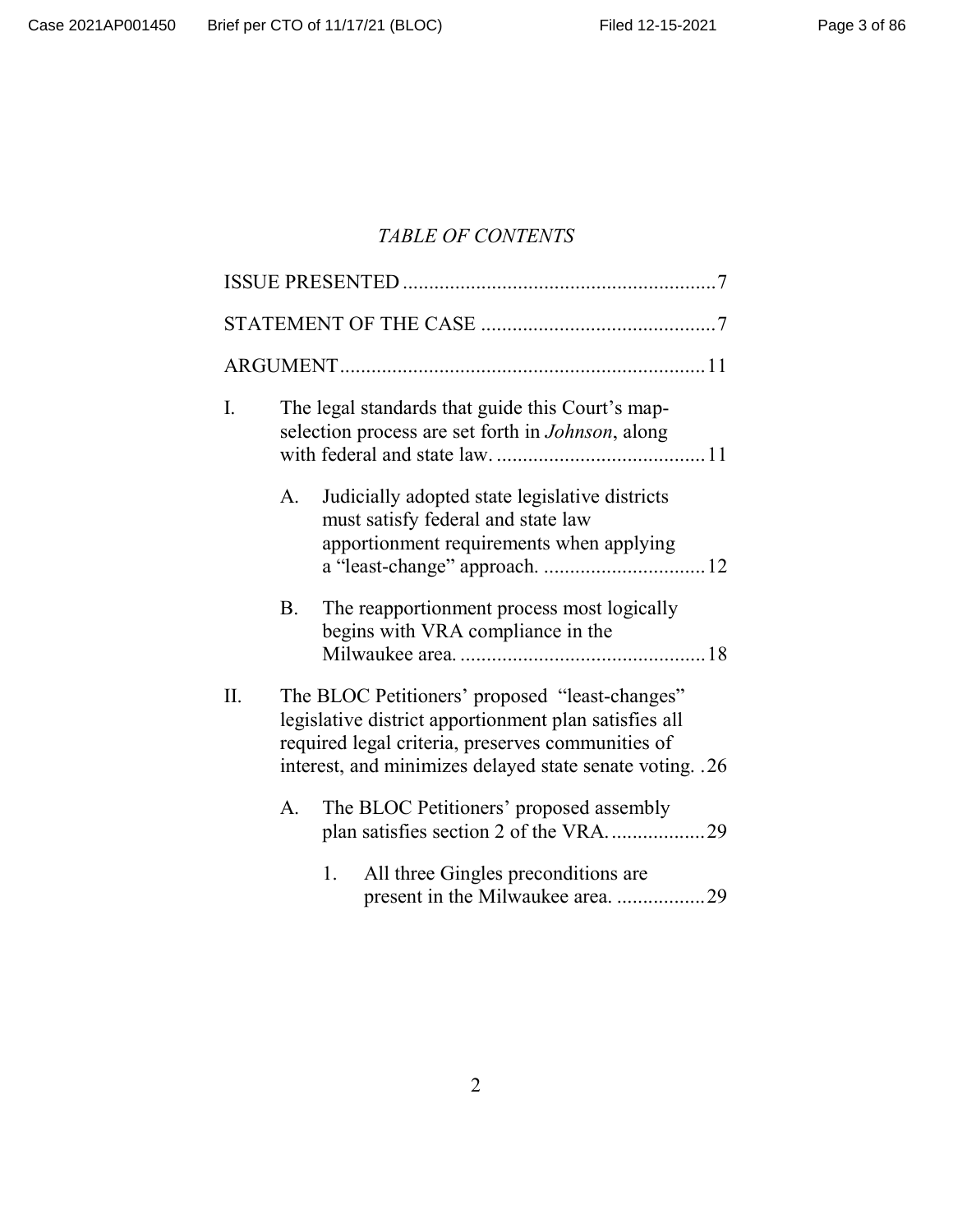|                                         | 2.                                                                                                                         | The totality of the circumstances<br>demonstrates that the BLOC Petitioners'<br>proposed districts enable Black voters<br>in the Milwaukee area to elect<br>representatives of their choice. 41 |  |  |  |
|-----------------------------------------|----------------------------------------------------------------------------------------------------------------------------|-------------------------------------------------------------------------------------------------------------------------------------------------------------------------------------------------|--|--|--|
| Β.                                      | The BLOC Petitioners' proposed<br>apportionment plan makes the least changes<br>necessary to satisfy the state and federal |                                                                                                                                                                                                 |  |  |  |
|                                         | 1.                                                                                                                         | The existing plans' are malapportioned52                                                                                                                                                        |  |  |  |
|                                         | 2.                                                                                                                         | The BLOC plans have high "core"<br>retention"—reflecting one potential<br>measure of the "least changes" needed to<br>comply with the VRA and achieve                                           |  |  |  |
|                                         | 3.                                                                                                                         | Milwaukee area changes are necessary<br>to comply with the VRA and resolve<br>Changes North from Milwaukee 65<br>a.                                                                             |  |  |  |
|                                         |                                                                                                                            | b. Changes Southwest from Milwaukee70                                                                                                                                                           |  |  |  |
|                                         | 4.                                                                                                                         | Madison-Area Changes Necessary to                                                                                                                                                               |  |  |  |
|                                         |                                                                                                                            |                                                                                                                                                                                                 |  |  |  |
| CERTIFICATION OF MAILING AND SERVICE 85 |                                                                                                                            |                                                                                                                                                                                                 |  |  |  |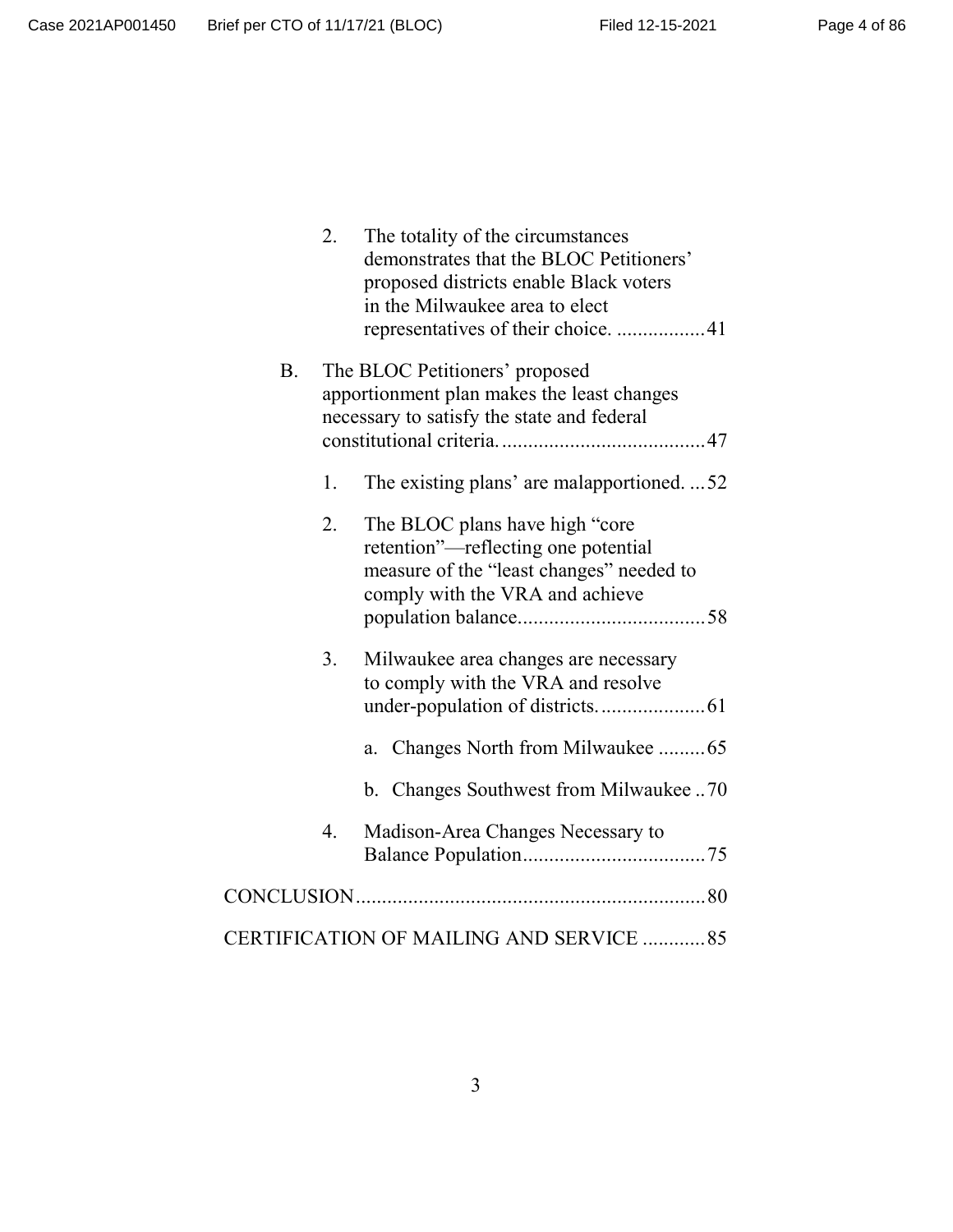# *TABLE OF AUTHORITIES*

Page

# **Cases**

| $AFL-CIO$ v. Elections $Bd$ .,                               |  |
|--------------------------------------------------------------|--|
| Baldus v. Members of Wis. Gov't Accountability Bd.,          |  |
| Bartlett v. Strickland,                                      |  |
| Baumgart v. Wendelberger,<br>No. 01-C-0121, 2002 WL 34127471 |  |
| Bodker v. Taylor,<br>No. 1:02-cv-999, 2002 WL 32587312       |  |
| Bone Shirt v. Hazeltine,                                     |  |
| Campos v. City of Baytown,                                   |  |
| Chisom v. Roemer,                                            |  |
| Connor v. Finch,                                             |  |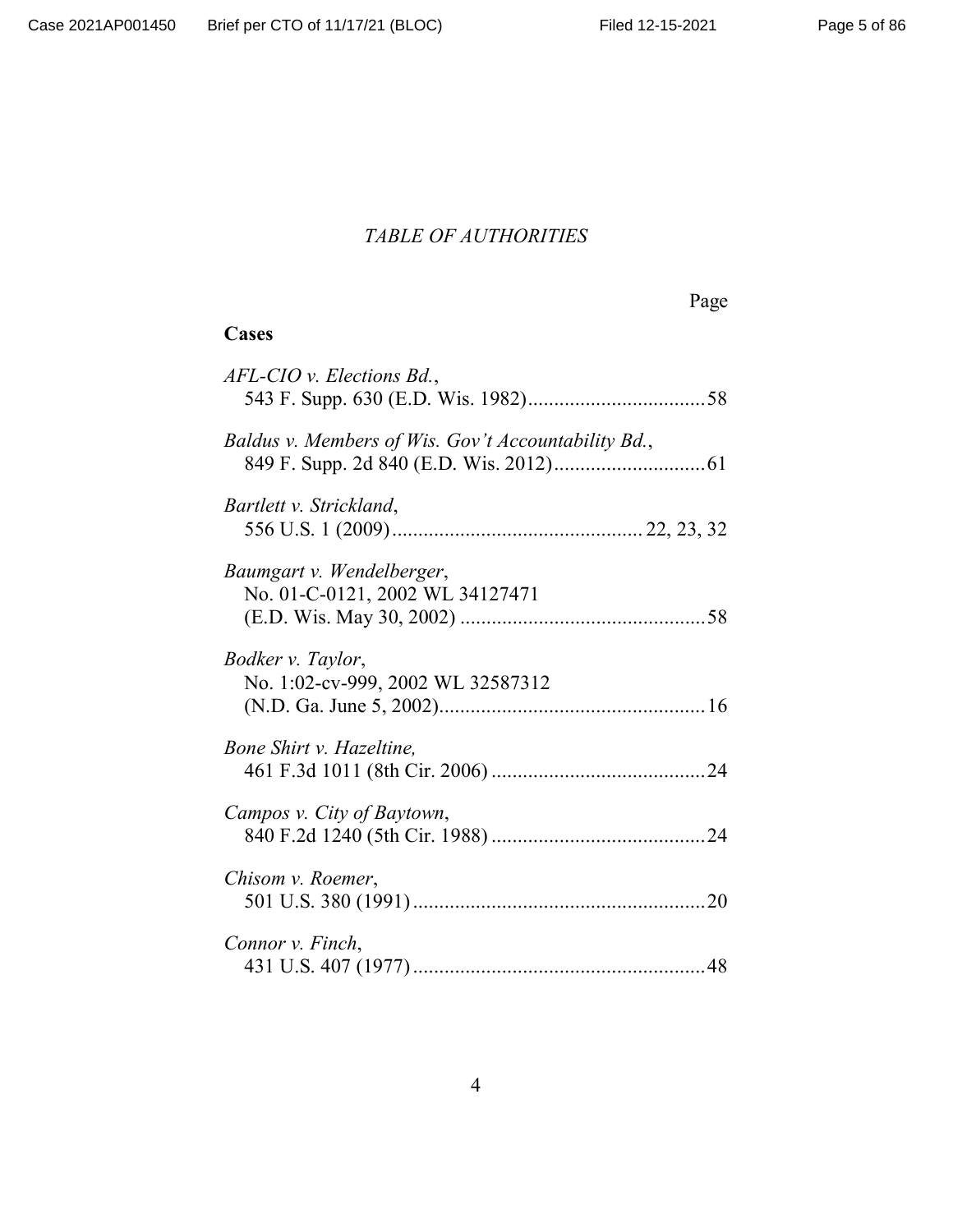| Crumly v. Cobb Cty. Bd. of Elections & Voter<br>Registration,                     |
|-----------------------------------------------------------------------------------|
| 892 F. Supp. 2d 1333 (N.D. Ga. 2012)  13, 17                                      |
| Georgia v. Ashcroft,                                                              |
| Harris v. Ariz. Independent Redistricting Comm'n,                                 |
| Johnson v. Wis. Elections Comm'n,<br>2021 WI 87, $\P$ 39-68, Wis. 2d              |
| League of United Latin Am. Citizens (LULAC) v. Perry,                             |
| Luna v. County of Kern,<br>291 F. Supp. 3d 1088 (E.D. Cal. 2018)37                |
| Martin v. Augusta-Richmond Cnty., Ga., Comm'n,<br>No. 112-cv-058, 2012 WL 2339499 |
| McNeil v. Springfield Park Dist.,                                                 |
| Missouri State Conf. of the NAACP v. Ferguson-Florissant<br>Sch. Dist.,           |
|                                                                                   |
| Montes v. City of Yakima,<br>40 F. Supp. 3d 1377 (E.D. Wash. 2014) 37             |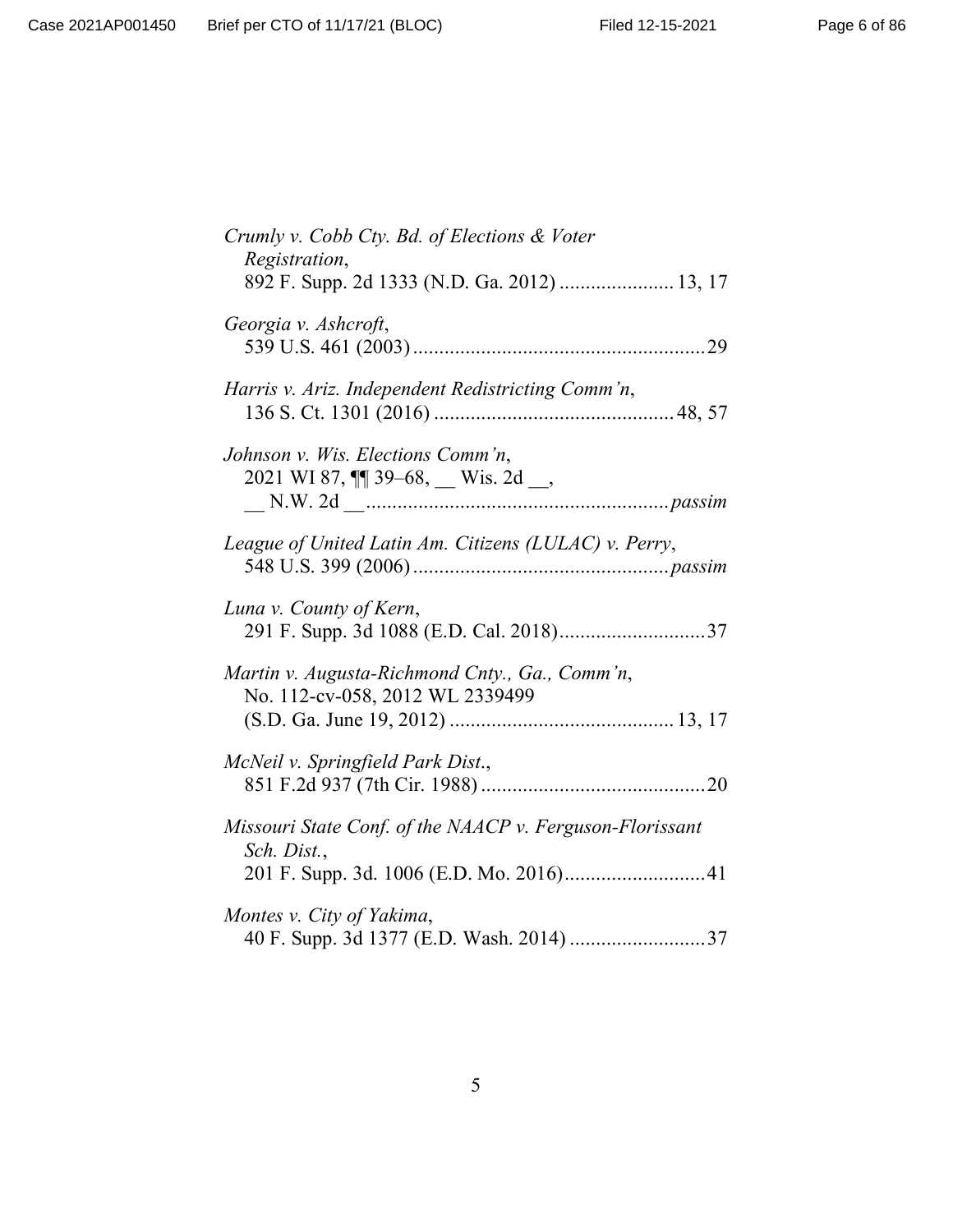| Patino v. City of Pasadena,                                                                                                                                          |
|----------------------------------------------------------------------------------------------------------------------------------------------------------------------|
| Ruiz v. City of Santa Maria,                                                                                                                                         |
| Stenger v. Kellett,<br>No. 4:11-cv-2230, 2012 WL 601017                                                                                                              |
| Thornburg v. Gingles,                                                                                                                                                |
| United States v. City of Euclid,                                                                                                                                     |
| Voinovich v. Quilter,                                                                                                                                                |
| Wright v. Sumter Cty. Bd. of Elections & Registration,<br>301 F. Supp. 3d 1297 (M.D. Ga. 2018), aff'd, No. 18-<br>11510, 2020 WL 6277718 (11th Cir. Oct. 27, 2020)37 |

# **Statutes and Constitutional Provisions**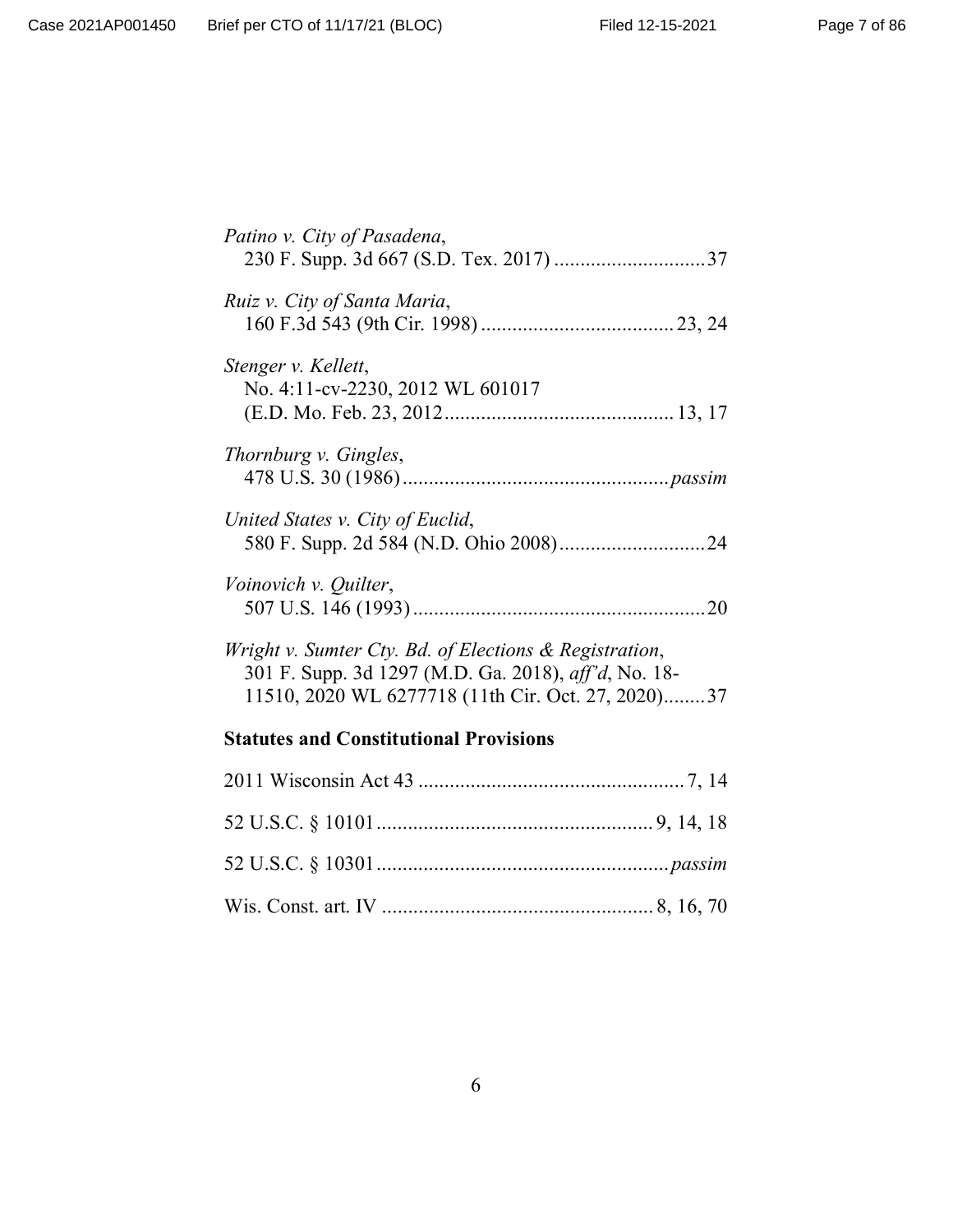#### **ISSUE PRESENTED**

Does the BLOC Petitioners' proposed map comply with the "least-change" approach, the Voting Rights Act, and state and federal constitutional requirements—including the principles of "one-person, one-vote" and compact and contiguous districts—while also providing the best balance of other traditional apportionment criteria, such as preserving the boundaries of political subdivisions and respecting communities of interest?

#### **STATEMENT OF THE CASE**

This litigation over the apportionment of state legislative districts has reached the merits phase. On November 30, 2021, this Court released an opinion stating the criteria that it would follow when adopting new state legislative districts to remedy the now-unconstitutional 2011 Wisconsin Act 43.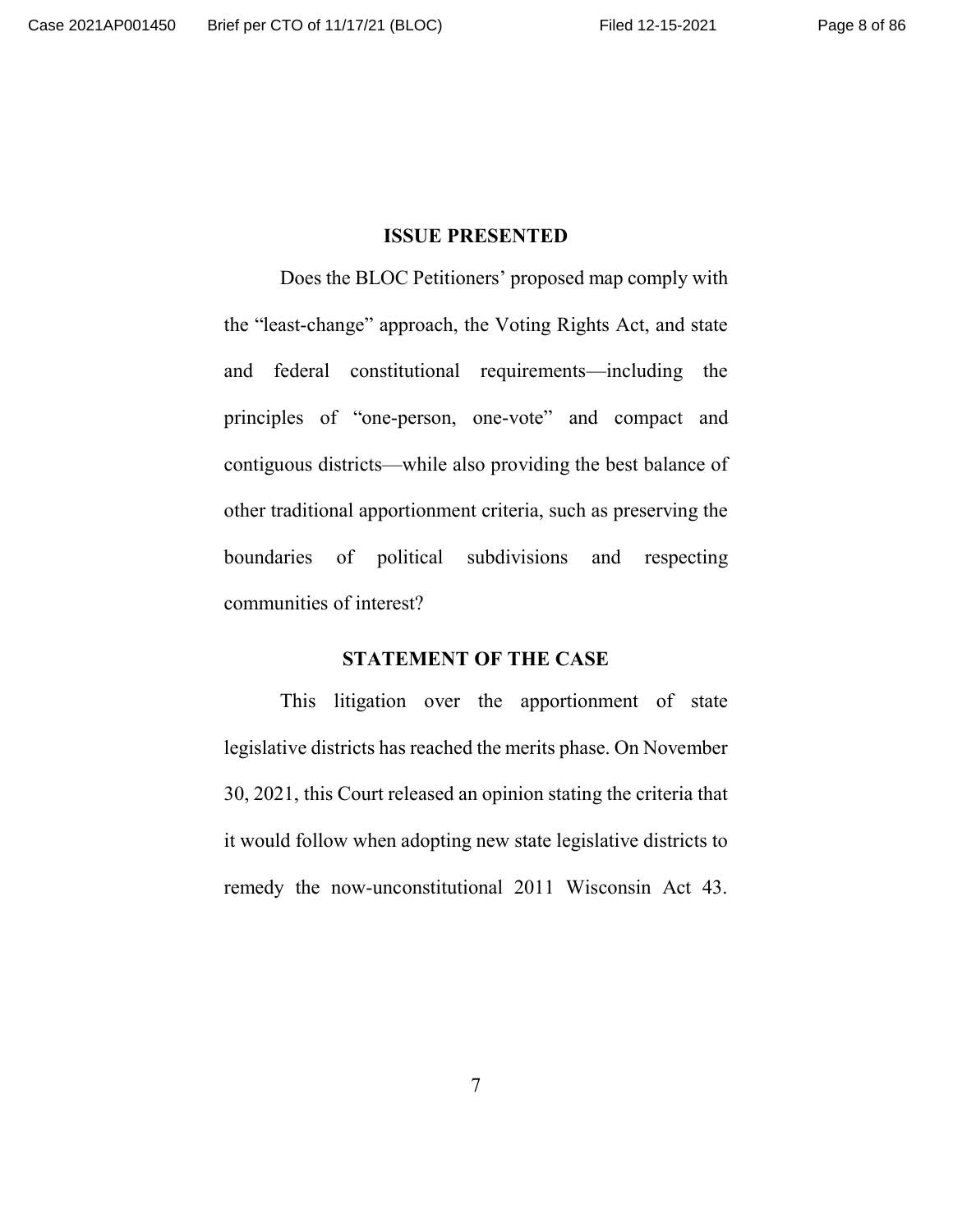More specifically, in the majority opinion, $<sup>1</sup>$  the Court held that</sup> proposed state legislative districts must comply with both a "least-change" approach and the legal requirements of state and federal law. *Johnson v. Wis. Elections Comm'n*, 2021 WI 87,  $\P$  39–68, 73, Wis. 2d  $\Box$ , N.W. 2d  $\Box$ .

The provisions of the Wisconsin Constitution governing apportionment of state legislative districts require districts to: i) be nearly equal in population; ii) be bounded by county, precinct, town, or ward lines; iii) consist of contiguous territory; and iv) be as compact as practicable. Wis. Const. art. IV, §§ 3, 4. The United States Constitution similarly requires population equality among state legislative districts. *See Johnson*, 2021 WI 87, ¶¶ 24–26.

The Court further noted that proposed state legislative districts must comply with the federal Voting Rights Act of

<sup>&</sup>lt;sup>1</sup> All references to the "majority opinion" are to the sections of Justice Rebecca Grassl Bradley's opinion that Justice Hagedorn joined.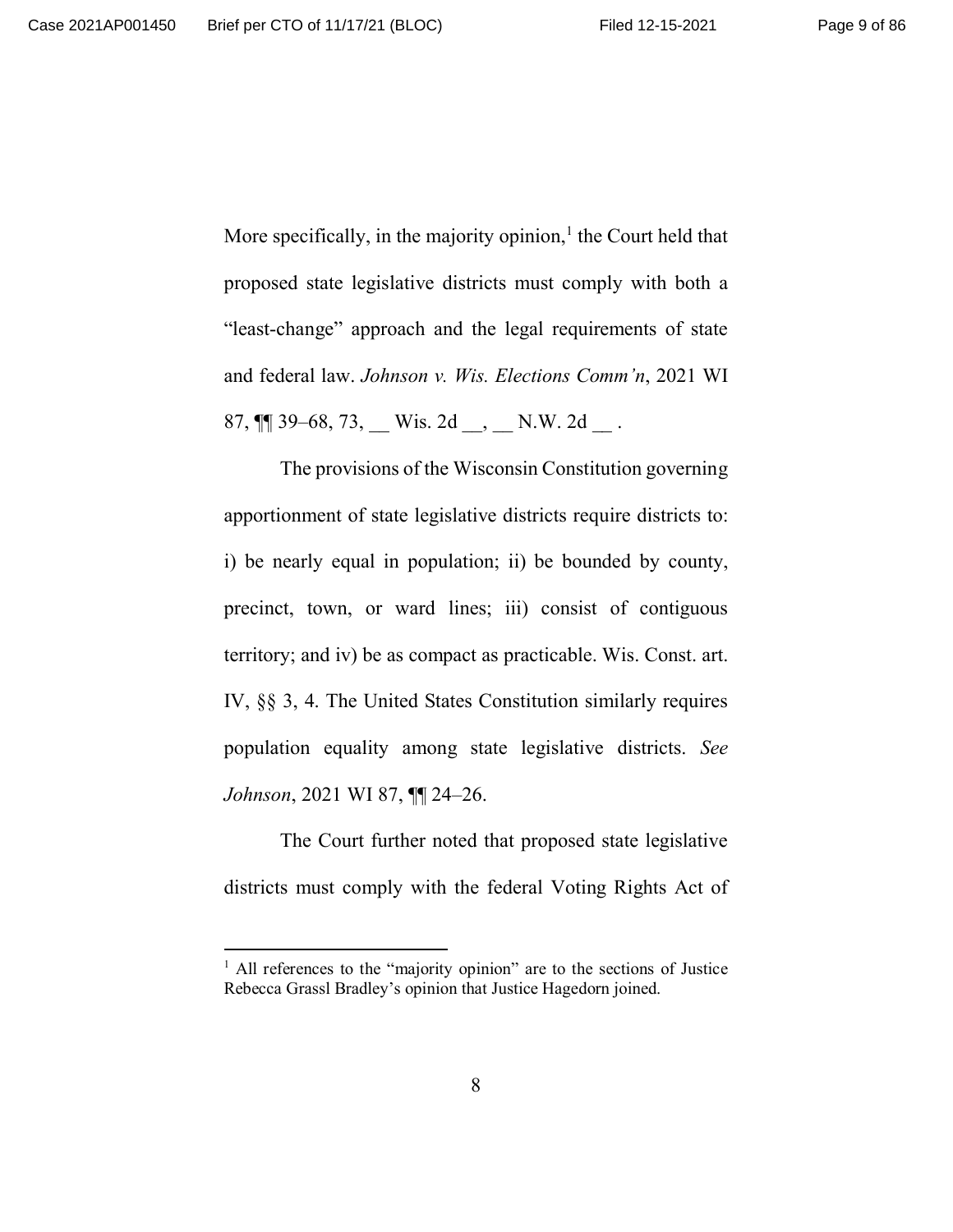1965, 52 U.S.C. § 10101, *et seq.* ("VRA"), and in particular, Section 2 of the VRA, 52 U.S.C. § 10301. Finally, the majority opinion required that new state legislative districts must take a "least-change" approach from existing districts. *See Johnson*, 2021 WI 87, ¶¶ 64–68, 73–79. The majority opinion also explained that it would not consider the partisan makeup of districts. *Id*., ¶¶ 39–63.

The concurring opinion identified two additional criteria that proposed state legislative districting plans may address as appropriate: i) respecting communities of interest; and ii) minimizing delayed voting in state senate elections. *Id.*, ¶ 83 & n.9 (Hagedorn, J., concurring).

The BLOC Petitioners now submit a proposed map for State Assembly and State Senate districts complying with these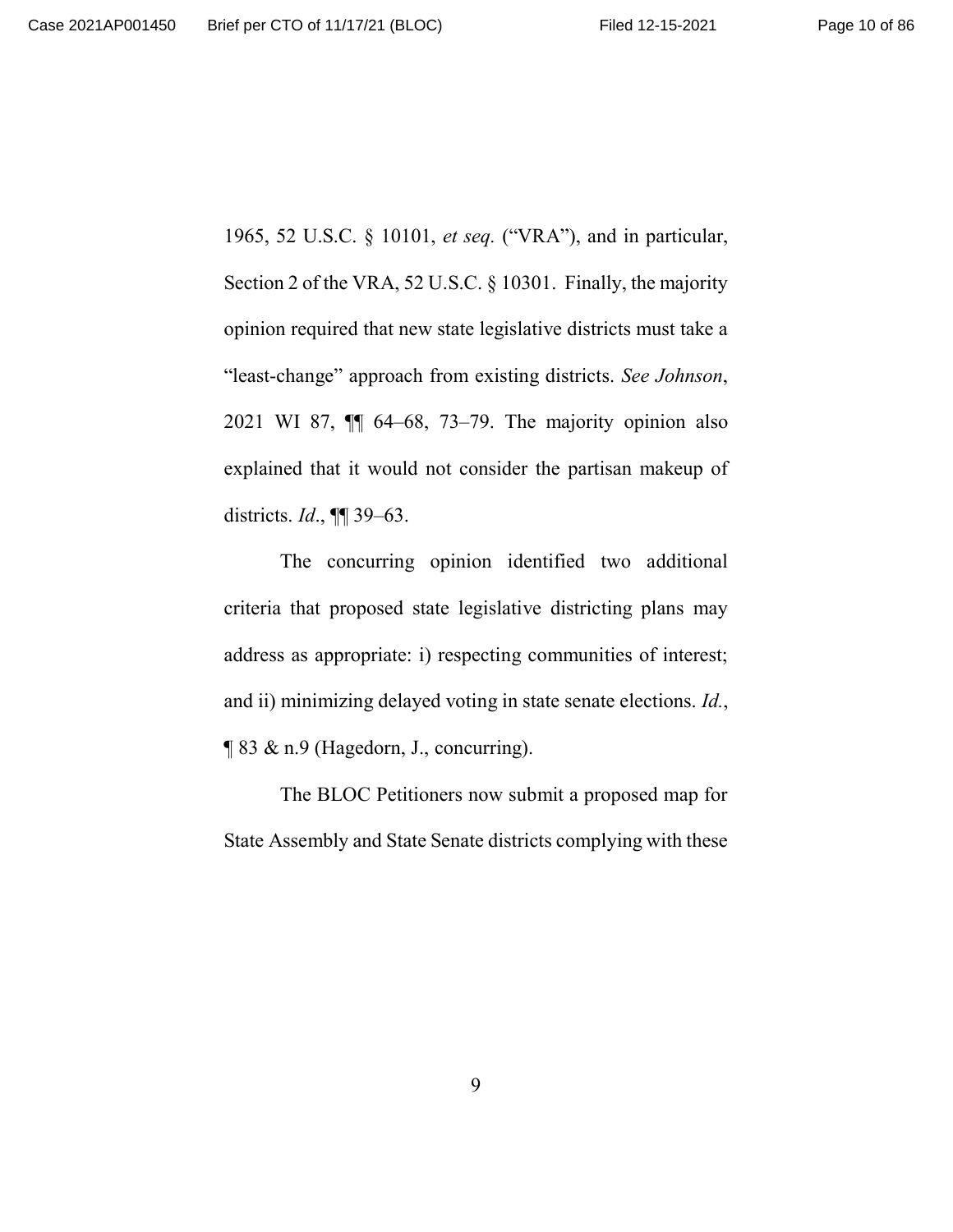parameters (BLOC App.  $006-012^2$ ), as well as this supporting brief and supporting expert reports by Dr. Kenneth R. Mayer, demonstrating the least-change nature of the proposed map and how the districts perform under the other criteria set by the Court (BLOC App. 115-152); Dr. Loren Collingwood, demonstrating racially polarized voting in Milwaukee, one of the legal criteria under Section 2 of the VRA that must be considered when implementing a remedial apportionment plan (BLOC App. 013-058); and Dr. David Canon, addressing the "totality of the circumstances" analysis under Section 2 of the VRA (BLOC App. 059-114).

<sup>&</sup>lt;sup>2</sup> All references in this brief to materials contained in the separate Appendix contemporaneously filed by the BLOC Petitioners in support of this brief are to "BLOC App. XX."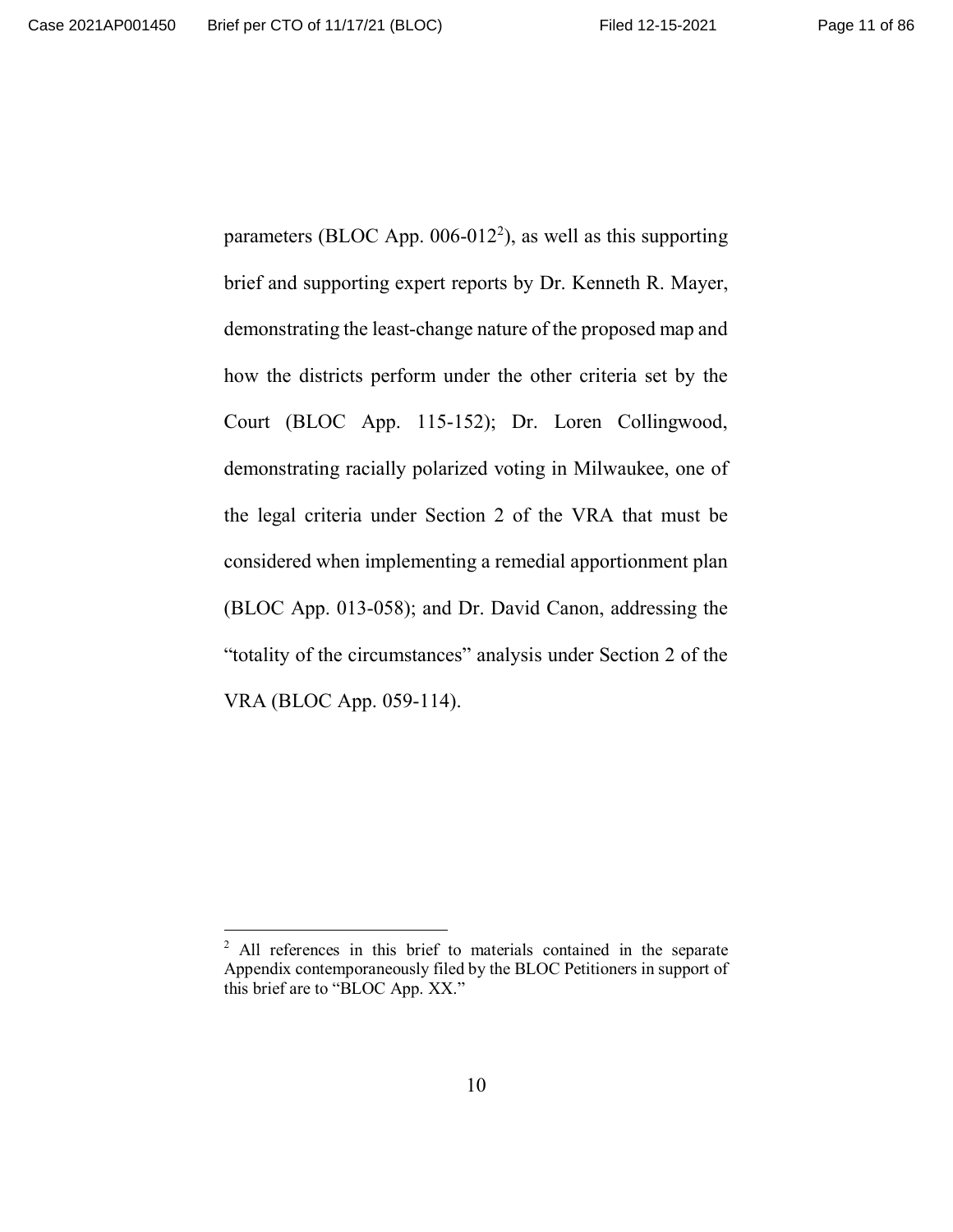#### **ARGUMENT**

## **I. The legal standards that guide this Court's mapselection process are set forth in** *Johnson***, along with federal and state law.**

*Johnson* holds that judicially adopted legislative districts must follow a "least-change" approach to existing districts. But, as described in *Johnson*, that overarching requirement, although binding, is a generalized "approach" rather than a set of specific legal requirements or standards. The only specific legal requirements identified in *Johnson* are those found in federal and state law, most importantly compliance with the VRA, "one-person, one-vote" equal protection principles, and the Wisconsin Constitution's apportionment provisions.

Those legal requirements *must* be followed, even if they demand meaningful changes to some districts. This result aligns with courts that have adopted a "least-change" approach, and it fulfills the judiciary's obligation to protect the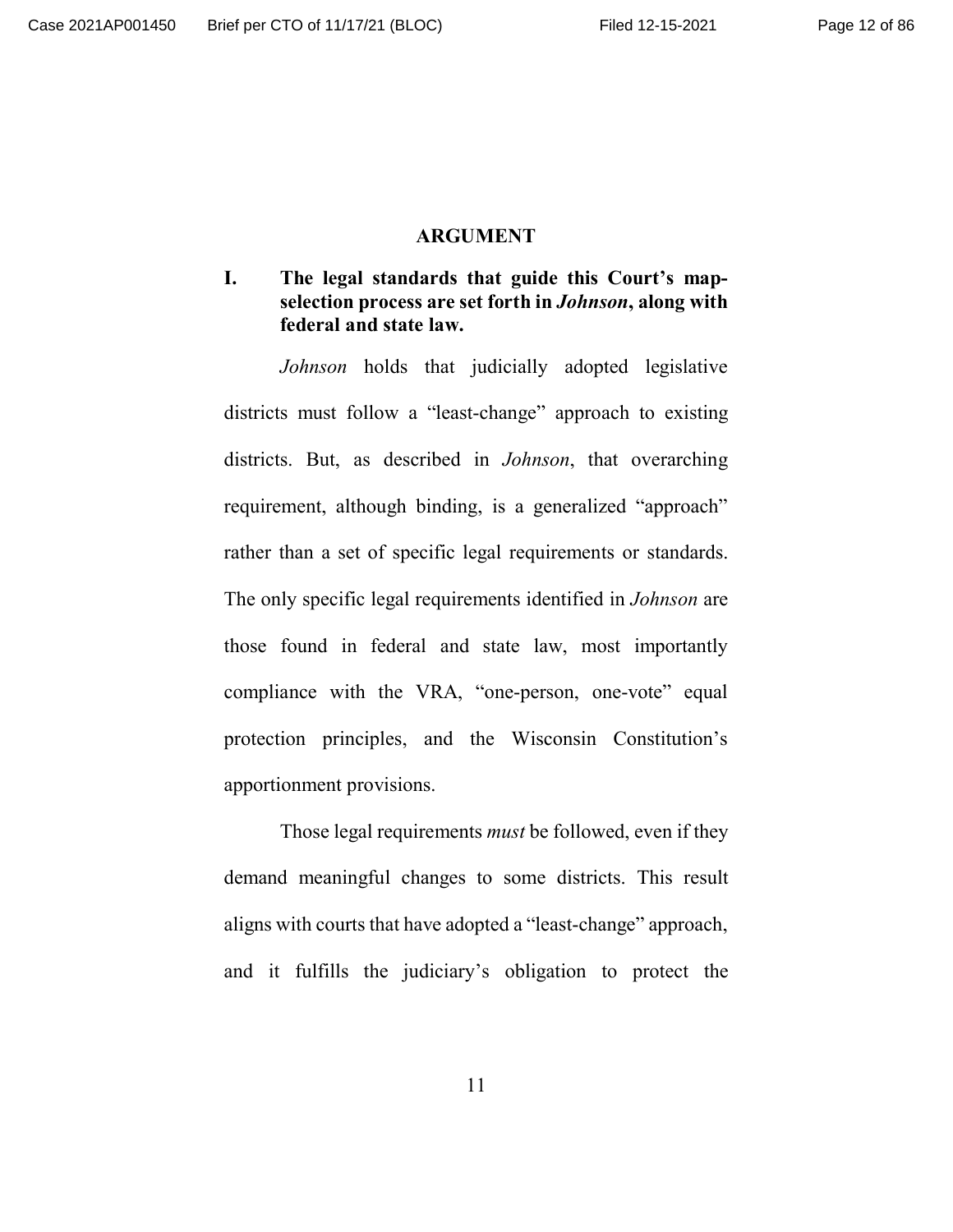"justiciable and cognizable rights" that are at stake when it redraws districts. *Johnson*, 2021 WI 87, ¶ 38. Furthermore, even within a "least-change" approach, the Court may also consider how proposed apportionment plans treat communities of interest and the magnitude of delayed voting in state senate elections. *Id.*, ¶ 83 & n.9 (Hagedorn, J., concurring).

# **A. Judicially adopted state legislative districts must satisfy federal and state law apportionment requirements when applying a "least-change" approach.**

*Johnson* explained that the Court will use a "leastchange" approach to guide its map-selection process. That approach may be conceptualized as examining which "proposed map most aligns with current district boundaries." *Id.*, **[83** (Hagedorn, J., concurring). Courts taking this approach, however, have not identified any concrete, objective measures to compare maps on this basis. *See id.*, ¶ 73 (citing "least-change" cases). Rather, these courts typically mention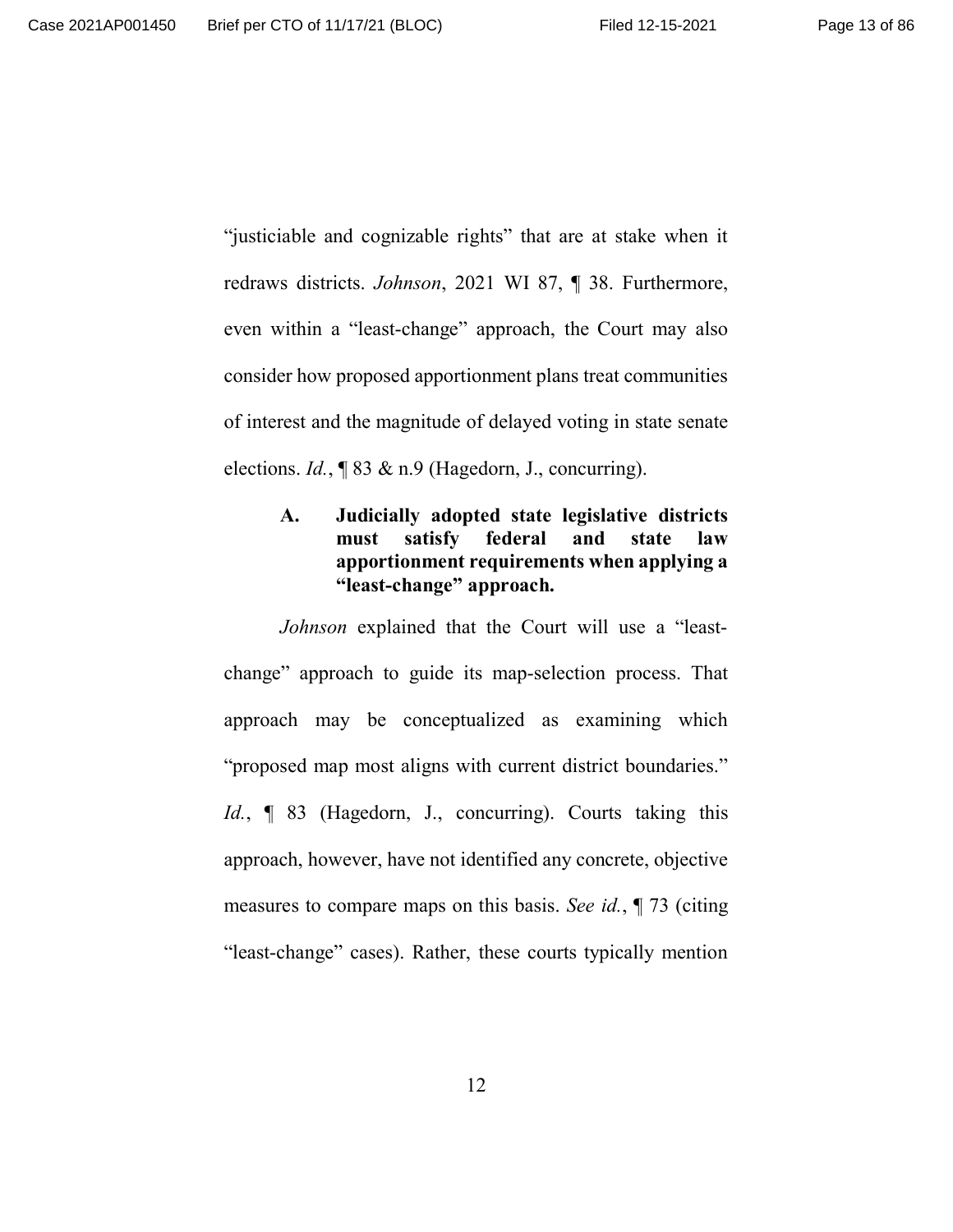"least-change" as a general framework and then focus on satisfying federal and state legal requirements in conformance with traditional redistricting principles.<sup>3</sup> That said, one objective, quantitative measure of the magnitude of changes to a redistricting plan is the mean "core retention" for the plan, which measures the percentage of an old district's population that is kept together in a new district.

This Court also recognizes, like others that have used a "least-change" framework, that it may not adopt just *any* map that makes minimal changes to existing districts. Rather, a set of interlocking "justiciable and cognizable rights" recognized by federal and state law must be protected above all else. *Id.*, ¶ 38; s*ee also id.*, ¶ 82 n.4 (Hagedorn, J., concurring). While "least-change" offers a general mapmaking method, the map

<sup>3</sup> *See, e.g.*, *Crumly v. Cobb Cty. Bd. of Elections & Voter Registration*, 892 F. Supp. 2d 1333, 1345–53 (N.D. Ga. 2012); *Martin v. Augusta-Richmond Cnty., Ga., Comm'n*, No. 112-cv-058, 2012 WL 2339499, at \*1–6 (S.D. Ga. June 19, 2012); *Stenger v. Kellett*, No. 4:11-cv-2230, 2012 WL 601017, at \*9 (E.D. Mo. Feb. 23, 2012).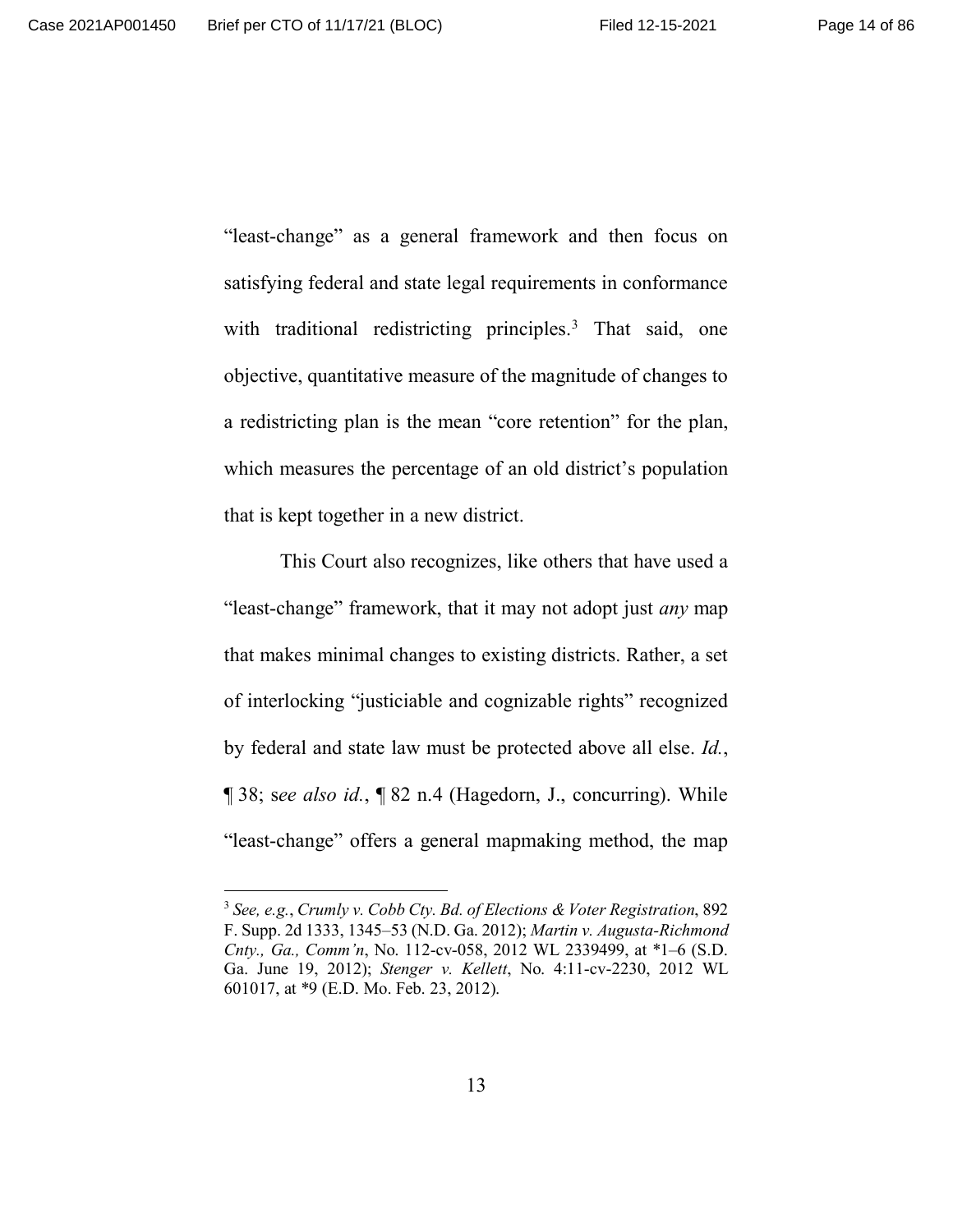this Court ultimately selects also "must comply with the United States Constitution; the VRA; and Article IV, Sections 3, 4, and 5 of the Wisconsin Constitution." *Id.*

Applying these specific federal and state legal requirements to the reality of population shifts across Wisconsin over the last decade yields an inescapable conclusion: some districts created under 2011 Wisconsin Act 43 cannot lawfully survive in their current form. State legislative districts must be updated throughout the state to equalize population among the districts—making districts that have lost population larger and those that have gained population smaller—while still adhering to other legal apportionment criteria. Moreover, demographic changes in and around Milwaukee compel that area's legislative districts to be re-drawn to ensure compliance with Section 2 of the VRA.

Begin with Section 2 of the VRA, which mandates meaningful changes to the boundaries of Milwaukee-area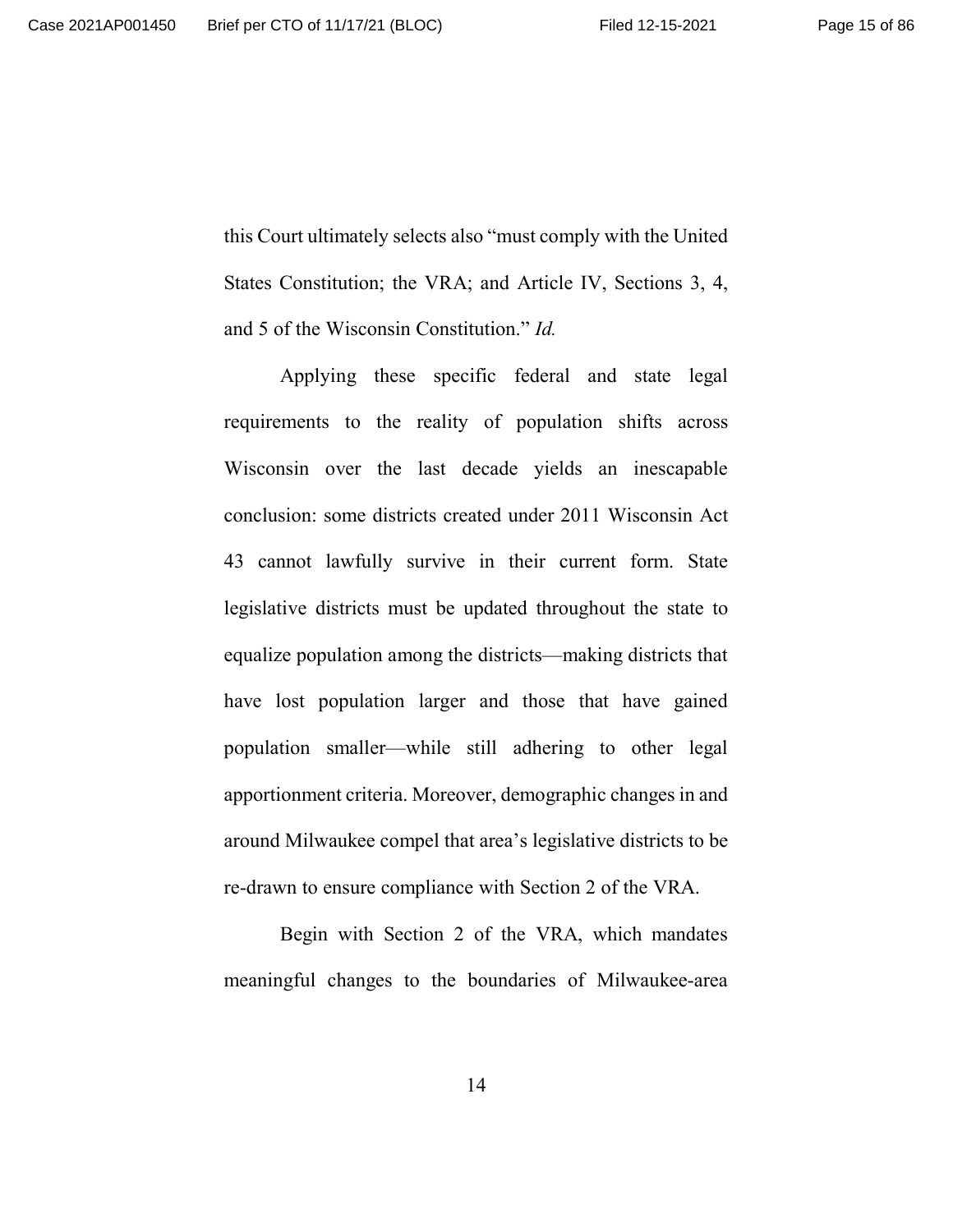districts. Under Wisconsin's current state assembly plan, only six Black opportunity districts exist,<sup>4</sup> all in the Milwaukee area. But as explained more below in Section II.A, based on data in the 2020 Census, Section 2 now requires drawing a seventh such district in the Milwaukee area. To preserve the existing six VRA-mandated opportunity districts and create a seventh, territory and population must be taken from (or given to) surrounding districts. And like dropping a stone in a lake, these ripples affect not just the opportunity districts' neighbors, but also their neighbors' neighbors, and so on. Yet the BLOC Petitioners' proposed maps minimize that ripple effect, as explained *infra.*

This inevitable chain reaction is driven by the constitutional "one-person, one-vote" principle, which requires that each district not deviate too much from the ideal

<sup>&</sup>lt;sup>4</sup> The law underlying the concept of an "opportunity district" is outlined below in Section I.B.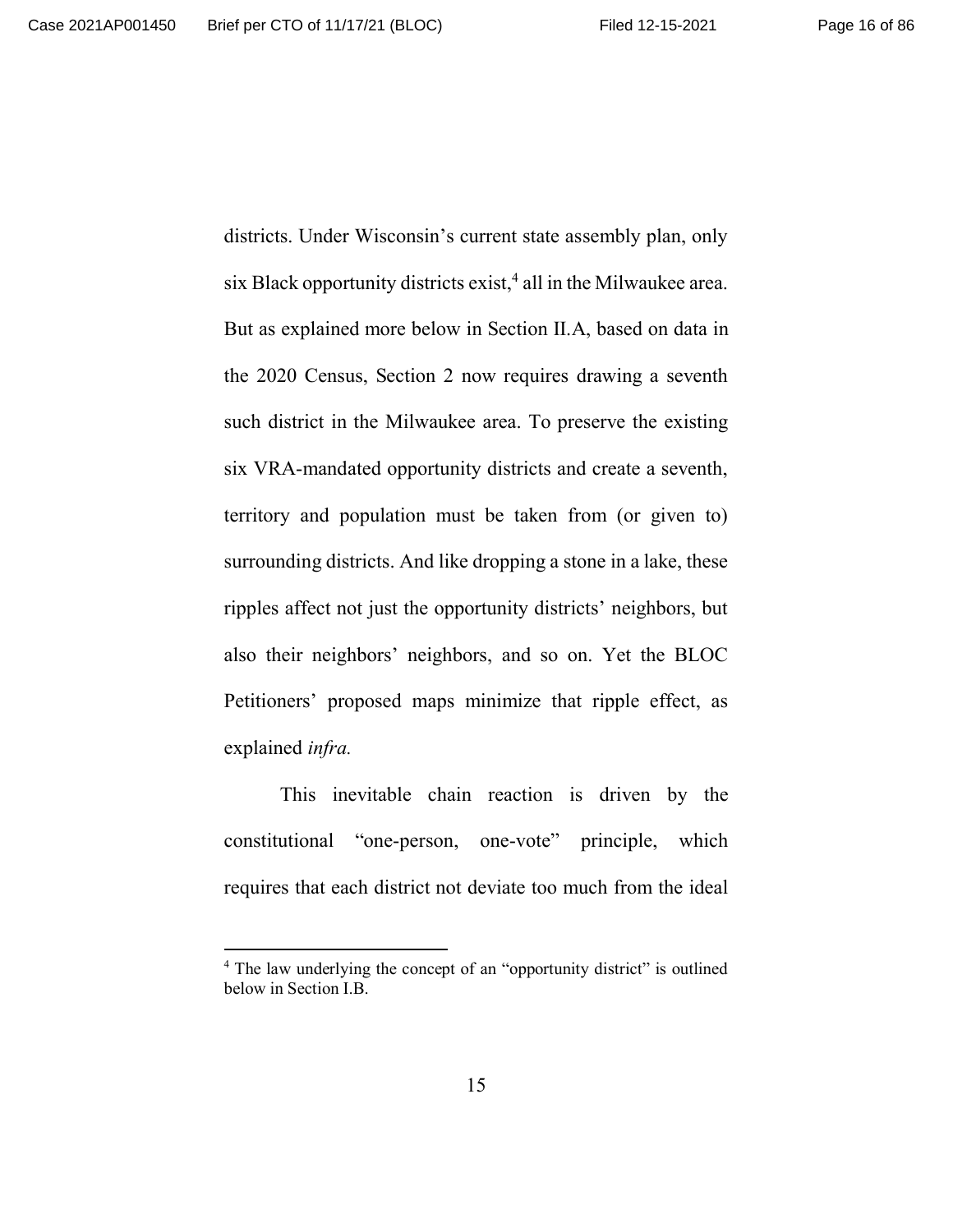population.<sup>5</sup> *Johnson*, 2021 WI 87, ¶¶ 16, 24–26, 28–33. When one district is redrawn to rebalance a population that has grown or declined over the past decade, it can do so only by shifting population to or from its neighboring districts. That can leave the neighbors over- or under-populated, which sometimes then requires altering *their* neighboring districts, too.<sup>6</sup>

Other criteria (apart from making the least changes to existing districts) also feed the chain reaction caused by adjusting districts to comply with "one-person, one-vote" and VRA legal requirements. First, the redrawn districts must be compact, contiguous, and respect political subdivisions, as required by Article IV, Sections 3 and 4 of the Wisconsin

<sup>&</sup>lt;sup>5</sup> According to the 2020 Census results: for a congressional district, 736,715 people; a state assembly district, 59,533 people; and a state senate district, 178,598 people. *Johnson*, 2021 WI 87, ¶ 15.

<sup>6</sup> *Cf. Bodker v. Taylor*, No. 1:02-cv-999, 2002 WL 32587312, at \*5 (N.D. Ga. June 5, 2002) (applying "minimum change" approach, but noting that satisfying the "one person, one vote standard would be an impossible task without moving all of the district lines").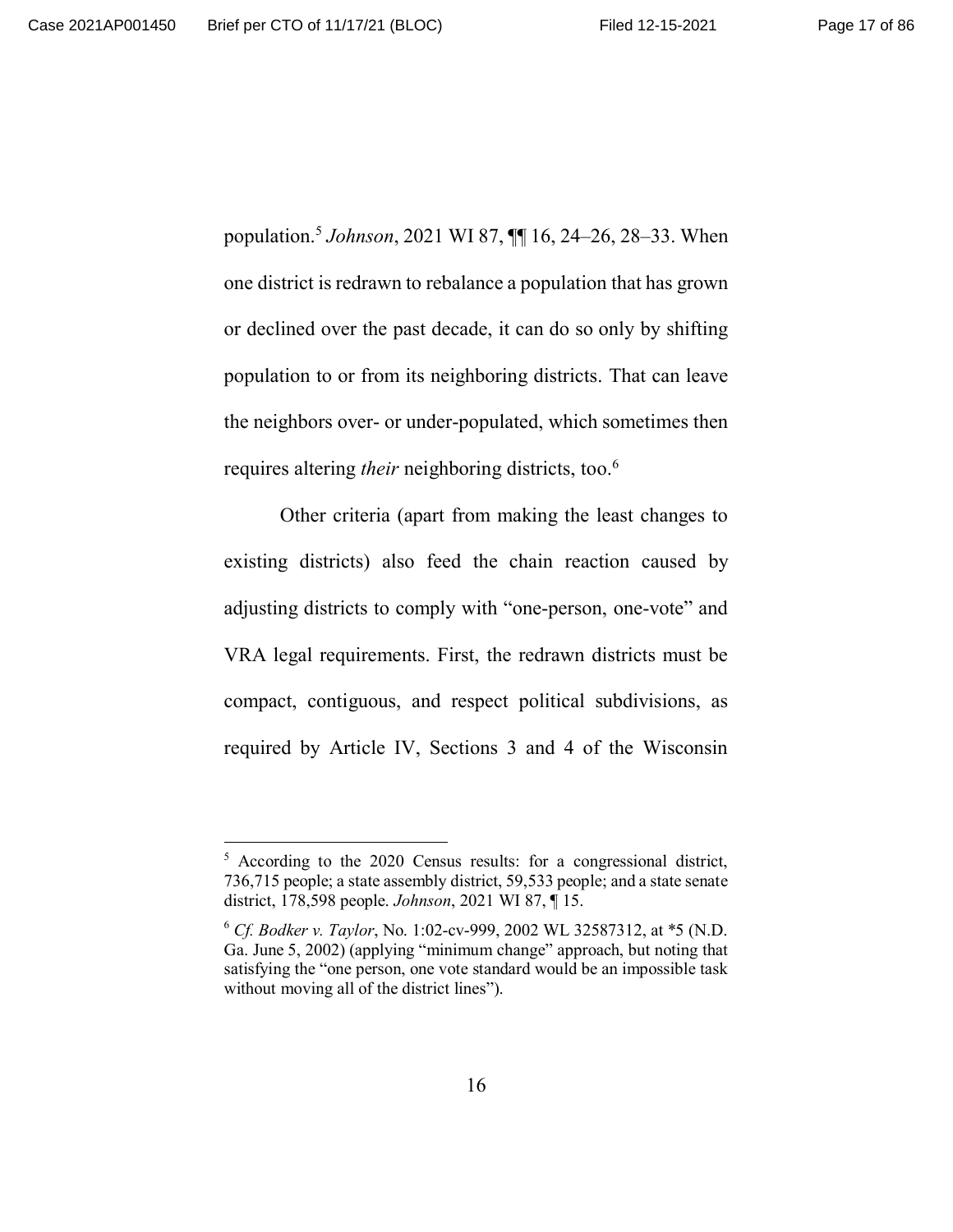Constitution. *Johnson*, 2021 WI 87,  $\P$  34-37.<sup>7</sup> Second, traditional criteria like maintaining communities of interest or minimizing delayed voting in state senate races through senate district changes may be used, so long as the districts satisfy federal and state law and generally follow a "least-change" approach. *Id.*, ¶ 83 (Hagedorn, J., concurring).

Taken together, whenever there is a meaningful change in a state's population from one decennial census to the next and more critically, meaningful demographic change in specific geographic areas—federal and state legal requirements inevitably will produce a new apportionment plan with some meaningful differences from the current plan. Any apportionment plan that rests on a "least-change" framework still must rework some old districts to rebalance

<sup>&</sup>lt;sup>7</sup> Indeed, the cases this Court cited as applying "least-change" still considered other criteria like this, in addition to VRA and "one-person, one-vote" requirements. *Cf., e.g., Crumly*, 892 F. Supp. 2d at 1347; *Martin*, 2012 WL 2339499, at \*3; *Stenger*, 2012 WL 601017, at \*10.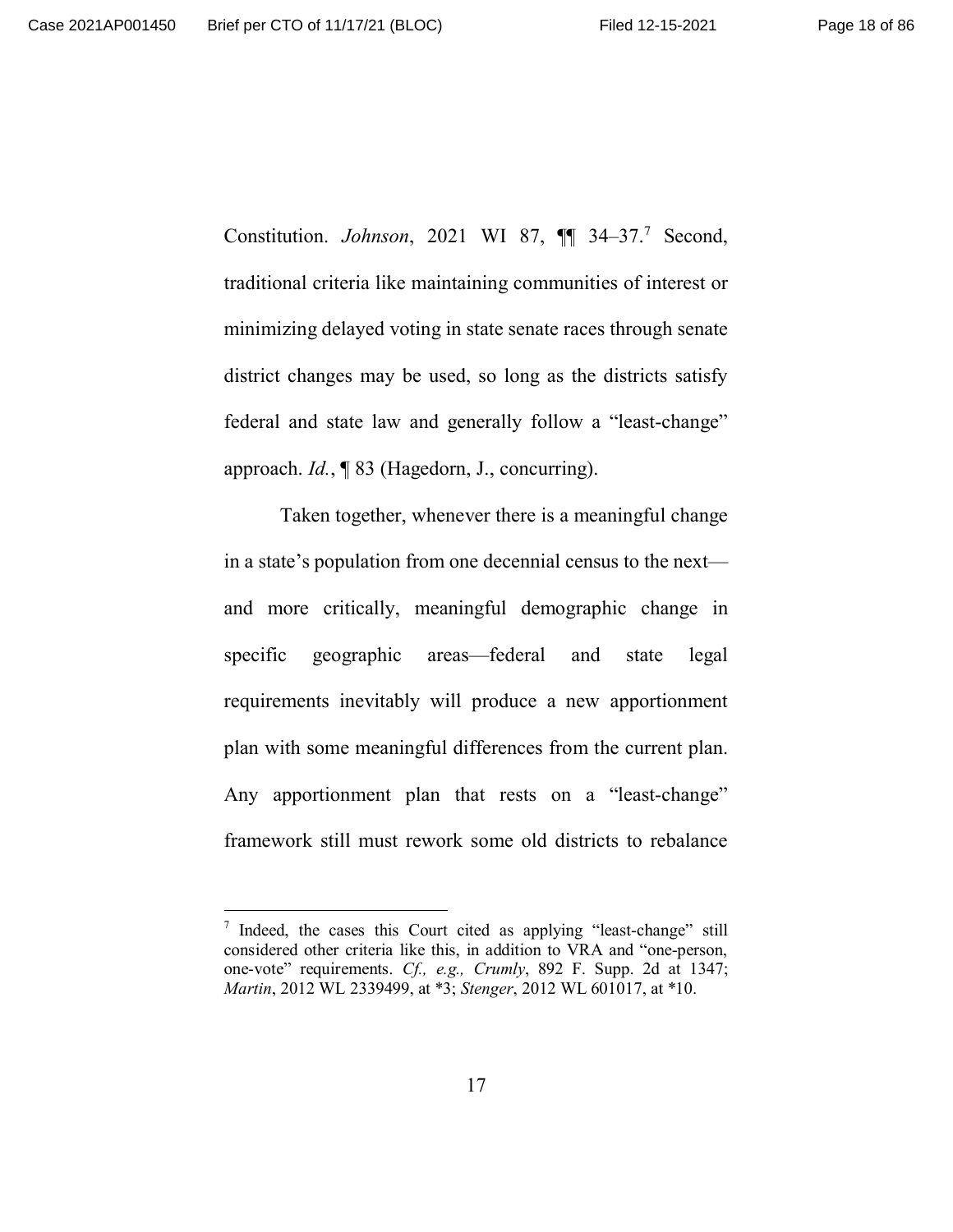population distribution and comply with the VRA, which inescapably triggers a ripple effect in the surrounding area. The BLOC Petitioners' proposed apportionment plan, which best complies with the "least-change" approach and federal law while also adhering to state constitutional criteria—contiguity, compactness, respect for political subdivisions—and other traditional factors as appropriate, should be the one this Court selects.

## **B. The reapportionment process most logically begins with VRA compliance in the Milwaukee area.**

Changes in Wisconsin's population between 2010 and 2020 occurred throughout the state, with some areas growing and others losing population—some more dramatically than others. When reapportioning districts accordingly, areas that have seen the greatest population and demographic change are a logical starting point. Moreover, only one region in Wisconsin—the Milwaukee area—has sufficiently large Black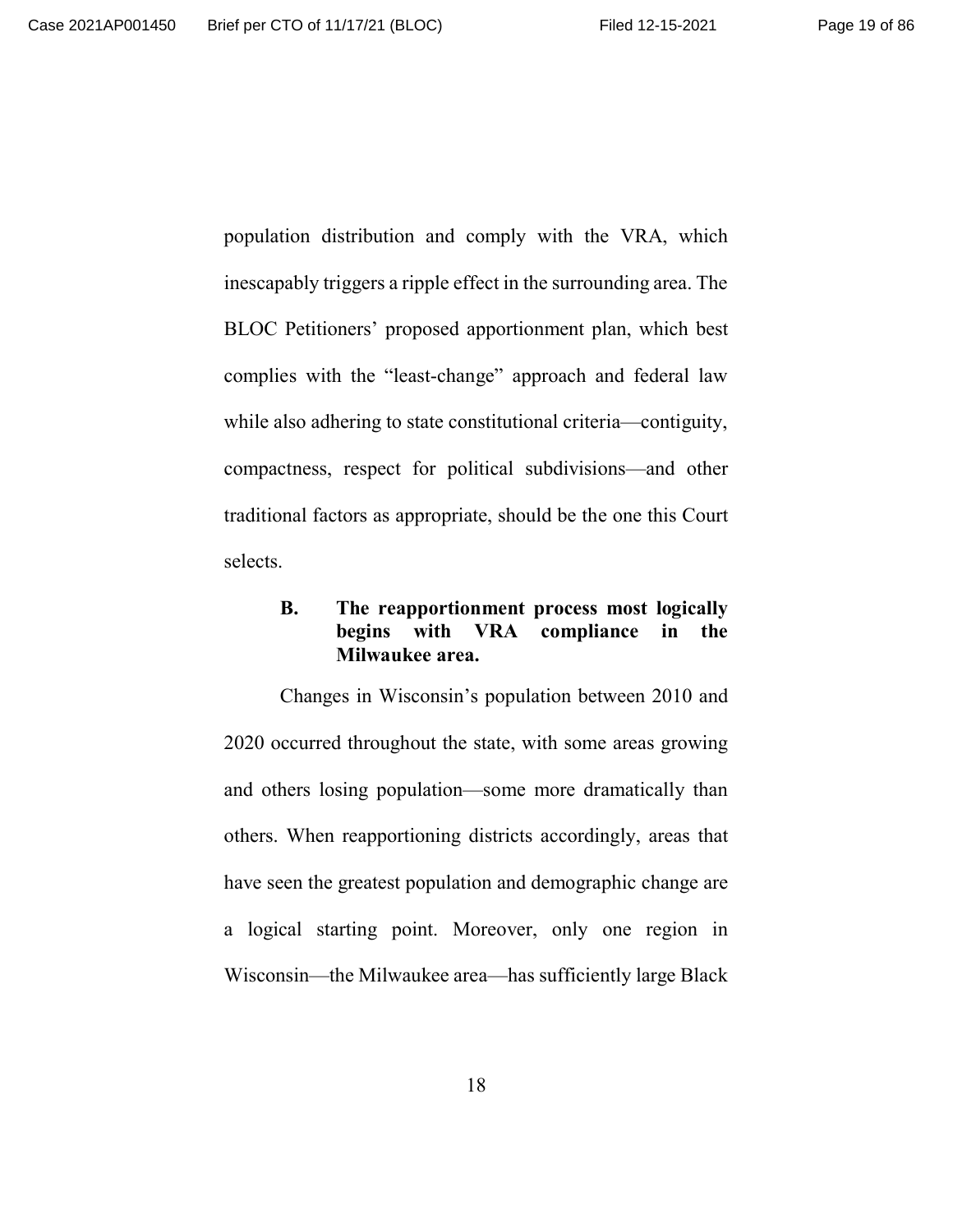and Hispanic populations to trigger Section 2's protections against diluting minority voting power. Given the relatively limited number of districts subject to Section 2—and the limited options to rebalance population in that area to achieve Section 2 compliance—it is reasonable to begin the apportionment process by starting with VRA and "one-person, one-vote" compliance in the Milwaukee area.

Section 2 of the VRA prohibits any "standard, practice or procedure" that "results in a denial or abridgment of the right of any citizen of the United States to vote on account of" race, color, or membership in a language minority group. 52 U.S.C.  $\S$ § 10301(a), 10303(f)(2). Such a violation occurs when "the political processes leading to nomination or election" in the applicable jurisdiction "are not equally open to participation by" protected minority voters, in that they "have less opportunity than other members of the electorate to participate in the political process and to elect representatives of their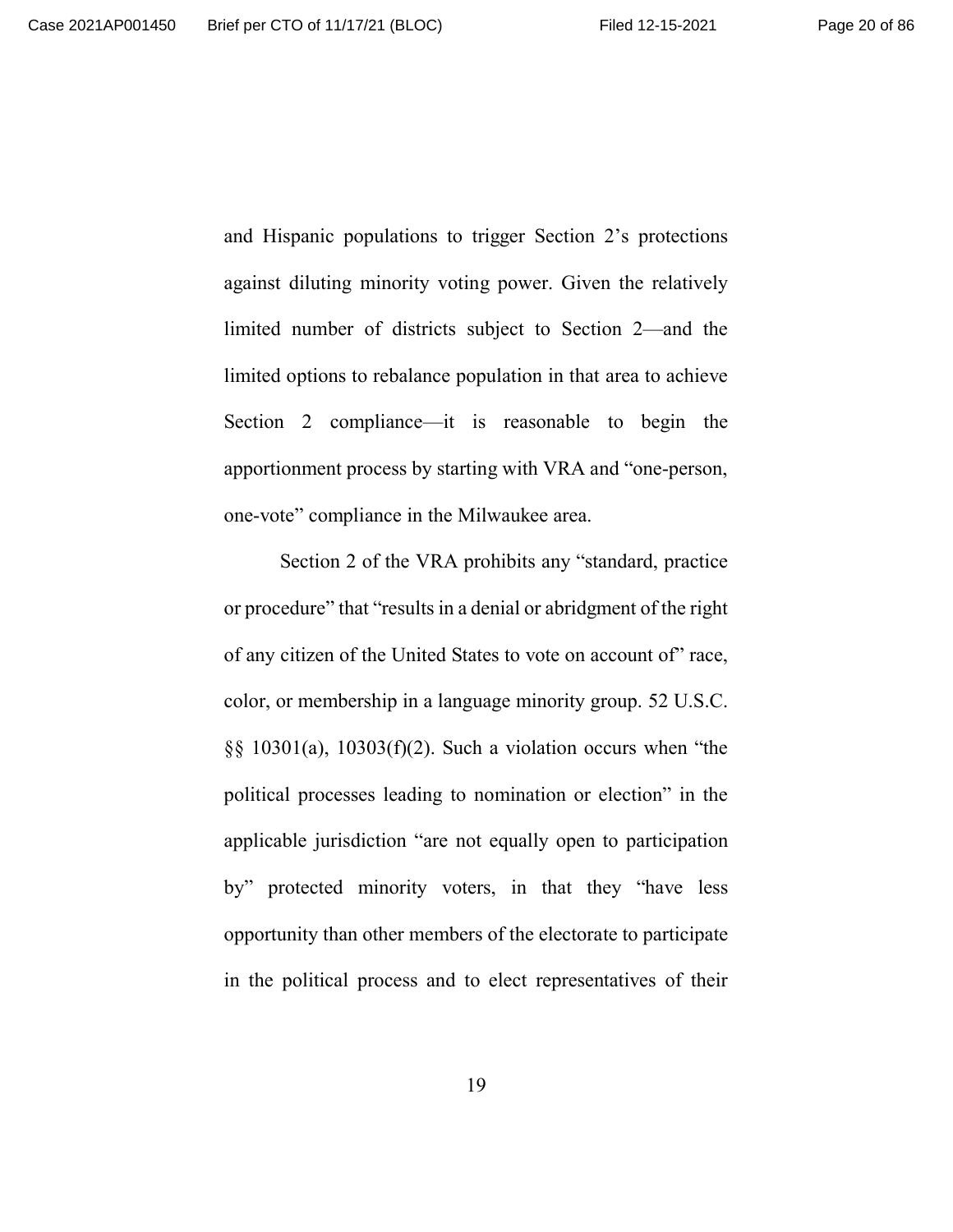choice." 52 U.S.C. § 10301(b). Put differently, Section 2 "prohibits any practice or procedure that, 'interact[ing] with social and historical conditions,' impairs the ability of a protected class to elect its candidate of choice on an equal basis with other voters." *Voinovich v. Quilter*, 507 U.S. 146, 153  $(1993)$  (citation omitted).<sup>8</sup>

Section 2 therefore prohibits districting plans that "operate[ ] to cancel out or minimize the voting strength of racial groups" through vote dilution. *McNeil v. Springfield Park Dist*., 851 F.2d 937, 938 n.1 (7th Cir. 1988) (internal quotation marks and citations omitted). Improper dilution of minority voting power generally takes two forms: (1) "the dispersal of [minority voters] into districts in which they constitute an ineffective minority of voters"; or (2) "the

<sup>&</sup>lt;sup>8</sup> A Section 2 violation need not entail discriminatory intent; rather, it can "be established by proof of discriminatory results alone." *Chisom v. Roemer*, 501 U.S. 380, 404 (1991).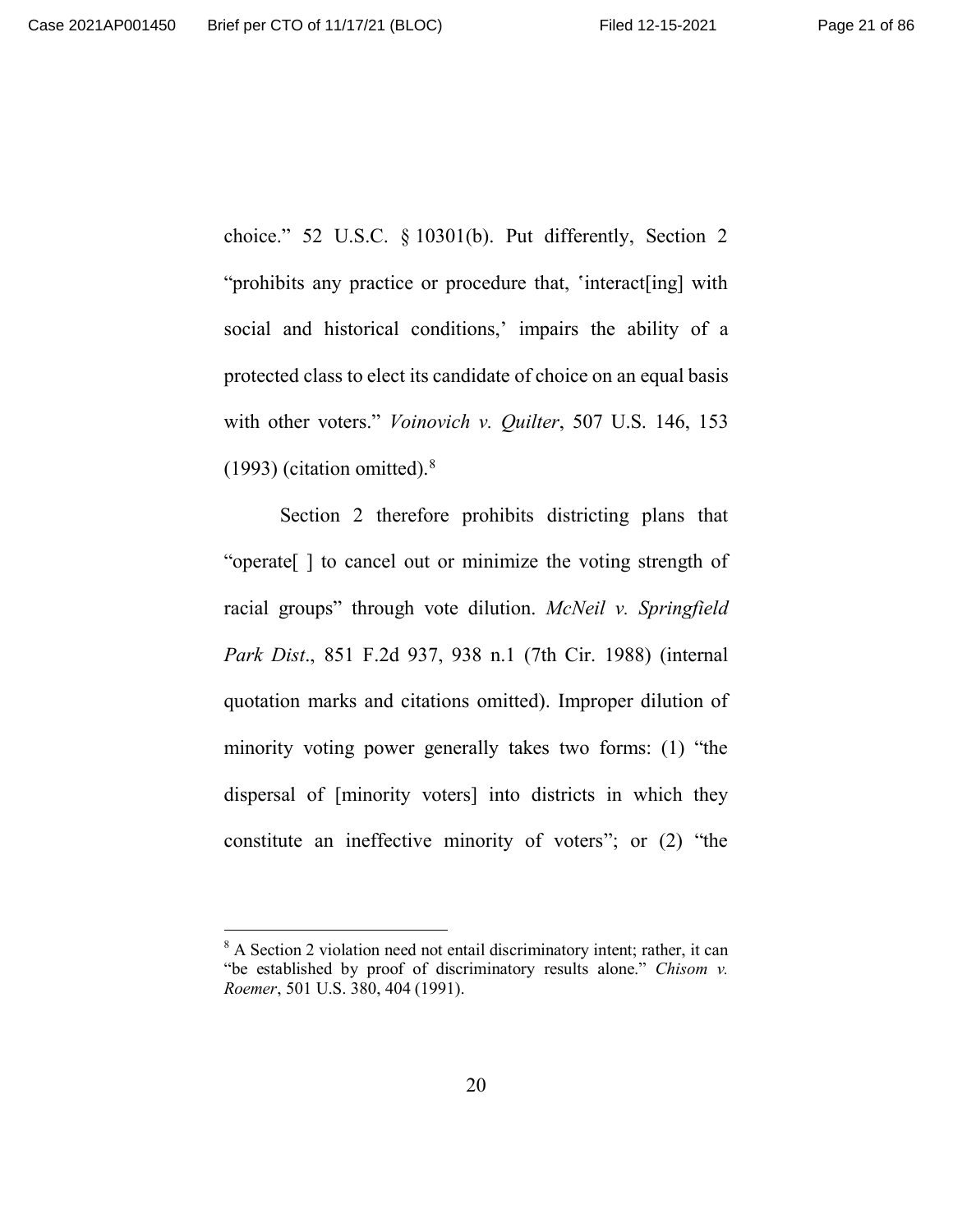concentration of [minority voters] into districts where they constitute an excessive majority." *Thornburg v. Gingles*, 478 U.S. 30, 46 n.11 (1986); *accord League of United Latin Am. Citizens* ("LULAC") *v. Perry*, 548 U.S. 399, 495-96 (2006) (Roberts, C.J., concurring) (noting that dilution can occur by either "pack[ing] minority voters in a few districts when they might control more, or dispers[ing] them among districts when they might control some").

Generally speaking, then, an apportionment plan violates Section 2 where "under another configuration minority voters ha[ve] better electoral prospects." *LULAC*, 548 U.S. at 495 (Roberts, C.J., concurring). Where single-member districts are involved (like here), "the question [is] whether an additional majority-minority district should be created." *Id.* (citations omitted); *see also Bartlett v. Strickland*, 556 U.S. 1,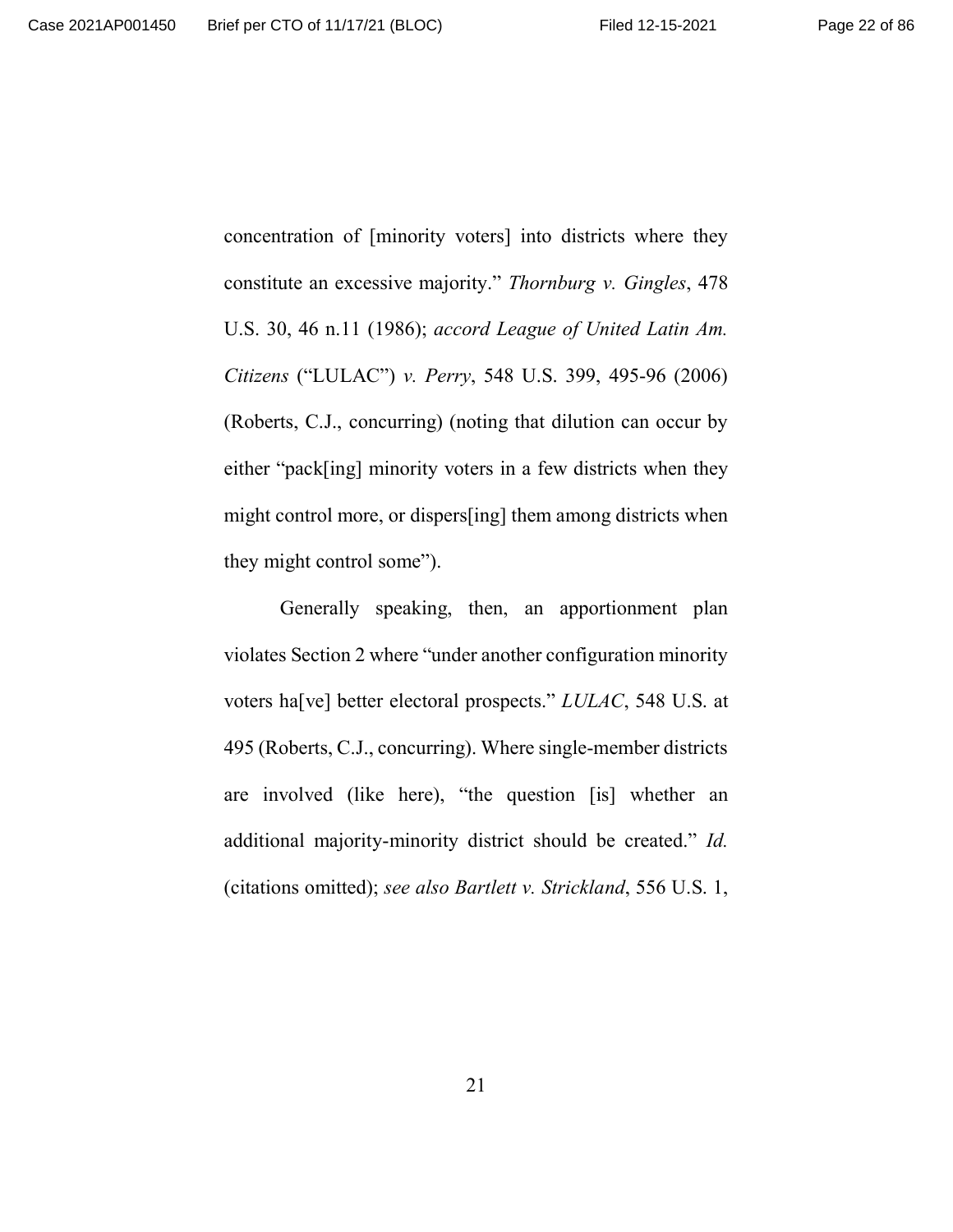13 (2009) ("[Section] 2 can require the creation of [majorityminority] districts.").<sup>9</sup>

Two sets of conditions must be met to show that Section 2 requires a court to adopt a remedial apportionment plan that creates additional minority opportunity districts over the number in the current plan.

*First*, three preconditions identified by *Gingles* must be met: (1) the minority group must be "sufficiently large and geographically compact to constitute a majority in a singlemember district" ("*Gingles* I"); (2) the minority group must be "politically cohesive" ("*Gingles* II"); and (3) the majority must vote "sufficiently as a bloc to enable it … usually to defeat the minority's preferred candidate" ("*Gingles* III"). *Gingles*, 478 U.S. at 50-51. The second and third prongs of the *Gingles* test

 $9^9$  In the parlance of Section 2, "majority-minority" districts are those where a minority group constitutes over 50% of the voting-age population. They are also often called "opportunity districts," reflecting the express language used in Section 2 of the VRA. *See* 52 U.S.C. § 10301(b).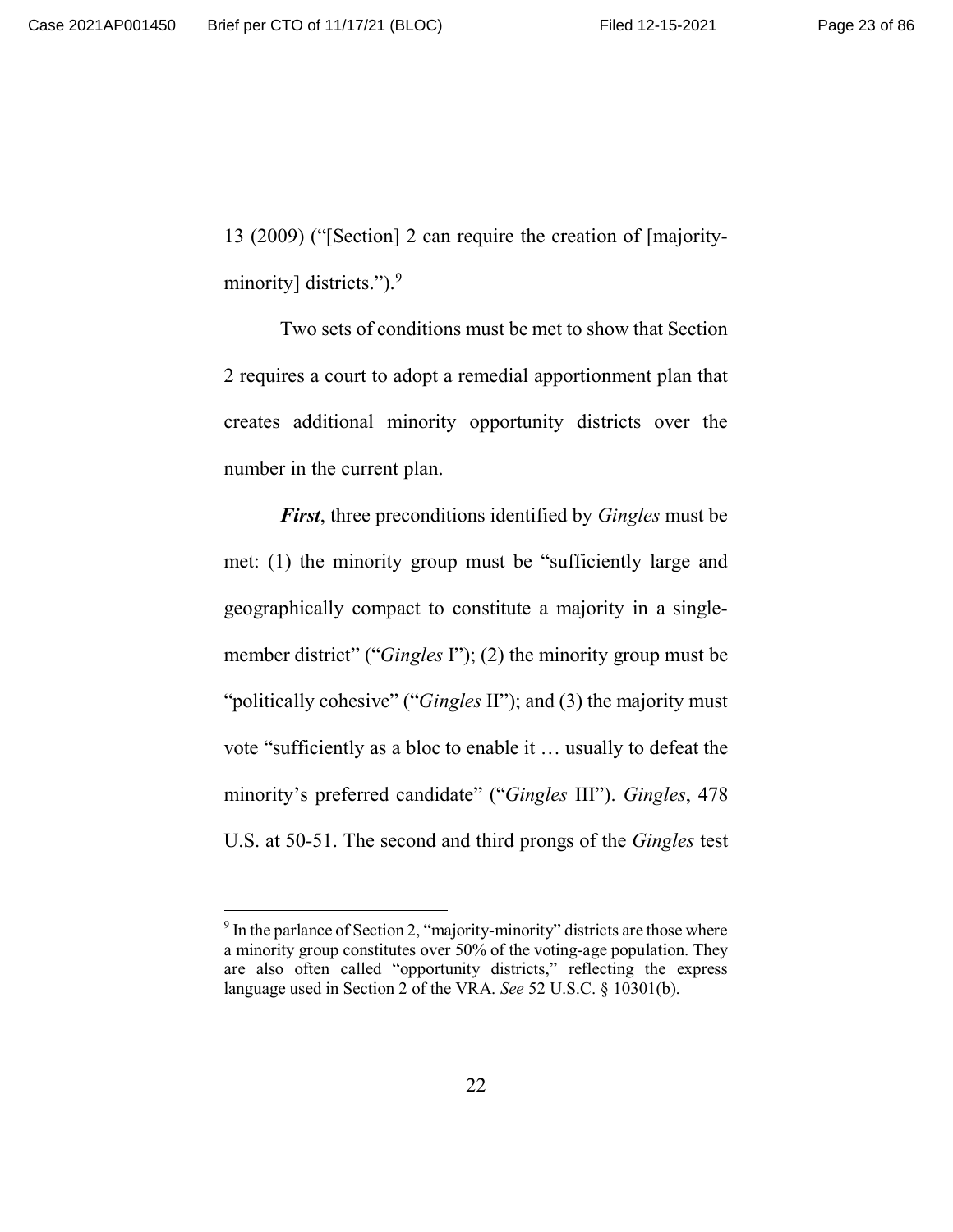are frequently referred to collectively as "racially polarized voting," or "RPV." *See*, *e.g.*, *Ruiz v. City of Santa Maria*, 160 F.3d 543, 551 (9th Cir. 1998).

To satisfy *Gingles* I, it must be possible to draw districts where a geographically-compact minority voting age population exceeds 50%. *See Bartlett*, 556 U.S. at 19–20. "The first *Gingles* condition refers to the compactness of the minority population, not the compactness of the contested district." *LULAC*, 548 U.S. at 433 (internal quotation marks omitted). And to demonstrate racially polarized voting under *Gingles* II and III, it is necessary to show that members of the relevant minority group are politically cohesive, or "usually vote for the same candidates," and that "a white bloc vote…normally will defeat the combined strength of minority support plus white 'crossover' votes" (i.e., white bloc voting). *Gingles*, 478 U.S. at 56. This typically requires a statistical analysis of election results to determine the degree of racially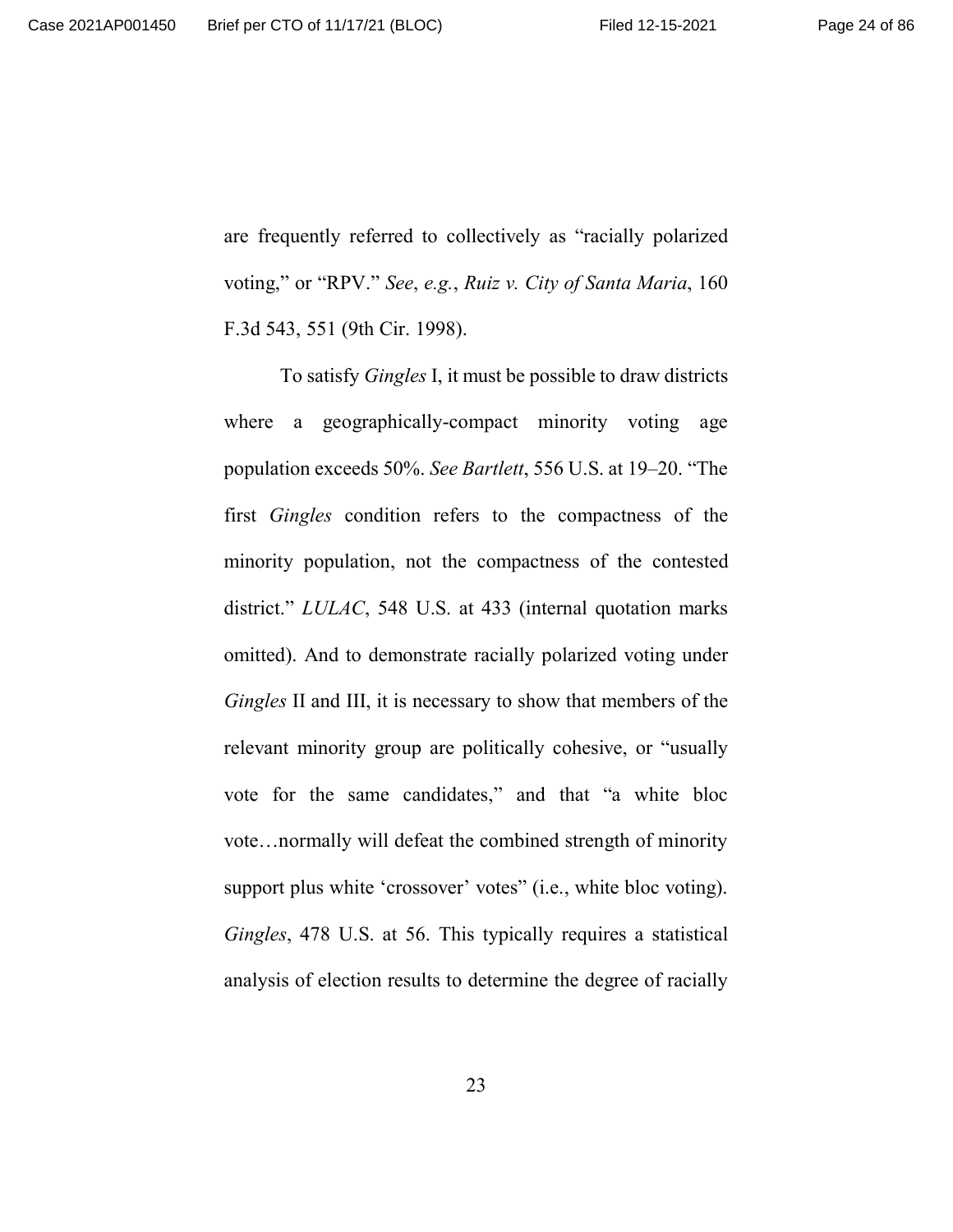polarized voting. *See, e.g.*, *United States v. City of Euclid*, 580 F. Supp. 2d 584, 596 (N.D. Ohio 2008) ("In assessing whether racial bloc voting exists in a designated political subdivision, courts often begin with a statistical analysis of voting behavior.") (citing *Campos v. City of Baytown*, 840 F.2d 1240, 1244 (5th Cir. 1988)).

The statistical analysis conducted to examine the extent of racially polarized voting often considers a number of probative elections, with the most probative ones being interracial contests and more recent races. *See, e.g.*, *Bone Shirt v. Hazeltine*, 461 F.3d 1011, 1020-21 (8th Cir. 2006); *Ruiz*, 160 F.3d at 552-53 (collecting cases). In addition, "where elections are shown usually to be polarized, the fact that racially polarized voting is not present in one or a few individual elections does not necessarily negate the conclusion that the district experiences legally significant bloc voting." *Gingles*, 478 U.S. at 57.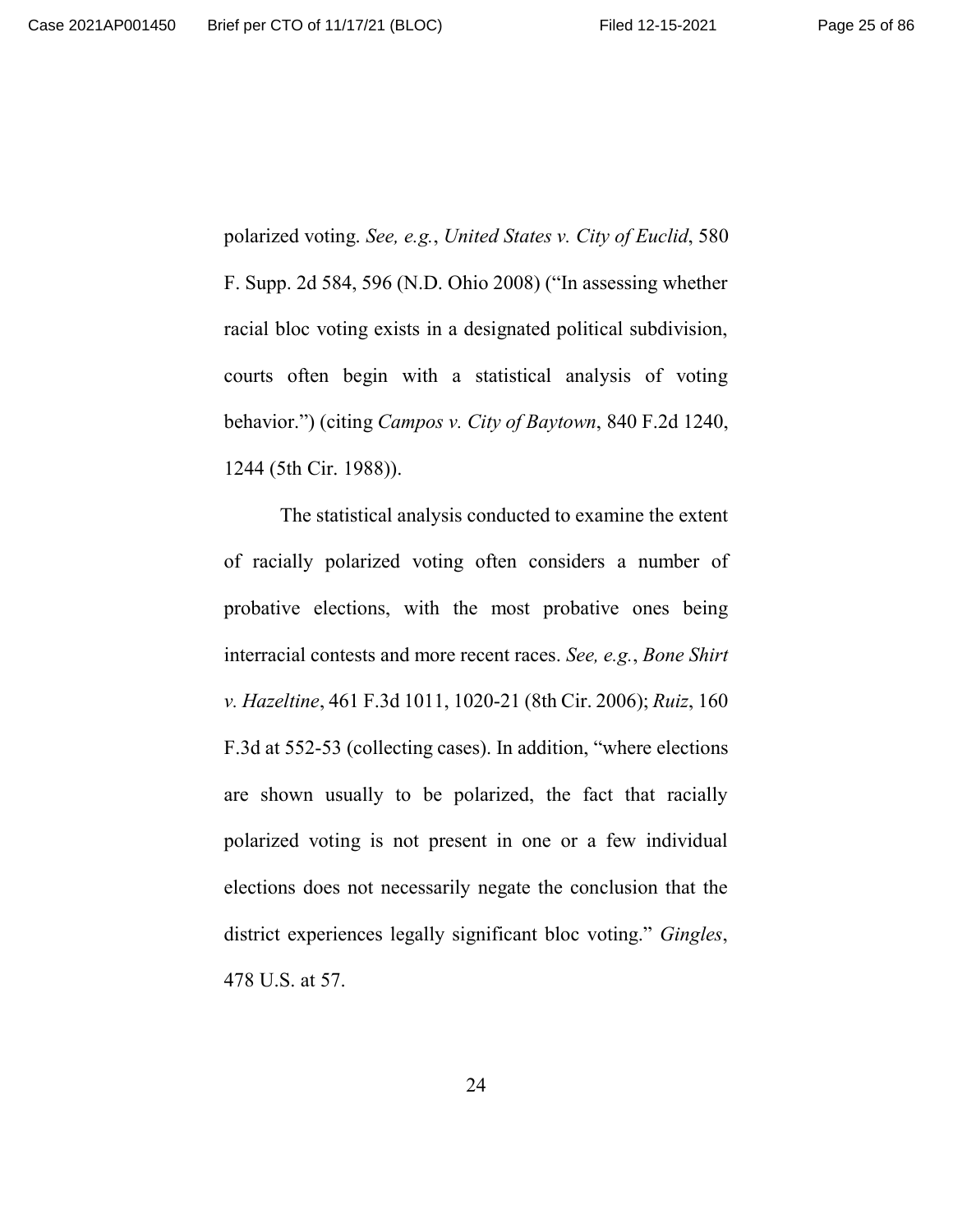*Second*, once the *Gingles* preconditions are satisfied, a court examines whether, under the "totality of the circumstances," the proposed districts would provide protected minority groups an equal opportunity to participate in the political process and elect representatives of their choice. 52 U.S.C. § 10301(b). While not every identified factor must be met, this fact-intensive inquiry examines the following factors (sometimes called the "Senate Factors"<sup>10</sup>), among others:

- "any history of official discrimination in the state or political subdivision that touched the right of the members of the minority group to register, to vote, or otherwise to participate in the democratic process";
- whether "voting in the elections of the state or political subdivision is racially polarized";
- whether "the state or political subdivision has used … voting practices or procedures that may enhance the opportunity for discrimination against the minority group";

<sup>&</sup>lt;sup>10</sup> The name "Senate Factors" is derived from their inclusion in a Senate Judiciary Committee report that accompanied a 1982 amendment to the VRA. *See Gingles*, 478 U.S. at 36.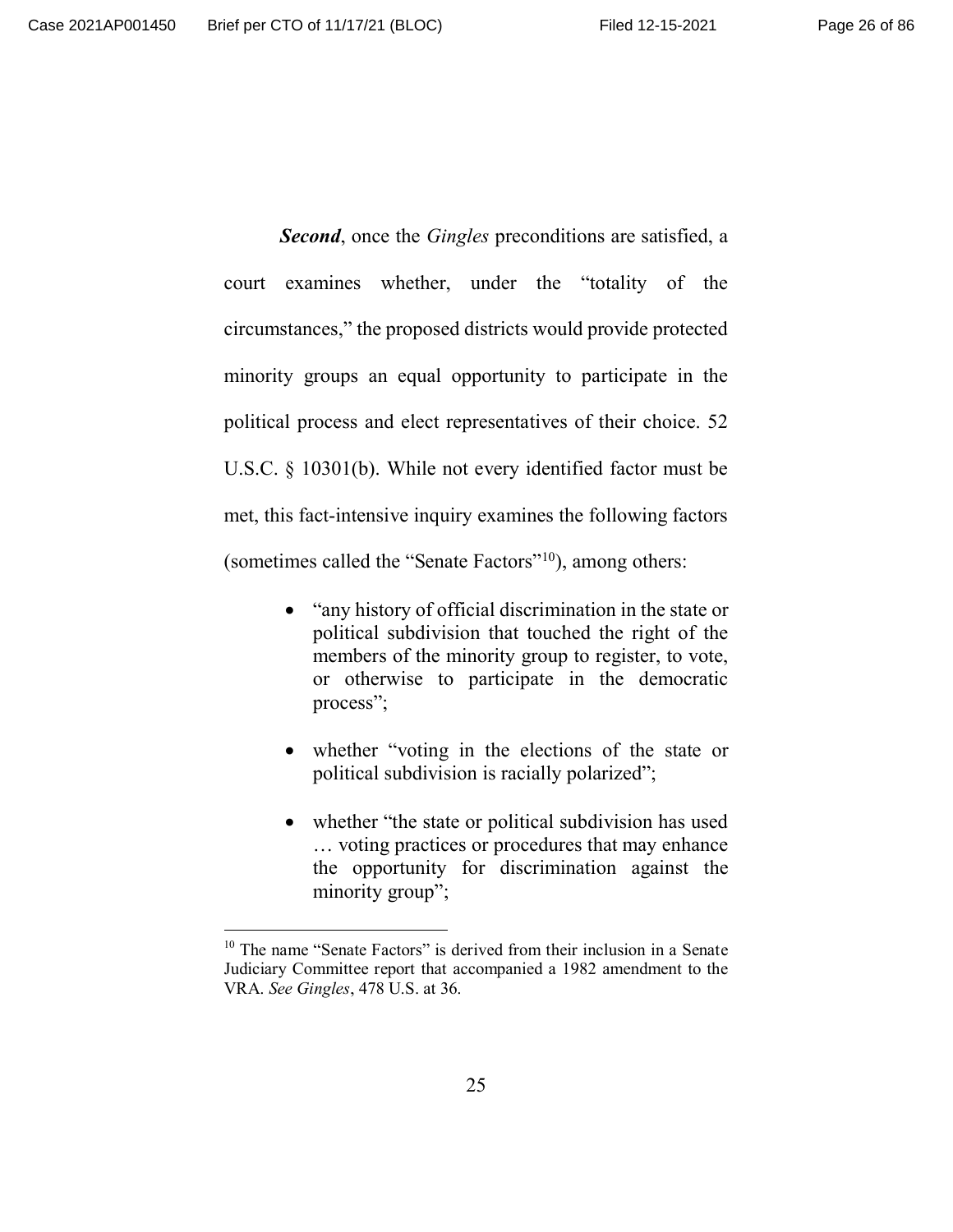- whether "members of the minority group in the state or political subdivision bear the effects of discrimination in such areas as education, employment and health, which hinder their ability to participate effectively in the political process";
- "whether political campaigns have been characterized by overt or subtle racial appeals";
- whether "members of the minority group have been elected to public office in the jurisdiction"; and
- "whether there is a significant lack of responsiveness on the part of elected officials to the particularized needs of the members of the minority group."

*Gingles*, 478 U.S. at 36–37 (citation omitted).

If these conditions are met, the VRA requires the

drawing of minority opportunity districts.

**II. The BLOC Petitioners' proposed "least-changes" legislative district apportionment plan satisfies all required legal criteria, preserves communities of interest, and minimizes delayed state senate voting.**

The BLOC Petitioners' proposed apportionment plan

begins by assuring compliance with the VRA. To do so, it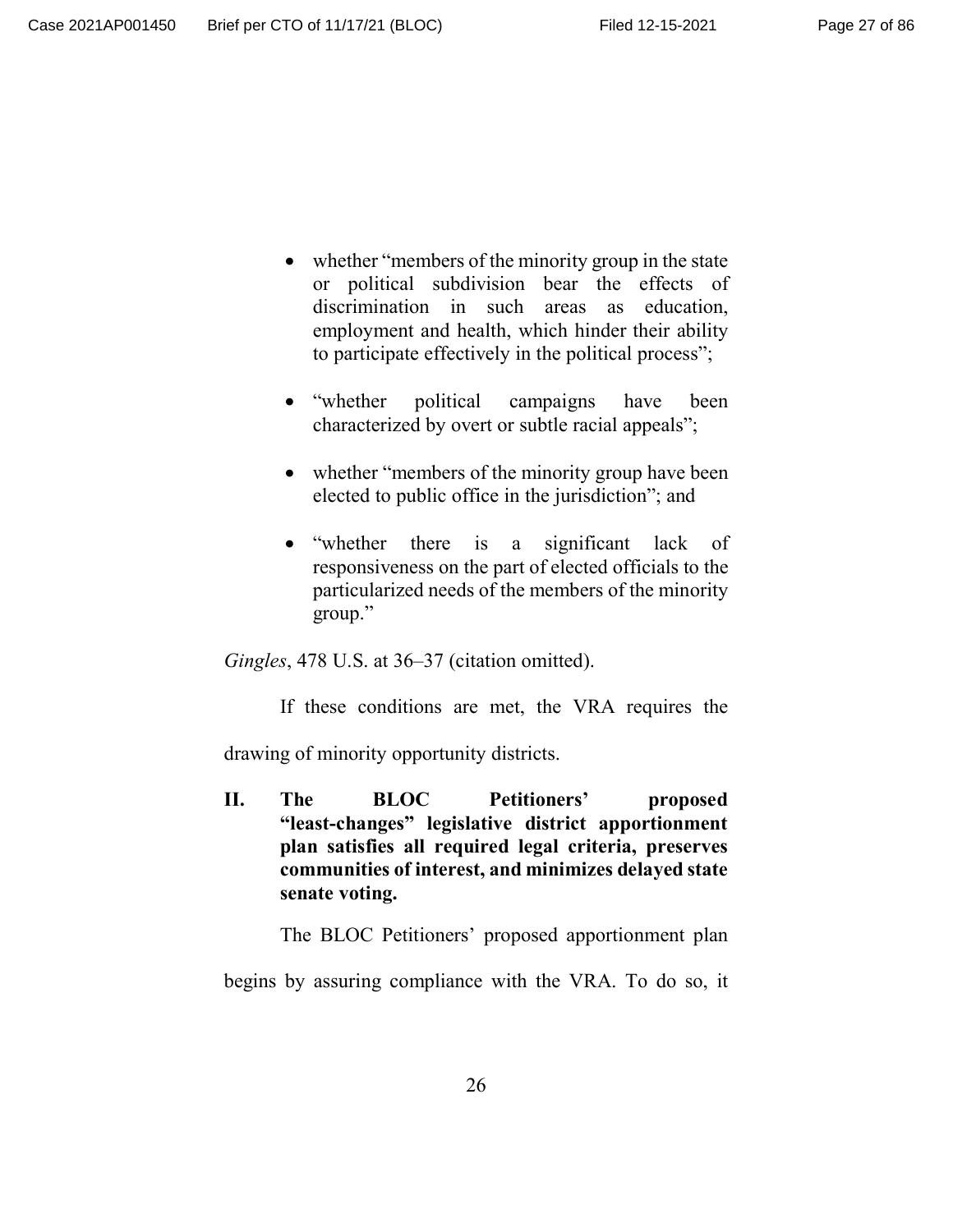draws seven Black opportunity assembly districts in the Milwaukee area, a necessary increase of one over the current plan. From there, it apportions assembly districts in the Milwaukee region to comply with "one-person, one-vote" principles, a process that ripples outward toward the Madison area, another region with significant population change that must be equalized. (Unlike the Milwaukee area, the Madison area experienced a growth in population, not a contraction, allowing for a balancing effect by addressing this area second.) Other regions in the state received only minor changes to their assembly districts due to the more limited population changes there.

Throughout this process, the BLOC Petitioners' lodestar remained "least-change," with careful attention to state constitutional apportionment requirements (compactness, contiguity, preserving political subdivisions) and, where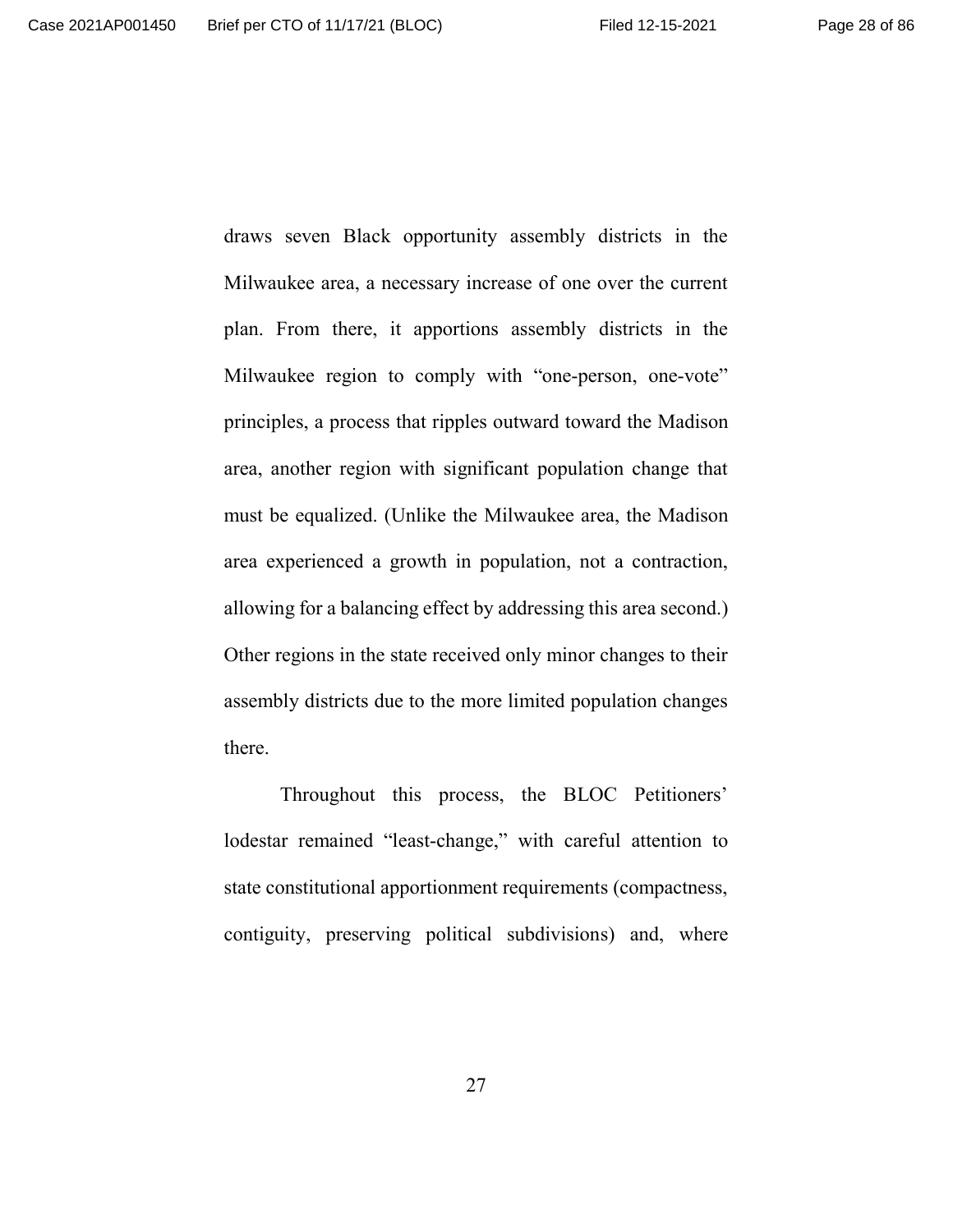appropriate, preserving communities of interest and minimizing delayed senate voting.

As one measure of the BLOC Plans' fidelity to "leastchange," the proposed Assembly plan has a mean core retention (*i.e.*, the average percentage of the prior district's population retained in the new district) of 84.2% (BLOC App. 115, Mayer Rpt. at 1.) Excluding the VRA-required changes in Milwaukee, that number rises to 86.4% (BLOC App. 130, Mayer Report at 16), and to 87.9% when the VRA districts' neighboring districts (which necessarily required changes) are excluded. (BLOC App. 131, Mayer Rpt. at 17.) Likewise, the proposed senate plan has a mean core retention of 89.6%. (BLOC App. 136, Mayer Rpt. at 22.)

28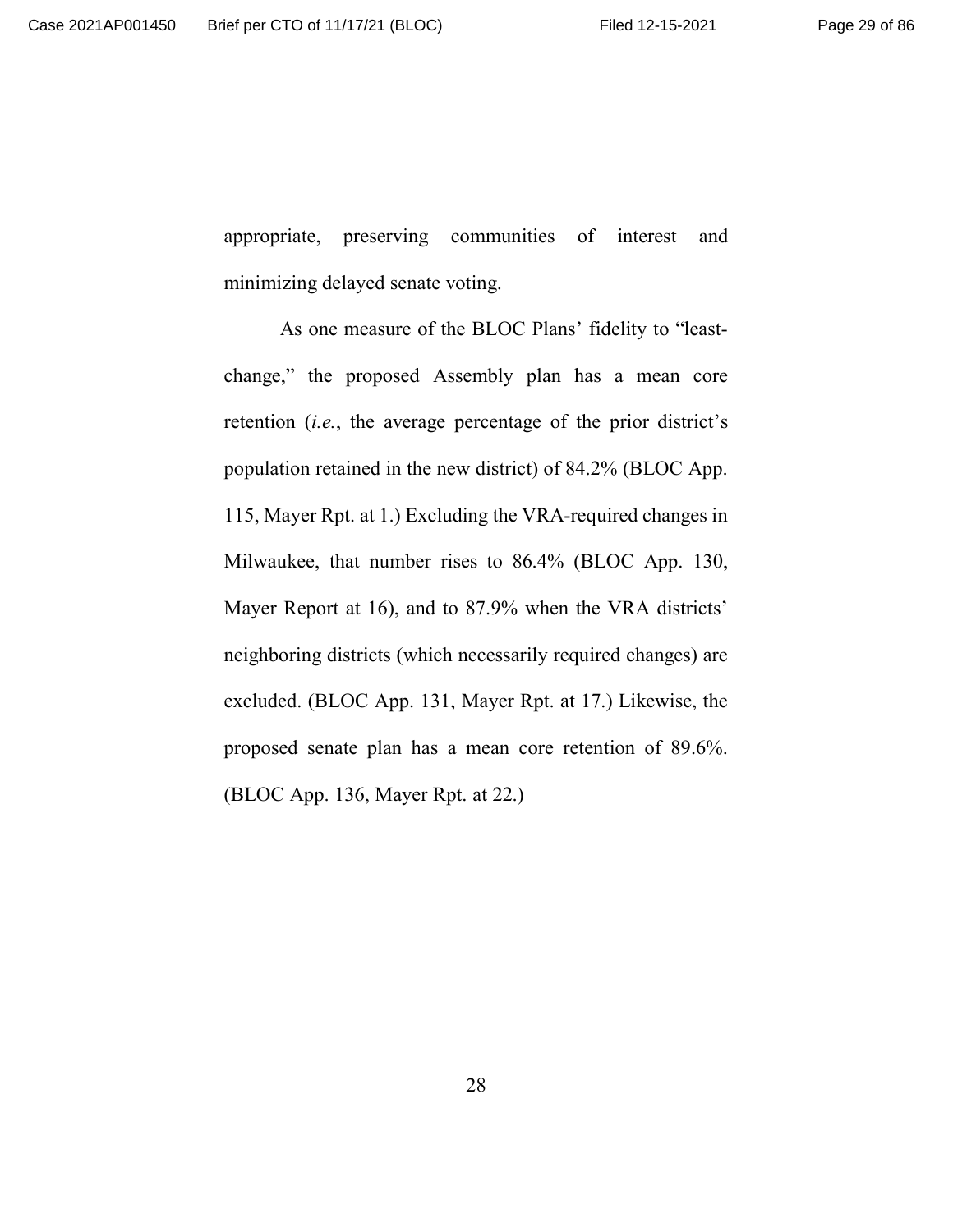## **A. The BLOC Petitioners' proposed assembly plan satisfies section 2 of the VRA.**

## **1. All three Gingles preconditions are present in the Milwaukee area.**

*First*, the BLOC Petitioners' proposed districts satisfy *Gingles* I. The BLOC Petitioners' proposed assembly plan includes seven minority opportunity districts in the Milwaukee area where Black voters constitute a geographically compact majority of the voting-age population ("BVAP").<sup>11</sup> As the map below demonstrates, the Black population in Milwaukee which, as Dr. Mayer notes, is one of the most racially segregated cities in America—is incredibly geographically

<sup>&</sup>lt;sup>11</sup> In accordance with case law and federal guidance, for purposes of measuring BVAP, Petitioners used the "any-Part" Black category, which counts as "Black" any person who self-identifies as Black alone or Black in combination with any other race or ethnicity. *See*, *e.g.*, *Georgia v. Ashcroft*, 539 U.S. 461, 473 n.1 (2003), superseded by statute on other grounds as recognized by *Ala. Legislative Black Caucus v. Alabama*, 575 U.S. 254, 276-77 (2015); *see also* 62 Fed. Reg. 58,782 (incorporating multiracial reporting into the Federal statistical system, including the 2000 Census), available at https://obamawhitehouse.archives.gov/omb/fedreg\_1997standards (last accessed December 14, 2021).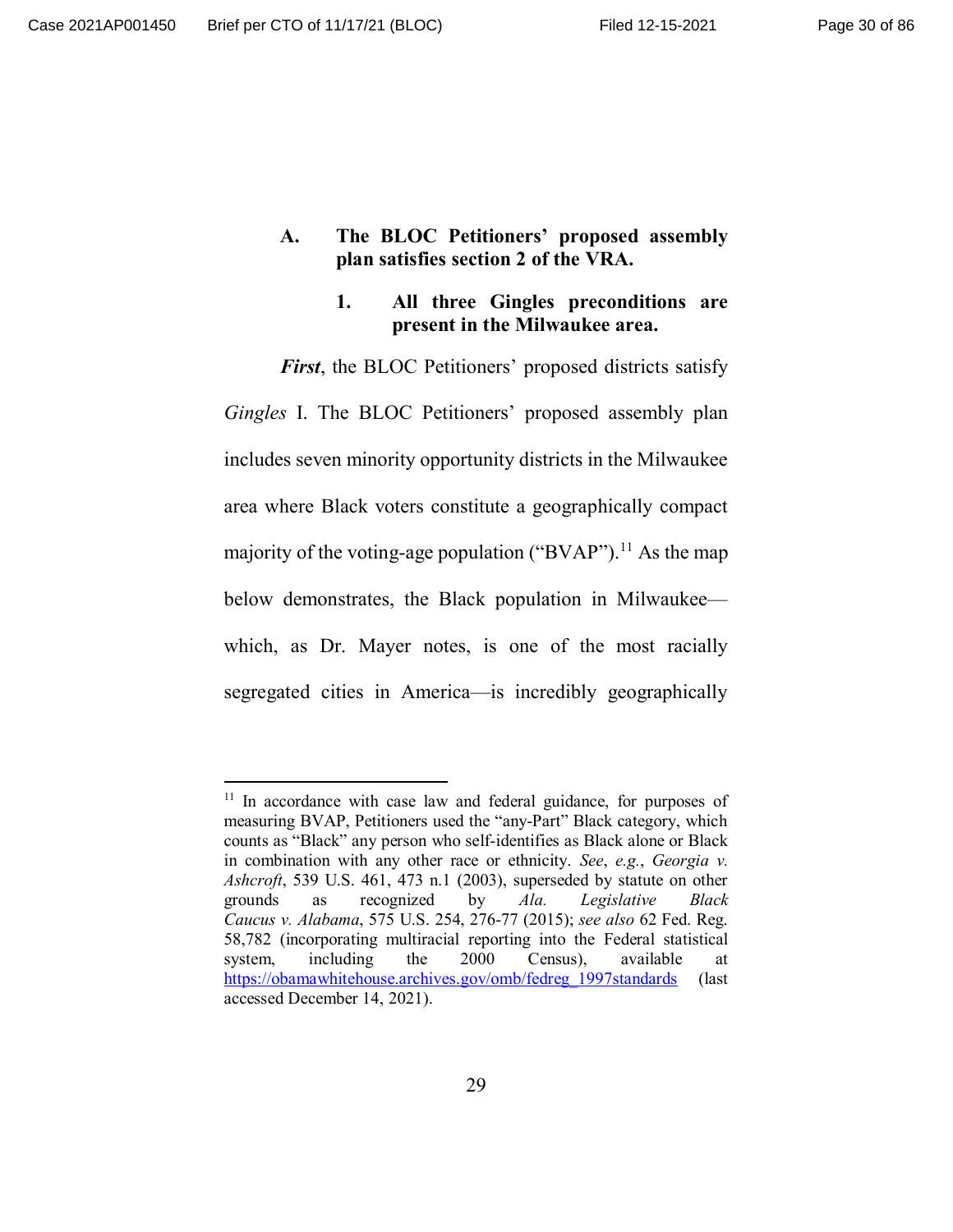compact. (BLOC App. 122, Mayer Rpt. at 8.); *see LULAC*, 548 U.S. at 433 (explaining that relevant Section 2 inquiry is compactness of the minority population, not the district). In the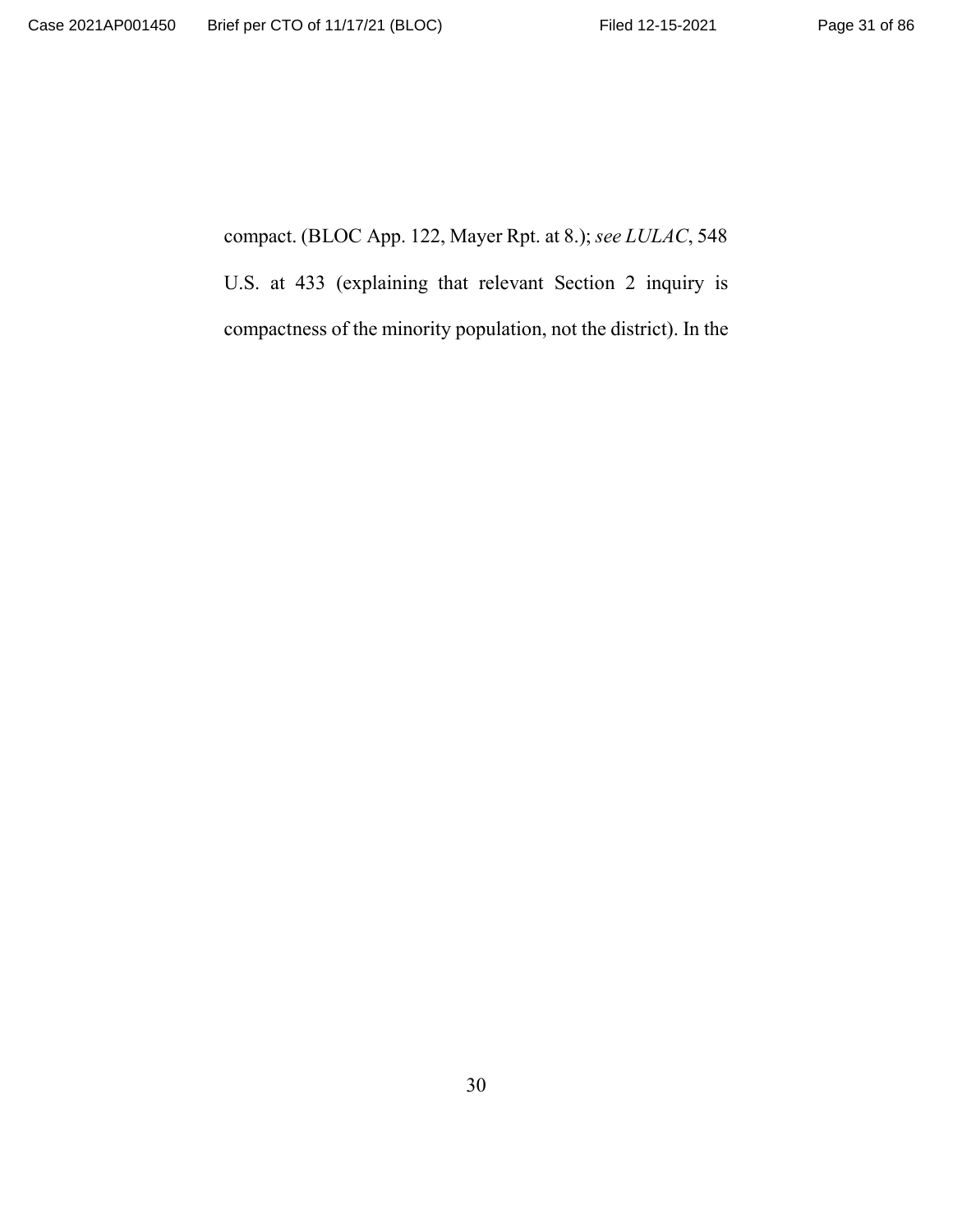map below, the darkest shade of blue represents census blocks

in which the Black population exceeds 87%.



(BLOC App. 123, Mayer Rpt. at 9.).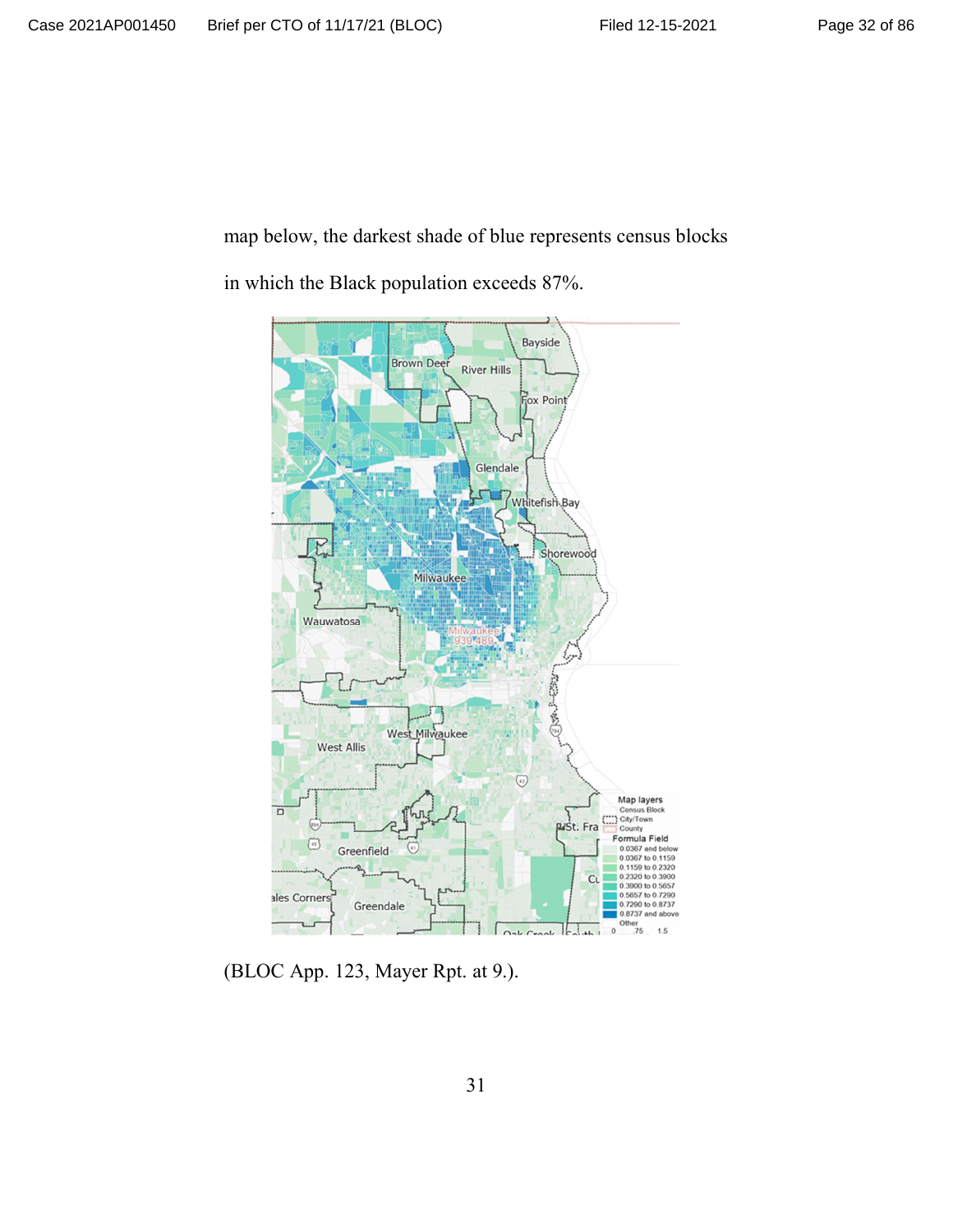And each of the seven VRA districts proposed by the BLOC Petitioners exceeds the majority requirement of the first *Gingles* prong. *See Bartlett*, 556 U.S. at 13 ("In majorityminority districts, a minority group composes a numerical, working majority of the voting-age population."). In the BLOC Petitioners' proposed assembly map, the seven VRA-required districts, and their respective Black voting age populations, are:

- 
- $\bullet$  District 10: 52.3% BVAP;
- $\bullet$  District 11: 50.6% BVAP;
- $\bullet$  District 12: 50.2% BVAP;
- $\bullet$  District 14: 50.5% BVAP;
- $\bullet$  District 16: 50.5% BVAP;
- District 17:  $50.6\%$  BVAP; and
- District 18:  $50.5\%$  BVAP.<sup>12</sup>

(BLOC App. 124, Mayer Rpt. at 10.)

<sup>&</sup>lt;sup>12</sup> While the VRA focus is on the compactness of the Black population within the district, each of the seven proposed districts follow ward and/or municipal boundaries to obtain their shapes.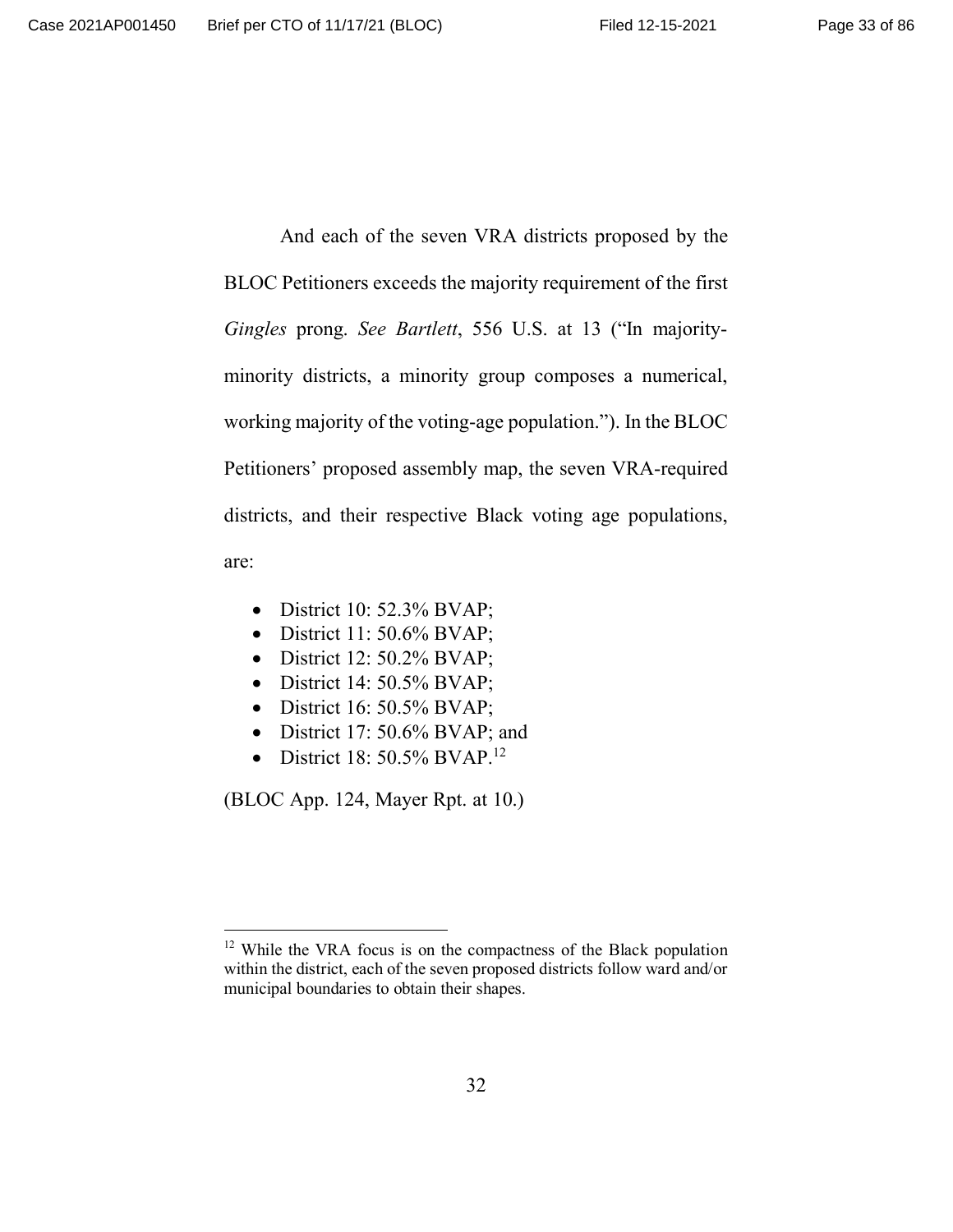By comparison, only six such districts exist under the current malapportioned assembly map, all six of which have a BVAP substantially higher than 50%.<sup>13</sup> The current assembly map's excessive majorities improperly dilute Black voting strength by packing Black voters within six districts and cracking Black voters elsewhere (including in Brown Deer and Milwaukee County wards 33 and 34) by dispersing them in heavily white districts 22 and 24. This improperly deprives Black voters the ability to participate meaningfully in the election of representatives to the state assembly. *See Gingles*, 478 U.S. at 46, n.11 (explaining that a Section 2 violation "may be caused by the dispersal of [the minority population] into districts in which they constitute an ineffective minority of

 $13$  In the current assembly map, the six minority opportunity districts are Districts 10 (59.4% BVAP), 11 (65.5% BVAP), 12 (60.6% BVAP), 16 (55.6% BVAP), 17 (68.4% BVAP), and 18 (60.7% BVAP).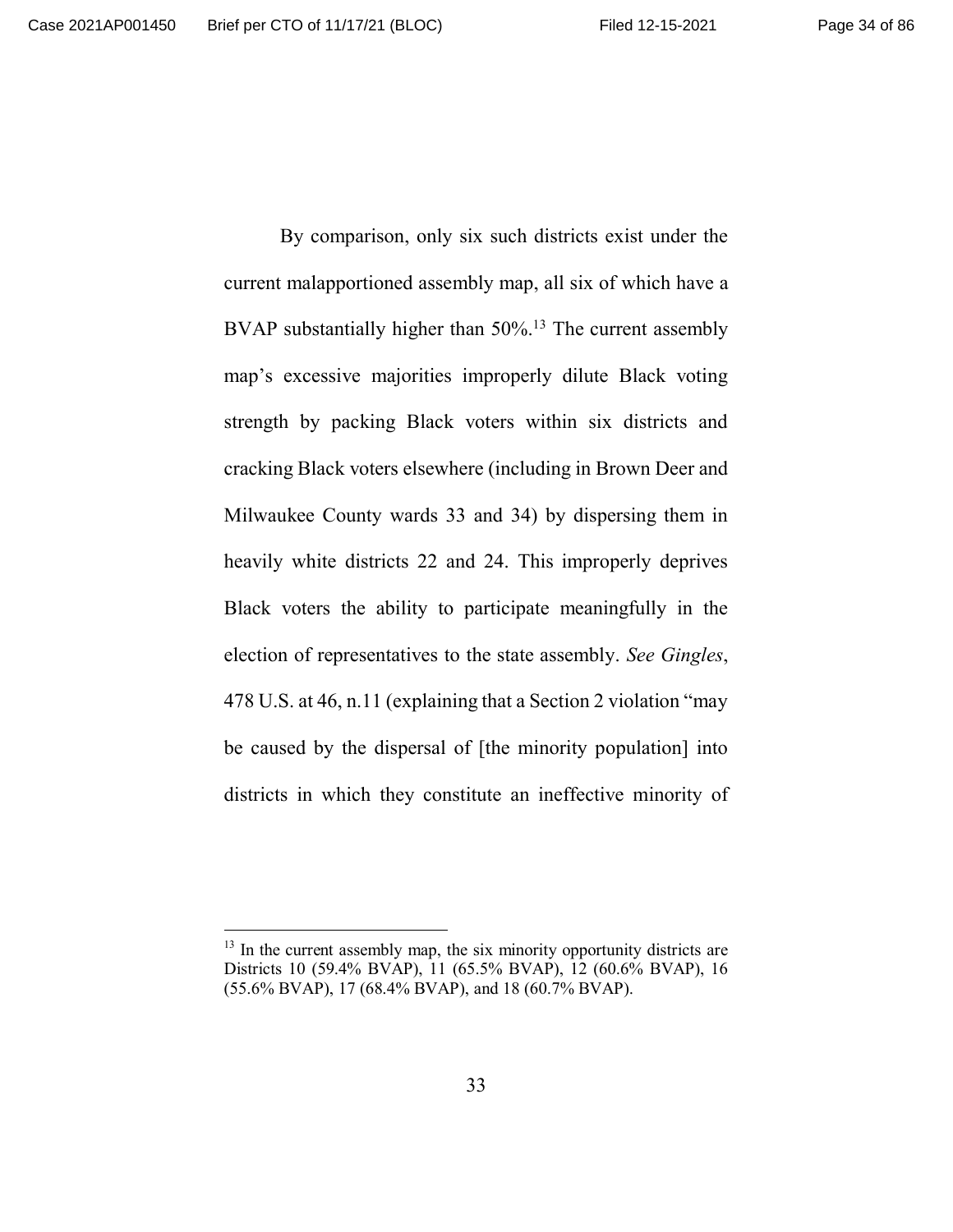voters or from the concentration [of minority population] into districts where they constitute an excessive majority").

The BLOC Petitioners' proposed plan, which creates an additional Black opportunity district, thus ensures that the voting power of Black voters is not diluted and triggers Section 2's protections by demonstrating that "under another configuration minority voters ha[ve] better electoral prospects." *LULAC*, 548 U.S. at 495 (Roberts, C.J., concurring).

That the BLOC Petitioners' proposed assembly districts provide a more meaningful opportunity for Black voters to elect their candidates of choice is demonstrated by a functional analysis of elections in the districts. Petitioners' expert Dr. Loren Collingwood reconstructed the results from several probative election contests involving Black candidates in Plaintiffs' proposed opportunity districts, including the 2018 Gubernatorial Primary race, the 2021 State Superintendent of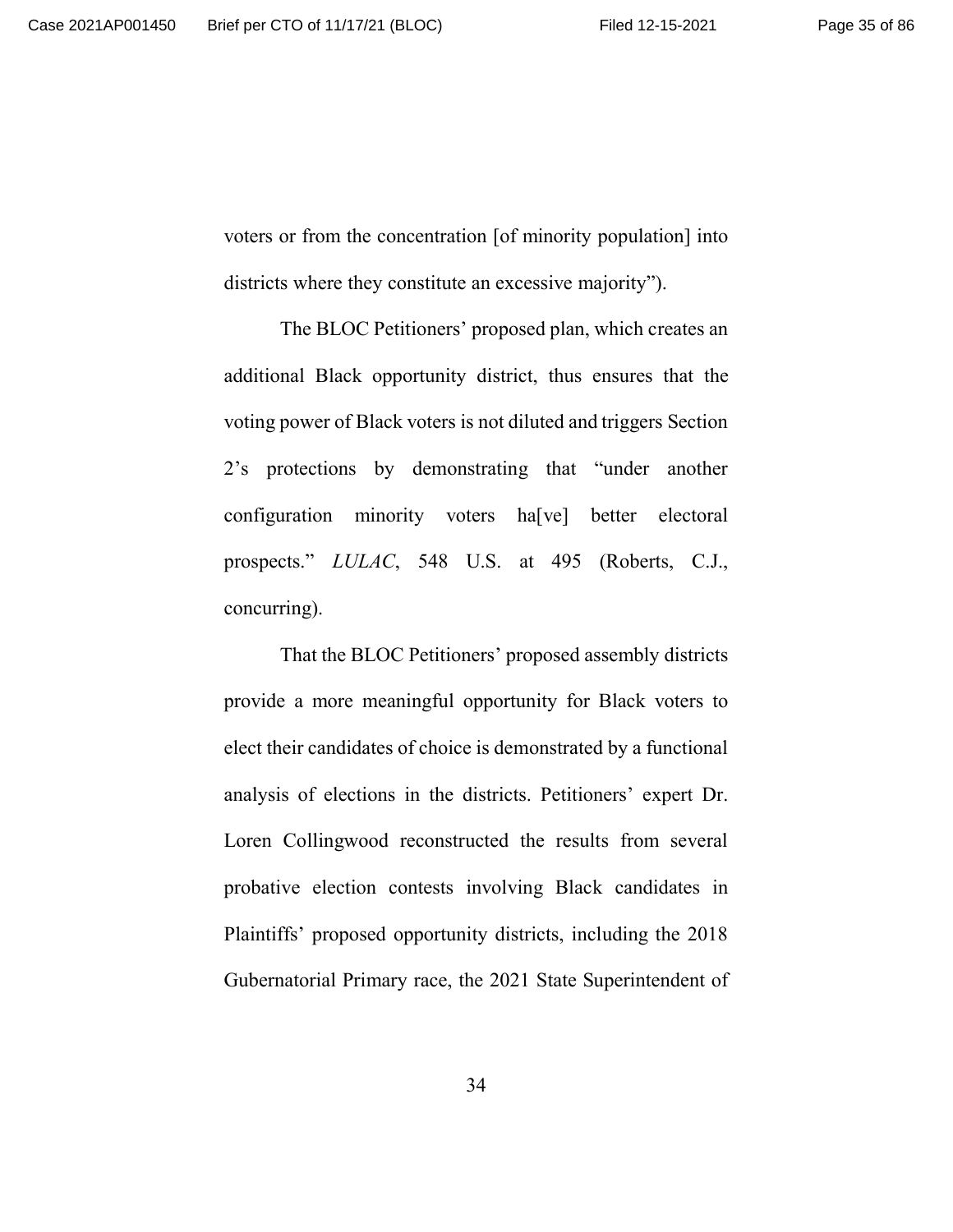Public Instruction Primary race, and the 2020 Milwaukee County Executive spring general race, in order to assess whether Black-preferred candidates would be more likely to win election. (BLOC App. 037-38, Collingwood Rpt. at 25- 26.) Reconstituted election results from all three elections strongly demonstrate that, *in all seven* of Petitioners' Black opportunity districts, Black voters "can and will win election to public office." (*Id*. at 25-28.) *See LULAC*, 548 U.S. at 496 (Roberts, C.J., concurring) ("[A] § 2 plaintiff must at least show an apportionment that is likely to perform better for minority voters, compared to the existing one."); *Gingles*, 478 U.S. at 99 (O'Connor, J., concurring in the judgment) ("[T]he relative lack of minority electoral success under a challenged plan, when compared with the success that would be predicted under the measure of undiluted minority voting strength the court is employing, can constitute powerful evidence of vote dilution.").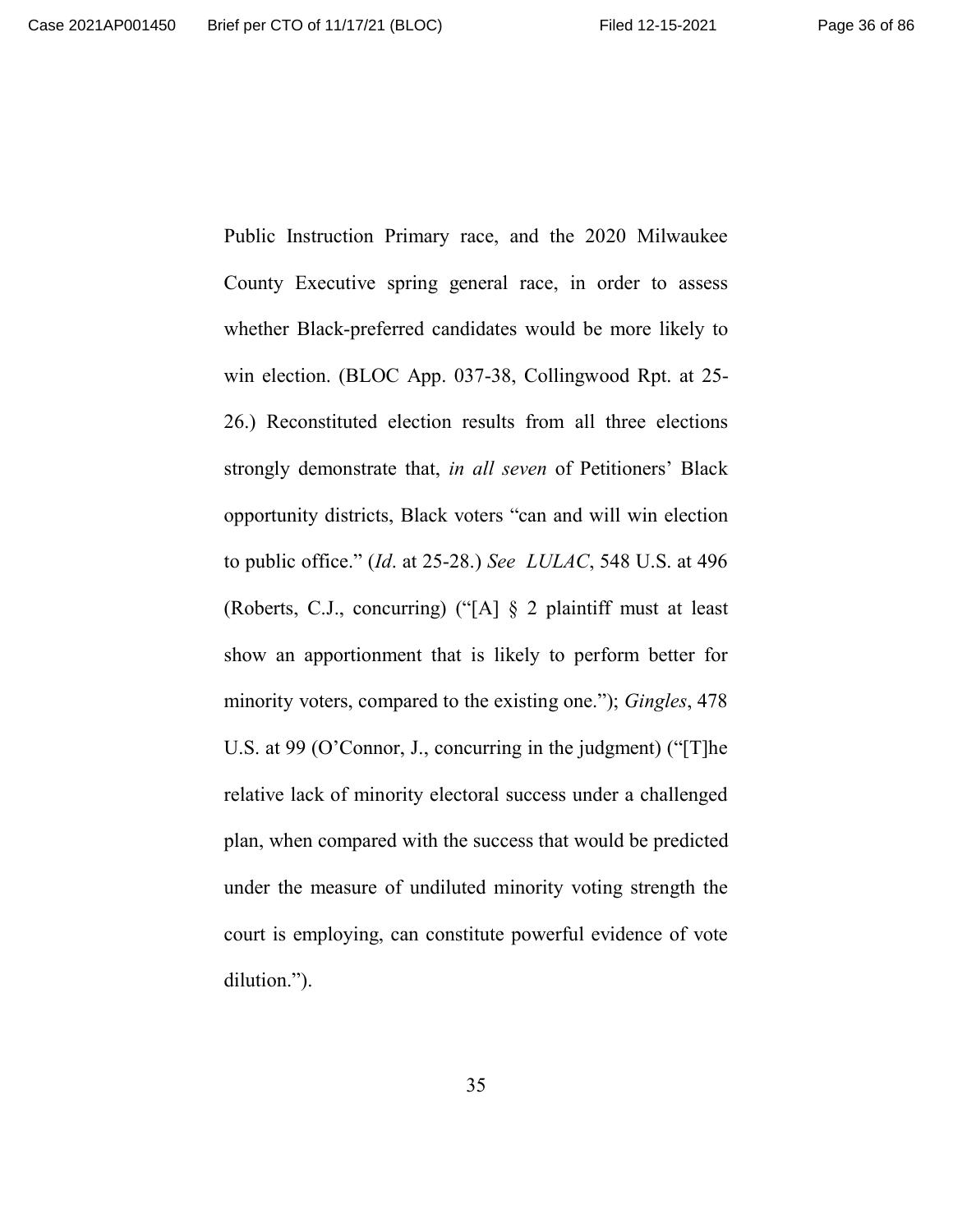*Second*, statistical analysis of probative elections shows that racially polarized voting exists in the Milwaukee area, thus satisfying *Gingles* II and III. In short, Black voters typically prefer the same candidates and white bloc voting usually defeats those candidates.

Dr. Collingwood examined the extent of racially polarized voting in Milwaukee-area elections. In conducting this analysis, Dr. Collingwood analyzed eight probative elections, including nonpartisan primary races, Democratic primary races, and spring general races from 2016-2021 that involved Black candidates for political office. (BLOC App. 016, Collingwood Rpt. at 4.) To conduct this analysis, Dr. Collingwood applied several widely accepted statistical methods that infer aggregate voting behavior by members of distinct racial or ethnic groups based on election results and voter demographics, including the homogeneous precinct, ecological regression, and ecological inference techniques. (*Id.*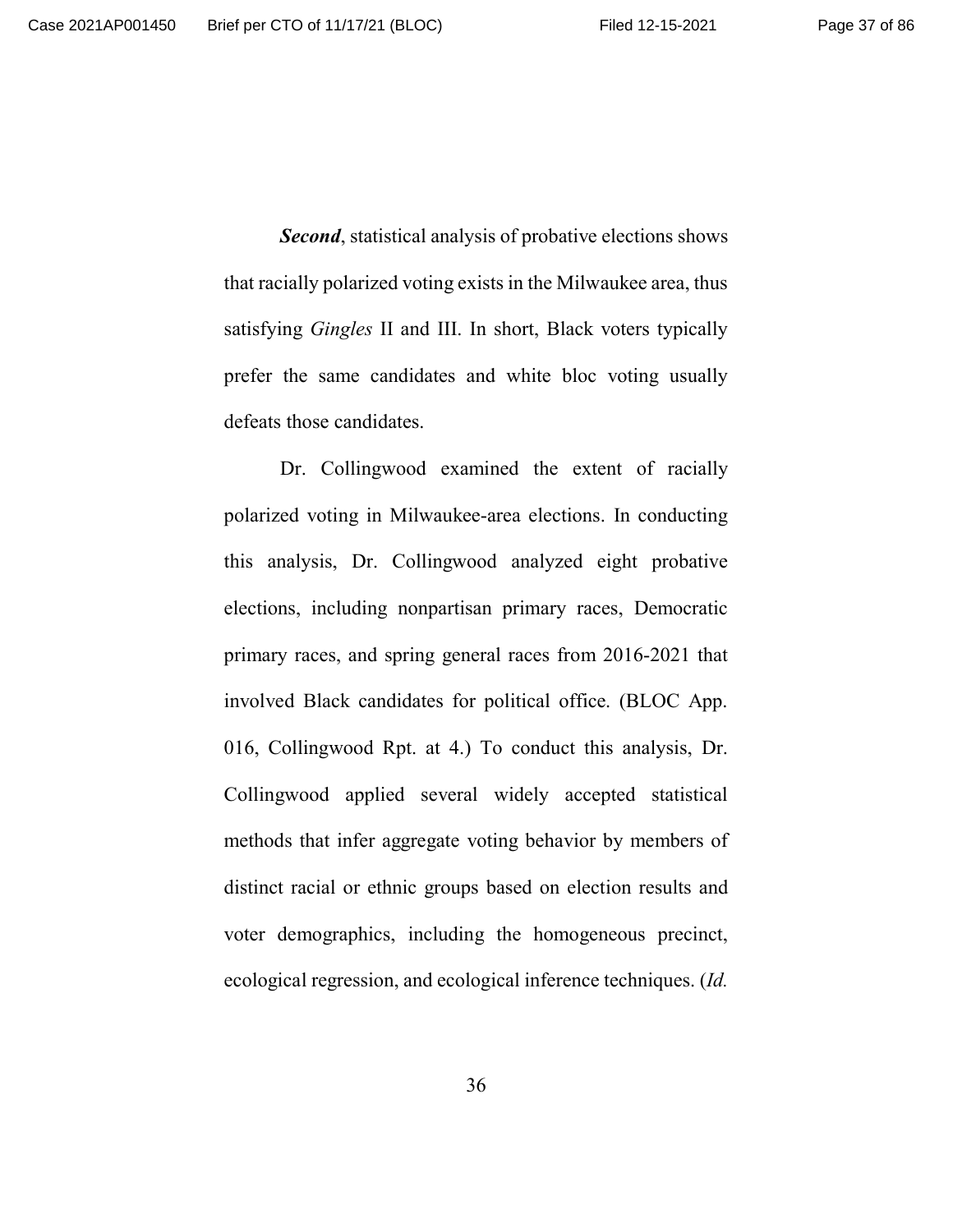at 3.) These methods are routinely accepted by Courts analyzing claims under the VRA as reliable. *See*, *e.g.*, *Luna v. County of Kern*, 291 F. Supp. 3d 1088, 1124 (E.D. Cal. 2018) (citing *Patino v. City of Pasadena*, 230 F. Supp. 3d 667, 691 (S.D. Tex. 2017)); *Wright v. Sumter Cty. Bd. of Elections & Registration*, 301 F. Supp. 3d 1297, 1305 (M.D. Ga. 2018), *aff'd*, No. 18-11510, 2020 WL 6277718 (11th Cir. Oct. 27, 2020); *Montes v. City of Yakima*, 40 F. Supp. 3d 1377 (E.D. Wash. 2014).

Using these accepted methods, Dr. Collingwood found that "without a doubt" racially polarized voting is present in Milwaukee-area elections. (BLOC App. 040, Collingwood Rpt. at 28.) Specifically, of the eight elections analyzed, seven of eight (or 87.5%) demonstrated that, regardless of which statistical technique is used, Black and white voters consistently prefer different candidates and Black voters "strongly back" the same candidates for political office "at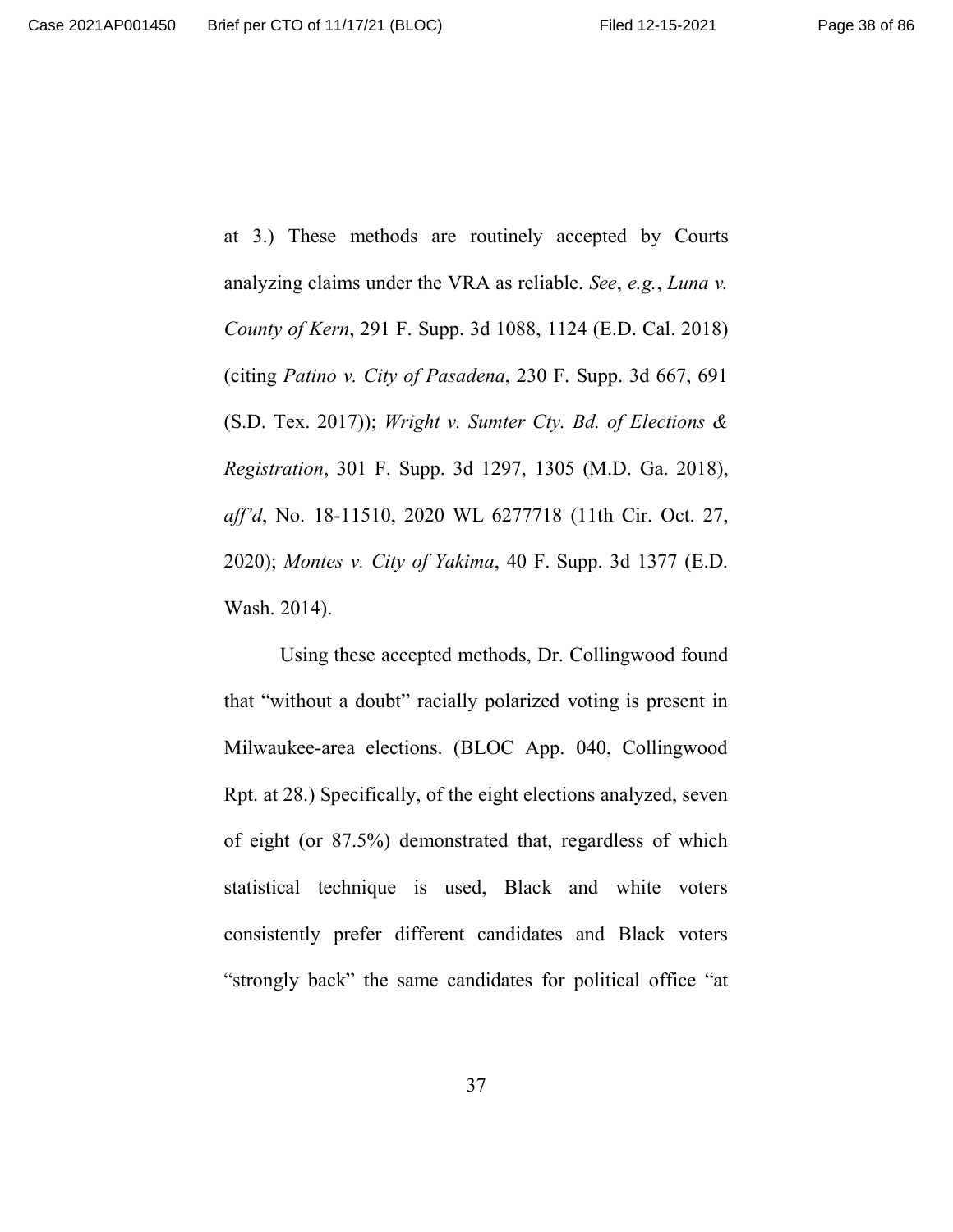very high rates even in multi-candidate primary elections. (BLOC App. 013, Collingwood Rpt. at 1,  $4-22$ .)<sup>14</sup> That six different statistical methods show high levels of racially polarized voting strengthens Dr. Collingwood's conclusions and demonstrates a clear pattern of different electoral preferences among Black and white voters. (BLOC App. 013, 015, 040, Collingwood Rpt. at 1, 3, 28.)

Further, Dr. Collingwood's analysis shows that while Black voters strongly and consistently support the same candidates, white voters do not support those candidates. (BLOC App. 013, 016-35, Collingwood Rpt. at 1, 4–23.) Dr. Collingwood analyzed seven recent elections involving Black

 $14$  The one contest out of the eight considered by Dr. Collingwood that did not show racially polarized voting was the 2018 Milwaukee County Sheriff Democratic Primary race. (BLOC App. 018–21, Collingwood Rpt. at 6-9.) However, as Dr. Collingwood noted, this race was "an aberration to the overall findings," as "a higher percentage of white votes for Lucas is likely due to the contest's focus on the repudiation of polarizing former Sheriff David Clarke (who is Black). Schmidt served as Clarke's number two and became acting sheriff upon Clarke's resignation in 2017." (*Id*. at 6.)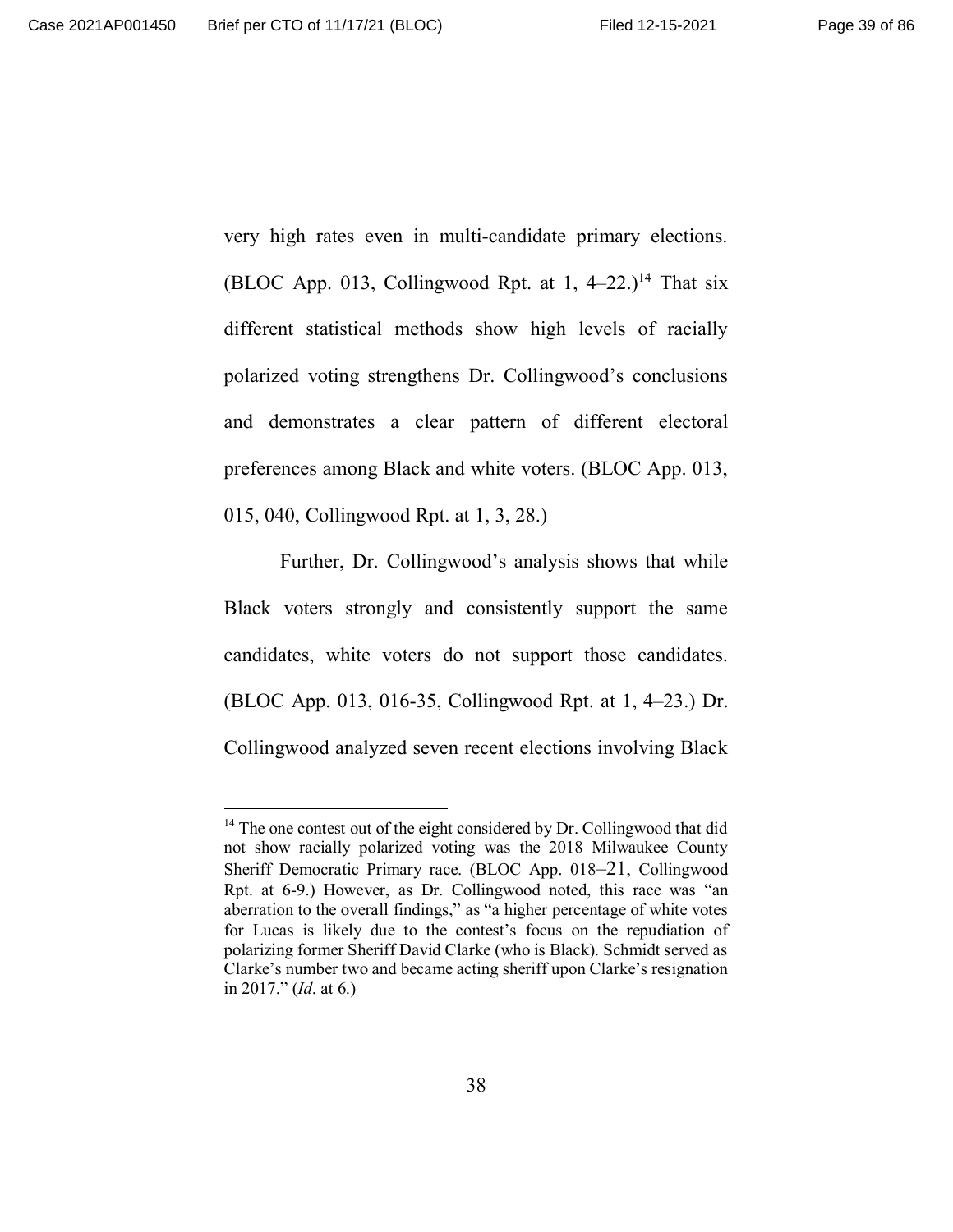candidates to assess whether white bloc voting usually defeats Black voters from electing their candidate of choice.<sup>15</sup> He found that in four of the seven races (57.14%), white bloc voting defeated the candidate of choice of Black voters. (*Id.* at 23.) In addition, the rate of electoral losses for Black preferred candidates increases to four of six (or 66.66%), if the 2018 Milwaukee County Sheriff Democratic Primary race is excluded. (BLOC App. 013, 035, Collingwood Rpt. at 1, 23.) As noted above, this contest was unique because of the abnormal level of white crossover voting due to the association of the white candidate, Schmidt, with controversial former sheriff David Clarke. (BLOC App. 018-19, 035, Collingwood Rpt. at  $6-7$ , 23.) Local news reports from the time of the election showed that voters associated Schmidt with Clarke,

<sup>&</sup>lt;sup>15</sup> Dr. Collingwood considered the same subset of elections that he analyzed for his RPV analysis, but excluded the 2018 State Assembly District 12 race, since that race took place in an existing majority-Black district and thus is not relevant for measuring bloc voting. (BLOC App. 035, Collingwood Rpt. at 23.)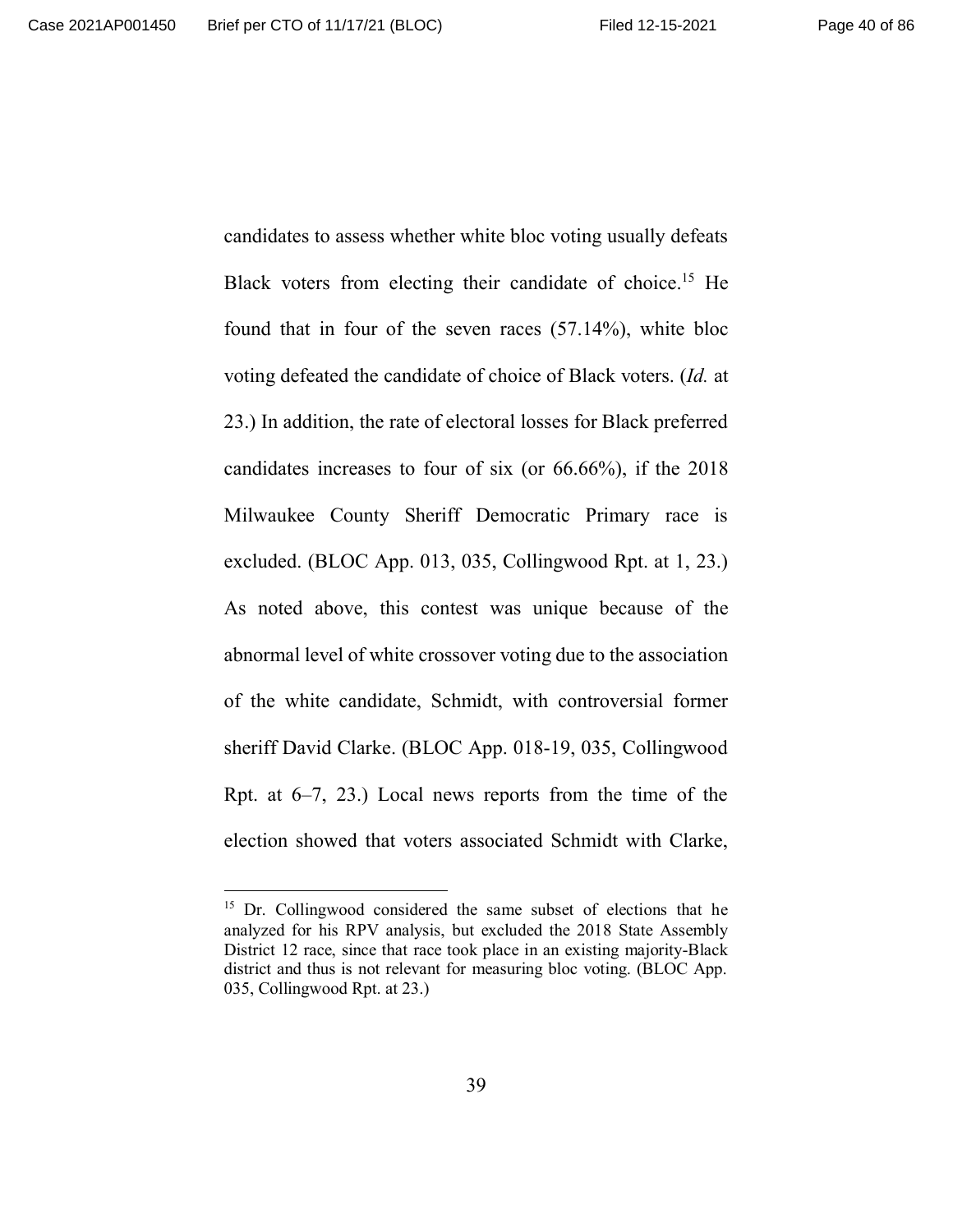and that as a result Black candidate Earnell Lucas received important and influential endorsements from local politicians including Milwaukee Mayor Tom Barrett, U.S. Senator Tammy Baldwin, and three former Democratic Governors, including Jim Doyle, Tony Earl, and Marty Schreiber. (BLOC App. 018-19, 035, Collingwood Rpt. at 6-7, 23.)

Thus, for purposes of determining the level of bloc voting, the 2018 Milwaukee County Sheriff's race is a "special circumstance" and should be disregarded. *See, e.g.*, *Gingles*, 478 U.S. at 57 (noting that "the success of a minority candidate in a particular election does not necessarily prove that the [jurisdiction] did not experience polarized voting" particularly when "special circumstances…may explain minority success in a polarized contest"). However, even if the 2018 Milwaukee County Sheriff's race is included, Dr. Collingwood's analysis demonstrates that Black–preferred candidates are usually defeated by white bloc voting. (BLOC App. 035, 040,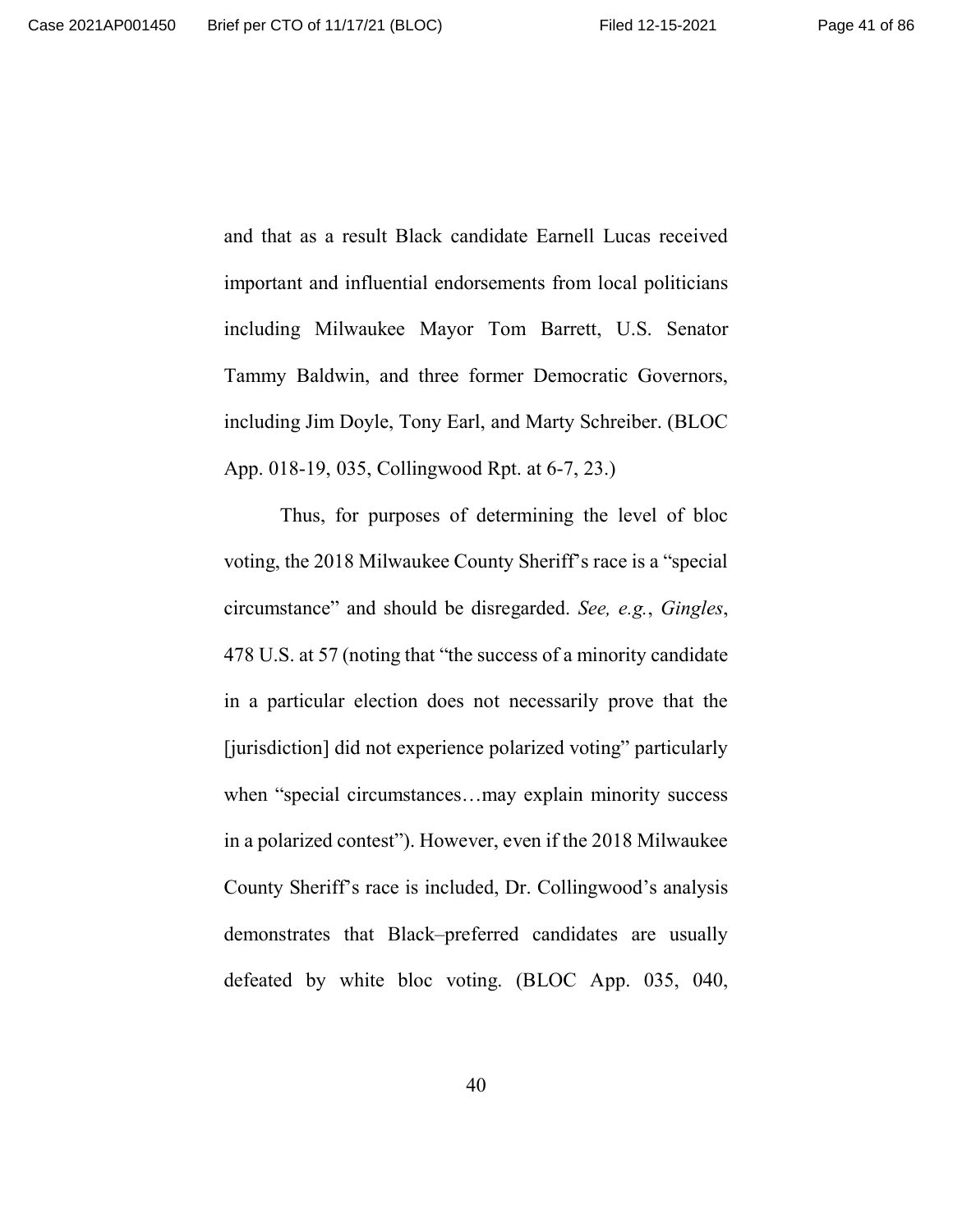Collingwood Rpt. at 23, 28); *Gingles*, 478 U.S. at 56; *Missouri State Conf. of the NAACP v. Ferguson-Florissant Sch. Dist.*, 201 F. Supp. 3d. 1006, 1039 (E.D. Mo. 2016) ("There is **no** requirement that white voters have an 'unbending or unalterable hostility' to minority-preferred candidates such that those candidates always lose.") (internal citations omitted) (emphasis in original).

In sum, the BLOC Petitioners have shown that all three *Gingles* preconditions are satisfied for Black voters in the Milwaukee area.

> **2. The totality of the circumstances demonstrates that the BLOC Petitioners' proposed districts enable Black voters in the Milwaukee area to elect representatives of their choice.**

In addition to satisfying the *Gingles* preconditions, the "totality of the circumstances" shows that Black voters have less opportunity than other members of the electorate to participate in the political process and to elect representatives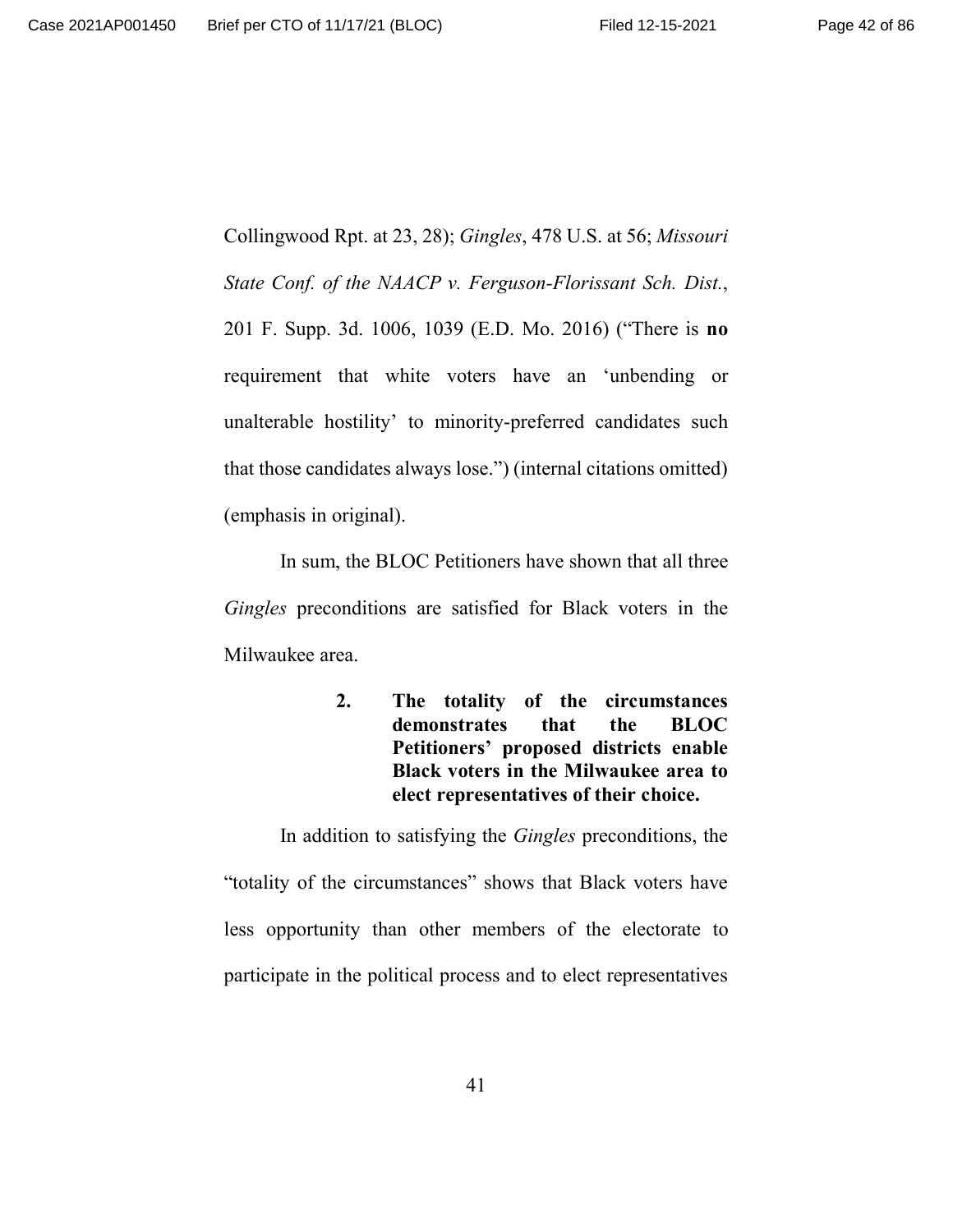of their choice. 52 U.S.C. § 10301(b). Six of the seven Senate Factors demonstrate that Black voters in the Milwaukee area lack an equal opportunity to participate due to vote dilution under the current apportionment plan.

*Factor 1: A history of official voting-related discrimination in the state or political subdivision*.

Wisconsin has a history of official voting-related discrimination, including in recent years. For example, in 2012 a federal court held that the legislature diluted the voting strength of minority voters in the Milwaukee area. (BLOC App. 064, Canon Rpt. at 6.) In addition, recent voter list maintenance practices, which were the subject of litigation, had a disparate impact on Black voters. (BLOC App. 064-65, Canon Rpt. at 6-7.) And a process that led to voters being removed from the registration rolls incorrectly flagged minority registrations at rates two to three times higher than white registrations. (BLOC App. 067, Canon Rpt. at 9.)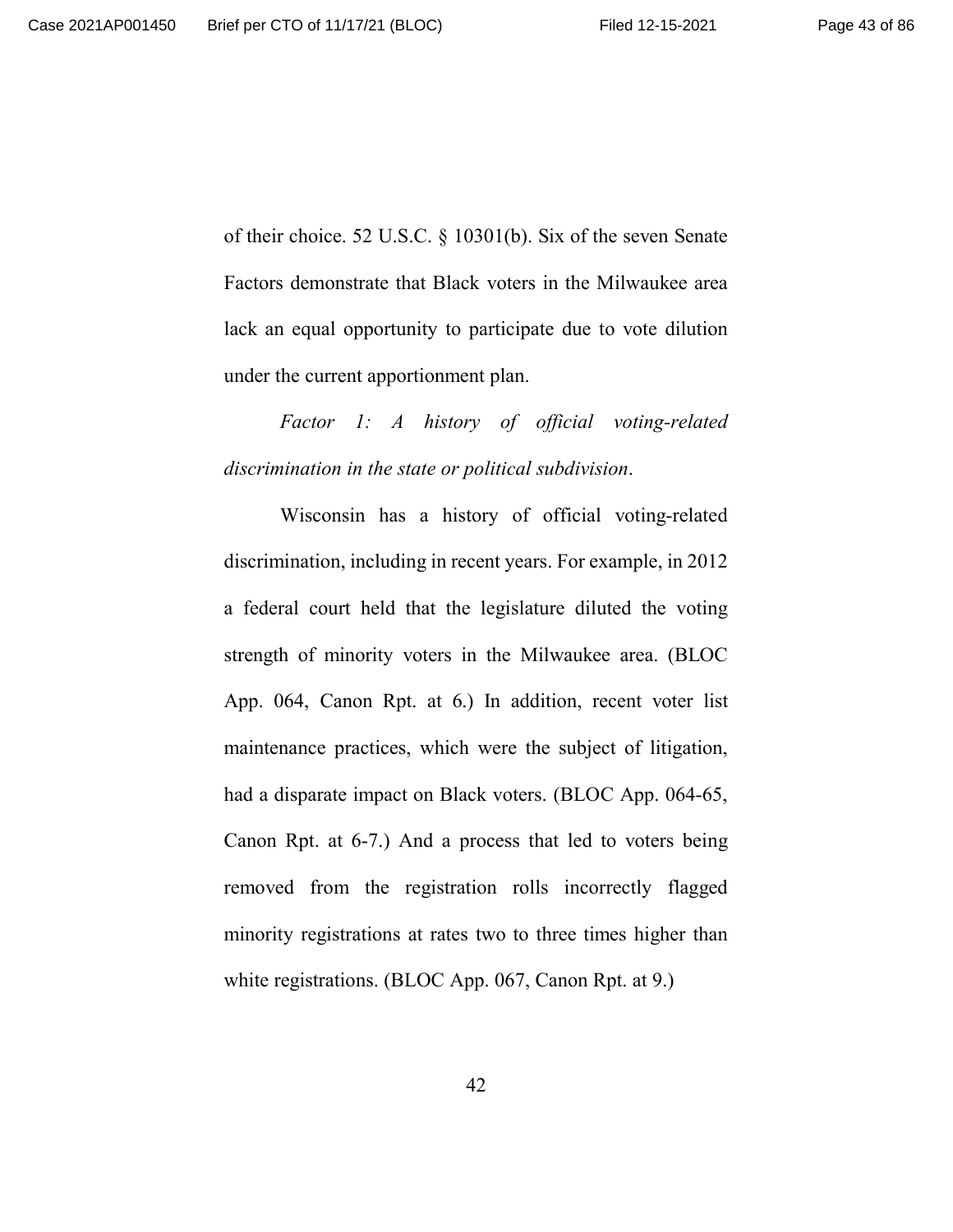*Factor 2: Whether voting in the elections of the state or political subdivision is racially polarized.*

As explained above, the analysis provided by Dr. Collingwood shows that voting in the Milwaukee area is polarized along racial lines. *See supra* Section II.A. 1. In short, Black voters are politically cohesive and white bloc-voting usually defeats Black voters' candidates of choice absent special circumstances. (BLOC App. 013, 016, 035, 040, Collingwood Rpt. at 1, 4, 23, 28.)

*Factor 3: Whether the state or political subdivision has used voting practices or procedures that tend to enhance the opportunity for discrimination against the minority group.*

Several voting practices that enhance the opportunity for discrimination against Black voters in the Milwaukee area have been used in recent elections. For one, disproportionately fewer polling places have been located in predominantly Black areas, resulting in depressed Black voter turnout and longer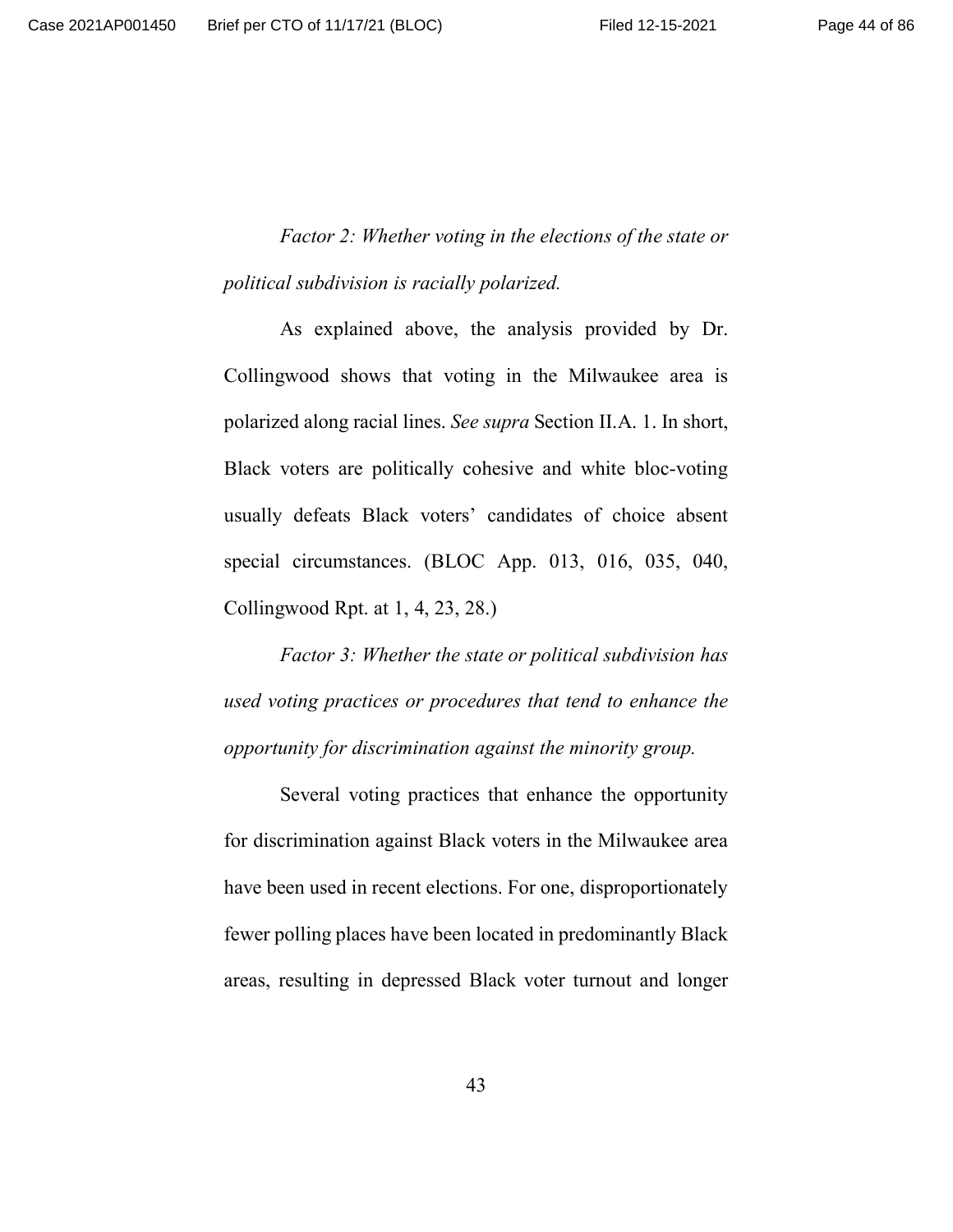waiting times to vote. (BLOC App. 068-69, Canon Rpt. at 10– 11.) Moreover, Wisconsin's voter ID law, one of the strictest in the nation, reduced voter turnout in general and disparately deterred or prevented more Black voters from voting than white voters. (BLOC App. 070-71, Canon Rpt. at 12–13.)

*Factor 5: Whether minority group members bear the effects of discrimination which hinder their ability to participate effectively in the political process.*

Black Wisconsinites disproportionately bear the effects of discrimination in employment, education, health, and criminal justice and incarceration, which hinders their ability to effectively participate in the political process. Black Wisconsinites have suffered historic discrimination in housing in Milwaukee, including redlining and racial covenants, which have helped produce outcomes that rank Milwaukee at the bottom or toward to bottom of all major U.S. cities concerning racial segregation in housing. (BLOC App. 072-74, Canon Rpt.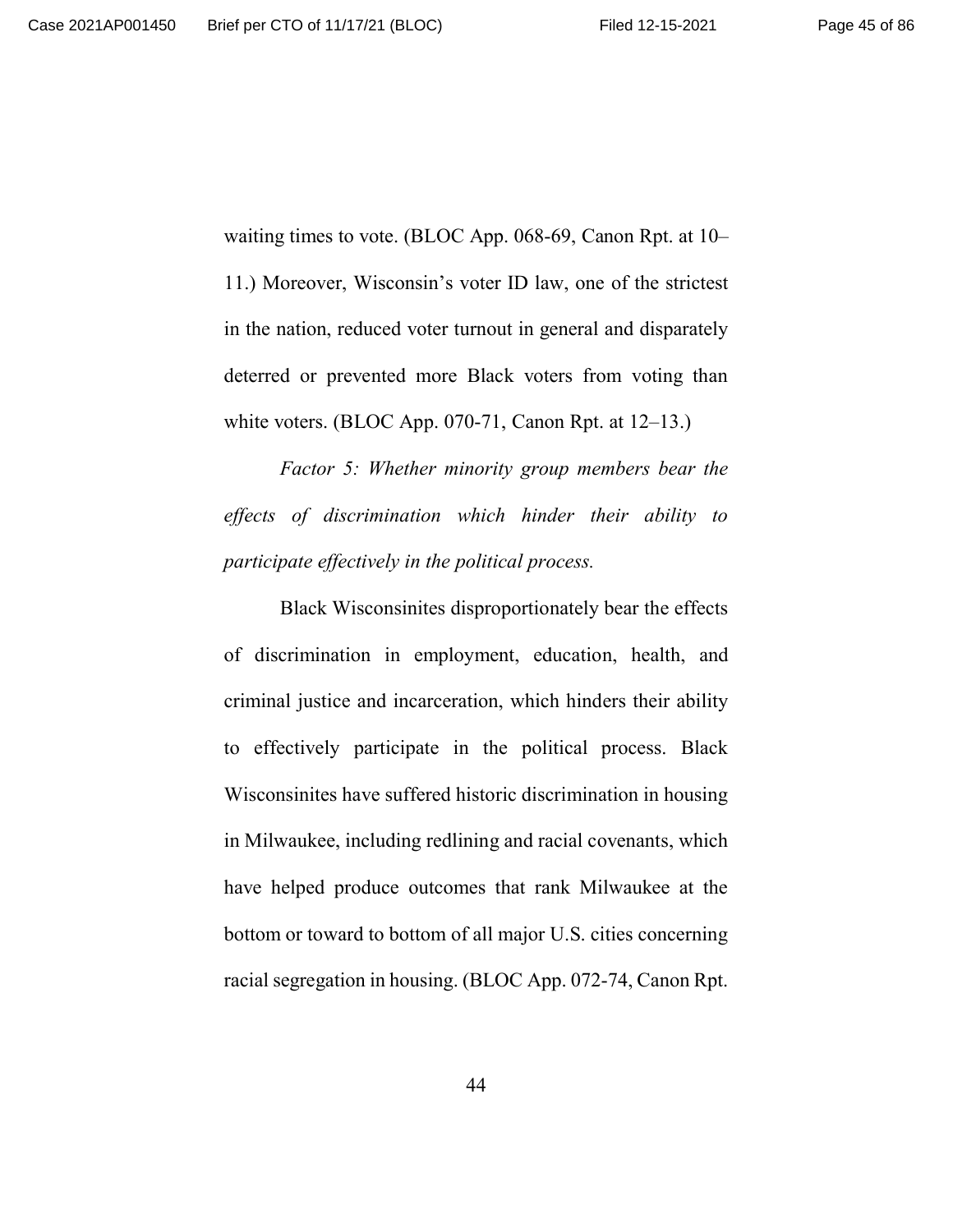at 14-16.) Evictions and homelessness also have a disparate impact on Black residents of Milwaukee. (BLOC App. 074-77, Canon Rpt. at 16–19.) Milwaukee also has some of the largest racial disparities in the nation when it comes to education, with the most segregated schools in the nation, and extremely high disparities in test scores, graduation rates, school suspensions, and access to higher education. (BLOC App. 078-80, Canon Rpt. at 20–22.) Wisconsin also ranks poorly with regard to racial disparities in employment, income, and poverty rates, has the highest racial disparities in incarceration rates in the nation, and has large racial disparities in life expectancy, infant mortality, and COVID hospitalization rates. (BLOC App. 080- 88, Canon Rpt. at 22–30.)

*Factor 6: The use of overt or subtle racial appeals in political campaigns.*

Political campaigns statewide and in the Milwaukee area are often marked by both subtle and overt racial appeals,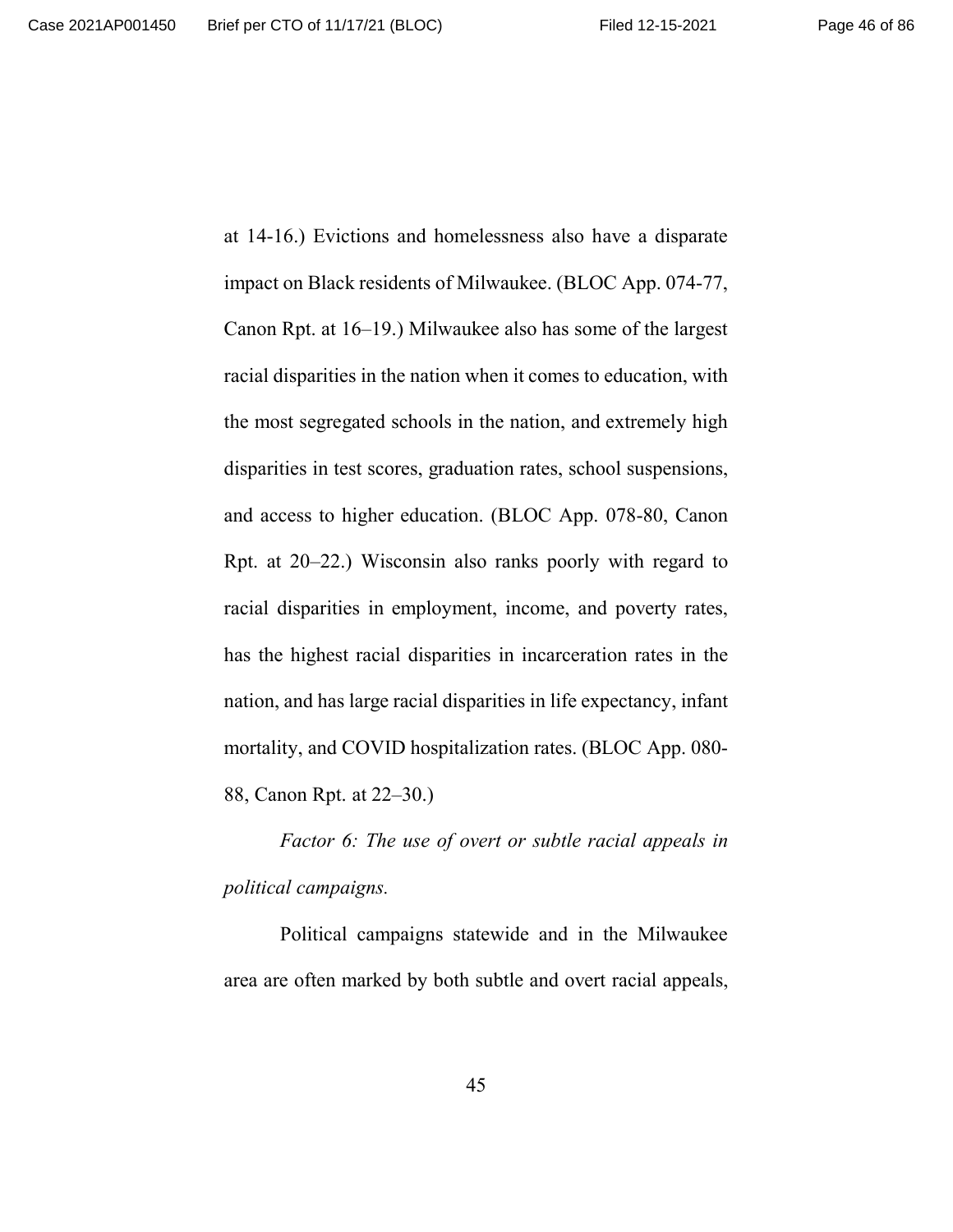at all levels of public office. Examples include an advertisement run against a Black incumbent in a state supreme court race, a radio advertisement run against a Black U.S. congressional incumbent, advertisements and commentary in the 2020 Presidential and 2018 gubernatorial elections involving Black candidates, the 2020 state assembly district 24 race, and the 2021 State Superintendent of Public Instruction race. (BLOC App. 088-92, Canon Rpt. at 30–34.)

*Factor 7: Whether members of the minority group have been elected to public office in the jurisdiction.*

Most elected positions in the Milwaukee area, particularly those outside of Black-majority districts, are not held by Black officeholders, despite the large Black population in the area. For example, no Black candidate has *ever* been elected as Mayor of Milwaukee, and the first Black Milwaukee County Executive was only elected in 2020. (BLOC App. 092, Canon Rpt. at 34.) In addition, only two of eight current county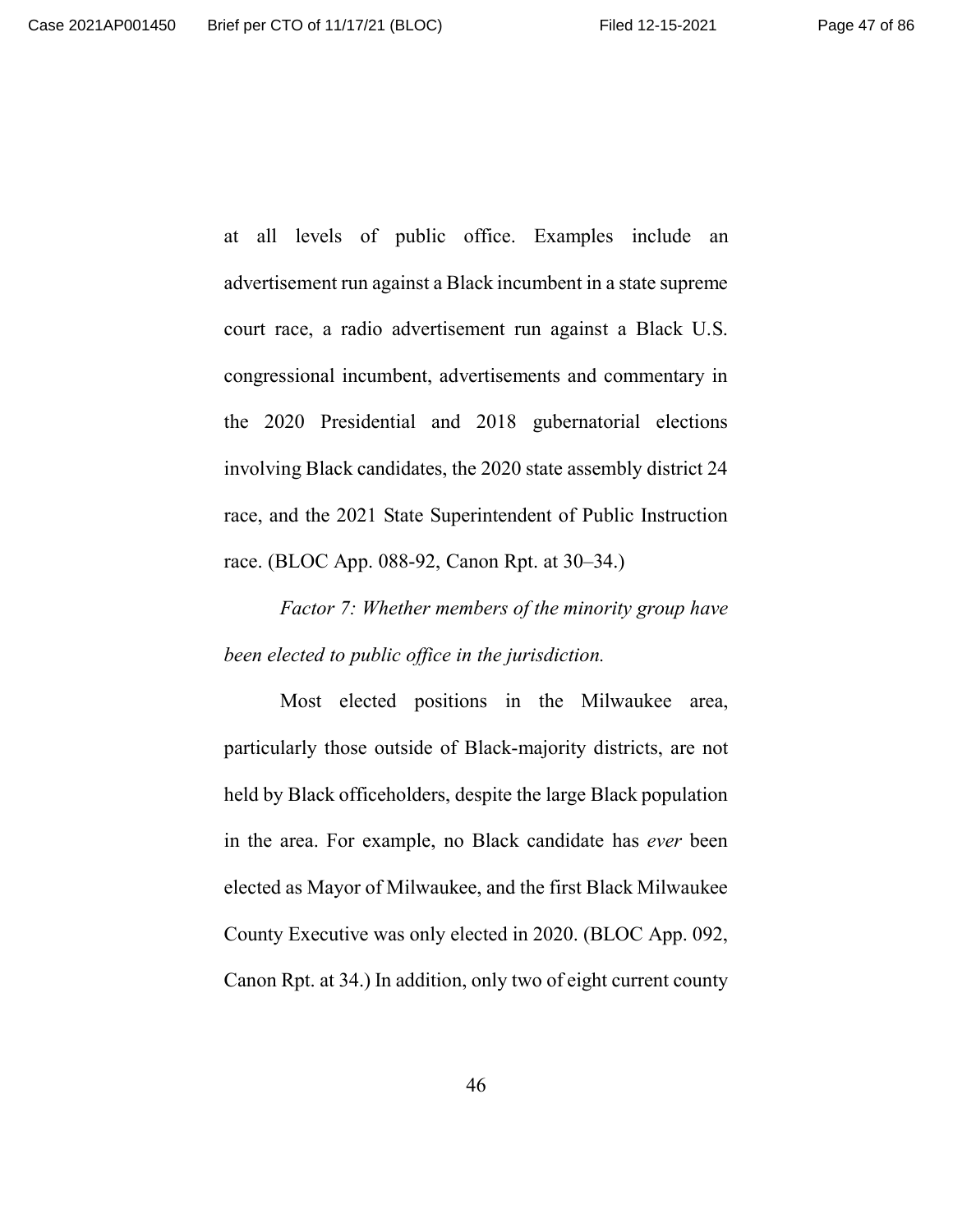government officials elected on a countywide basis are Black.

(*Id*.)

Given the above evidence, in the totality of the circumstances, Black voters in the Milwaukee area do not have an equal opportunity to participate in the political process and elect candidates of their choice. Combined with the establishment of all three *Gingles* prongs, this evidence demonstrates that the current assembly map results in a violation of Section 2, and a seventh minority opportunity district in the Milwaukee area must be drawn to comply with the VRA.

> **B. The BLOC Petitioners' proposed apportionment plan makes the least changes necessary to satisfy the state and federal constitutional criteria.**

The BLOC Petitioners' proposed state assembly and state senate plans ("BLOC plans") remedy the malapportioned existing plans using the "least-change" approach. The BLOC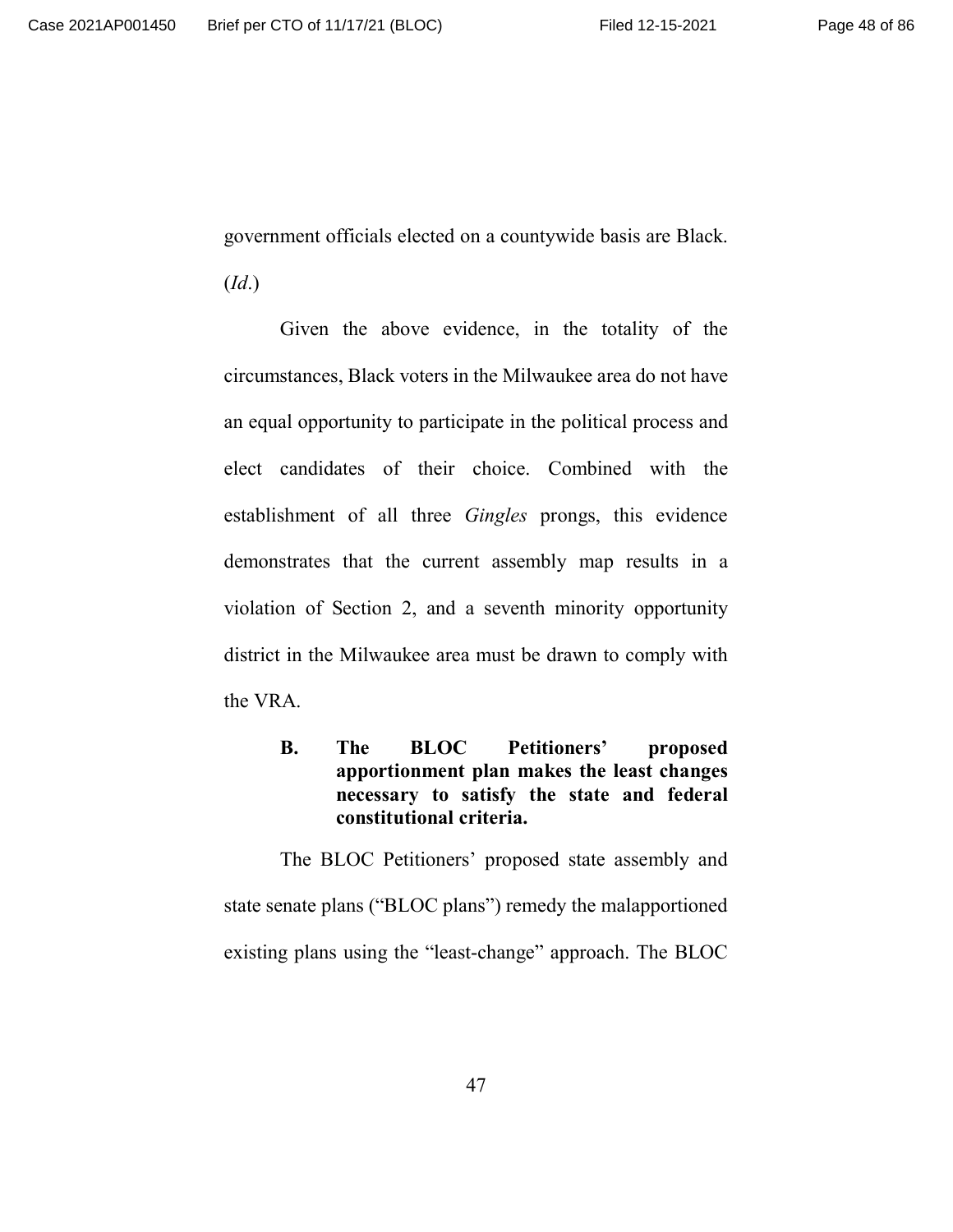plans make changes only as necessary to comply with the VRA and the "one person, one vote" requirements of the federal and state constitutions.

As for constitutionally required population equality, a legislatively enacted plan would be presumed to satisfy "oneperson, one-vote" requirements if the population deviation from the least-populated to the most-populated districts did not exceed 10% (assuming it could identify legitimate policy choices in drawing those district boundaries). *See, e.g.*, *Harris v. Ariz. Independent Redistricting Comm'n*, 136 S. Ct. 1301, 1307 (2016). A court-ordered plan, however, "must ordinarily achieve the goal of population equality with little more than de minimis variation." *Connor v. Finch*, 431 U.S. 407, 417–18 (1977) (internal quotation marks omitted)). And a courtordered plan, like a legislatively enacted plan, may include minor population deviations where necessary to comply with the VRA. *Cf. Harris*, 136 S. Ct. at 1309 (approving plan with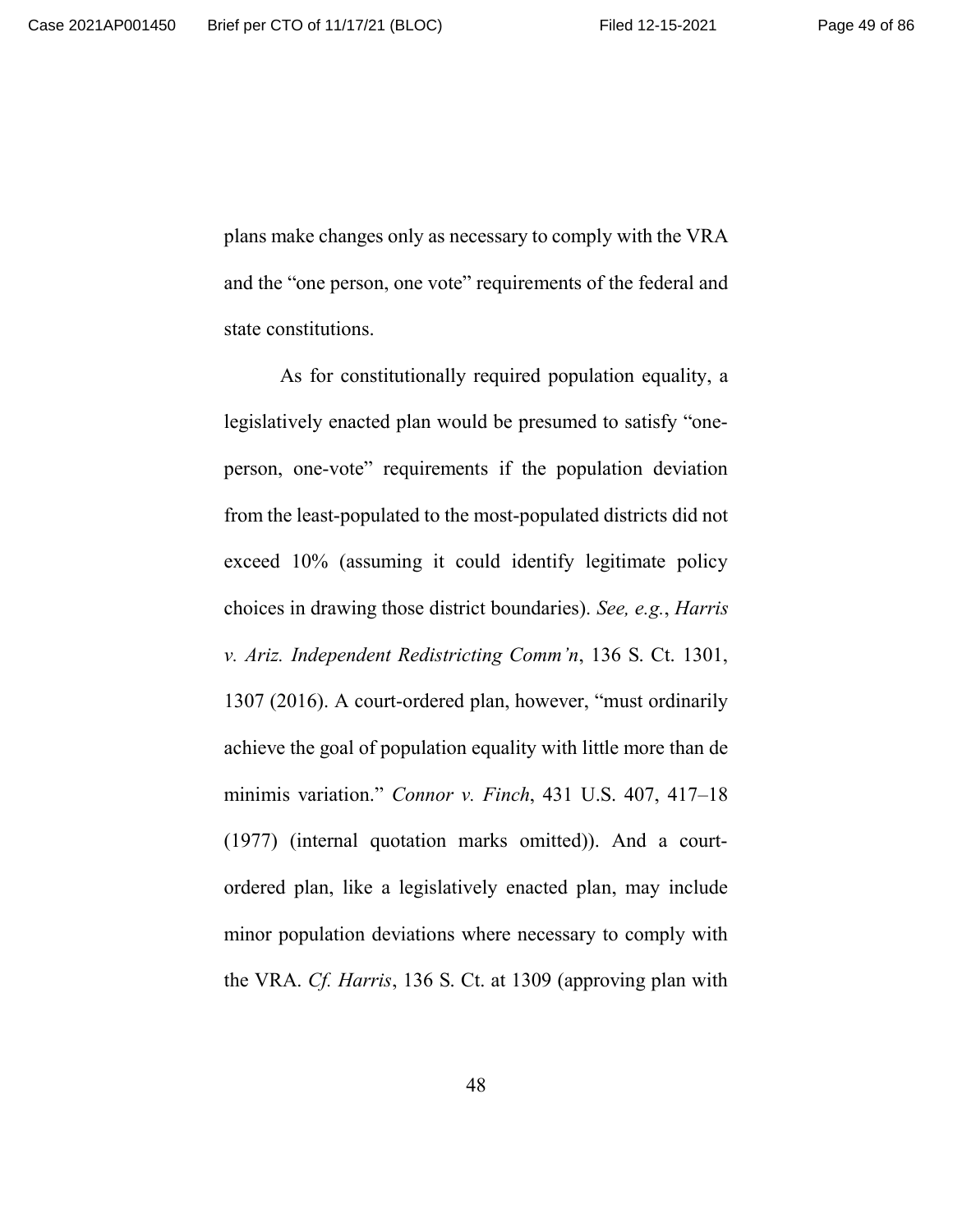4.07% overall deviation where underpopulated districts were the drawn "to comply with the Voting Rights Act").

The changes needed to comply with the VRA are dictated by a data-driven, "intensely local appraisal" of Milwaukee County electoral conditions. *Gingles*, 478 U.S. at 79; *see supra* Section I.B. It is not a question of mere demographics, but rather a "functional analysis of vote dilution," *Gingles*, 478 U.S. at 66, based on an analysis of election results in Milwaukee County "reconstituted" in proposed districts. (BLOC App. 013, 05-40, Collingwood Rpt. at 1, 23-28.) Once the VRA-compliant district configuration is set,<sup>16</sup> changes to surrounding districts are unavoidable. As

<sup>&</sup>lt;sup>16</sup> It is readily apparent from the Census data that there was a serious undercount of minority population, particularly of Hispanic population in Milwaukee County. For example, the Census reports that benchmark Assembly District 8—the district the *Baldus* court ruled was necessary to comply with Section 2 for Latino voters—is underpopulated by 5,534 people, a 9.3% deviation below ideal population. (BLOC App. 118, Mayer Rpt. at 4.) No one seriously believes this truly or fairly represents the size of Milwaukee's Latino community.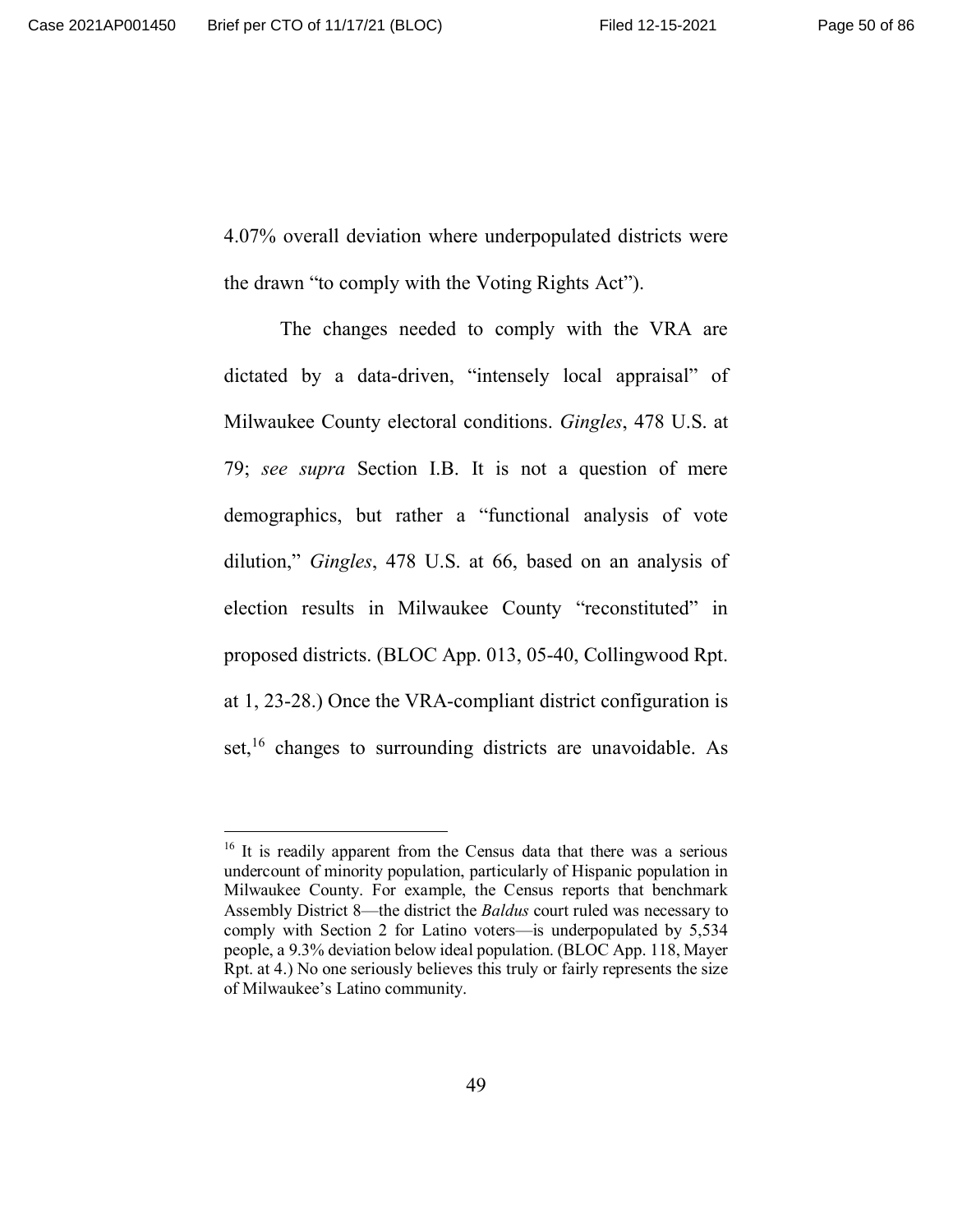explained below, the BLOC plans minimized those changes consistent with the Court's "least-change" approach.

Unlike the VRA, which provides specific guidance when drawing districts in the Milwaukee area to minimize minority vote dilution, "one person, one vote" principles do not dictate *how* districts must be altered to remedy malapportionment. However, "the Wisconsin Constitution establishes principles of 'secondary importance'" in redistricting. *Johnson*, 2021 WI 87, ¶ 34 (internal citation omitted). These include respecting municipal and ward boundaries to the extent possible, *id.* ¶ 35, and drawing contiguous and compact districts, *id.* ¶¶ 36–37. Moreover, as Justice Hagedorn explained, there are innumerable ways to balance population, each perhaps moving comparably few people overall from prior districts to new districts. A plan does so "best" by considering communities of interest and other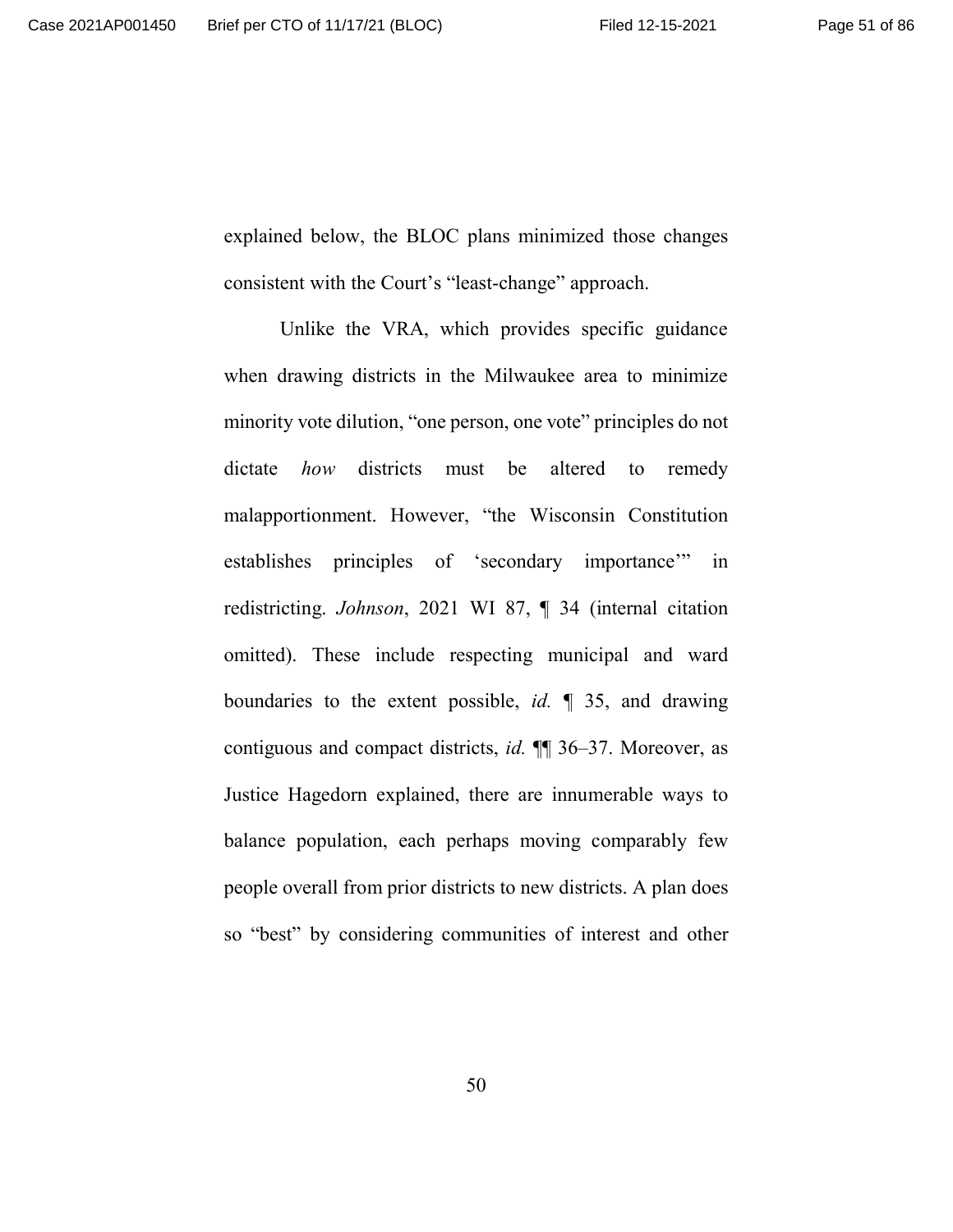traditional redistricting criteria. *Id.* ¶ 83 (Hagedorn, J., concurring).

In choosing *how* to make necessary population shifts, the BLOC plans use the Wisconsin Constitution's "secondary criteria" and communities of interest as decisional criteria. For example, if regional changes require adding people to a district, and the district currently splits a municipality, the BLOC plans resolve the municipal splits in choosing which residents to add to the district.

Below, we explain (1) the malapportionment present in the existing plan, to show where changes were needed to create population balance, (2) a statewide analysis of the BLOC plans to illustrate how they comply with the "least-change" approach, and (3) a regional explanation of the how the BLOC plans changed the existing plan in order to comply with the VRA and to balance population. We focus on the assembly plan in describing the changes proposed to the existing plan,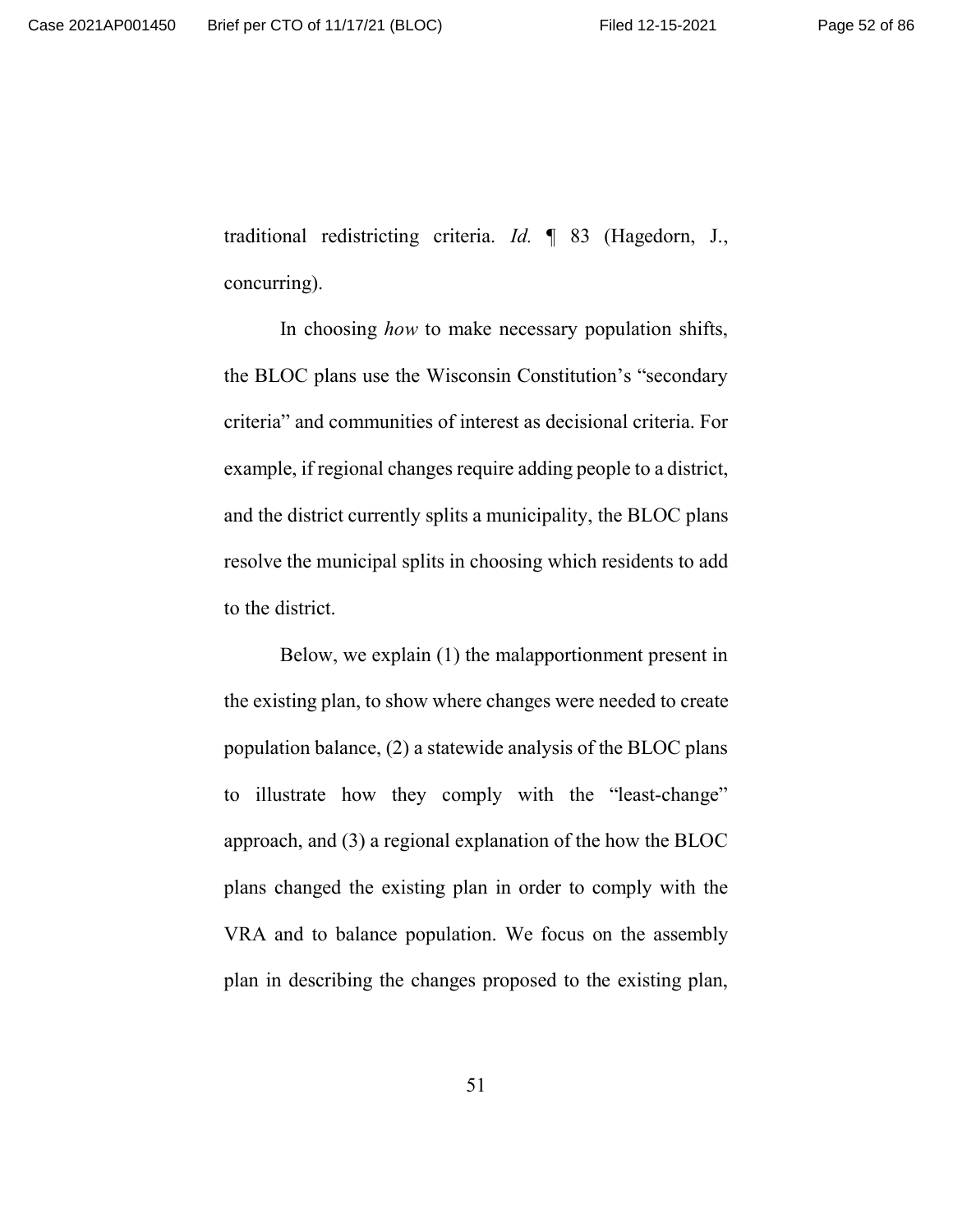because assembly districts—in sets of three—are nested within senate districts. The senate districts, therefore, flow from the changes made to the assembly districts.

# **1. The existing plans' are malapportioned.**

The existing state assembly and senate plans are significantly malapportioned. The existing assembly plan, according to the 2020 Census, has an overall population deviation of 32.01%. In other words, the difference in population from the least–populated district to the most– populated district is a difference of 32%. (BLOC App. 118, Mayer Rpt. at 4.) Generally, the Madison area districts are the most overpopulated, with overpopulated districts also in and around the Fox Valley and Green Bay region. (*Id.*) The Madison-area assembly districts (AD46, 47, 48, 76, 77, 78, 79, and 80) are overpopulated by a combined 53,609—nearly the size of an entire district's ideal population. (BLOC App. 118-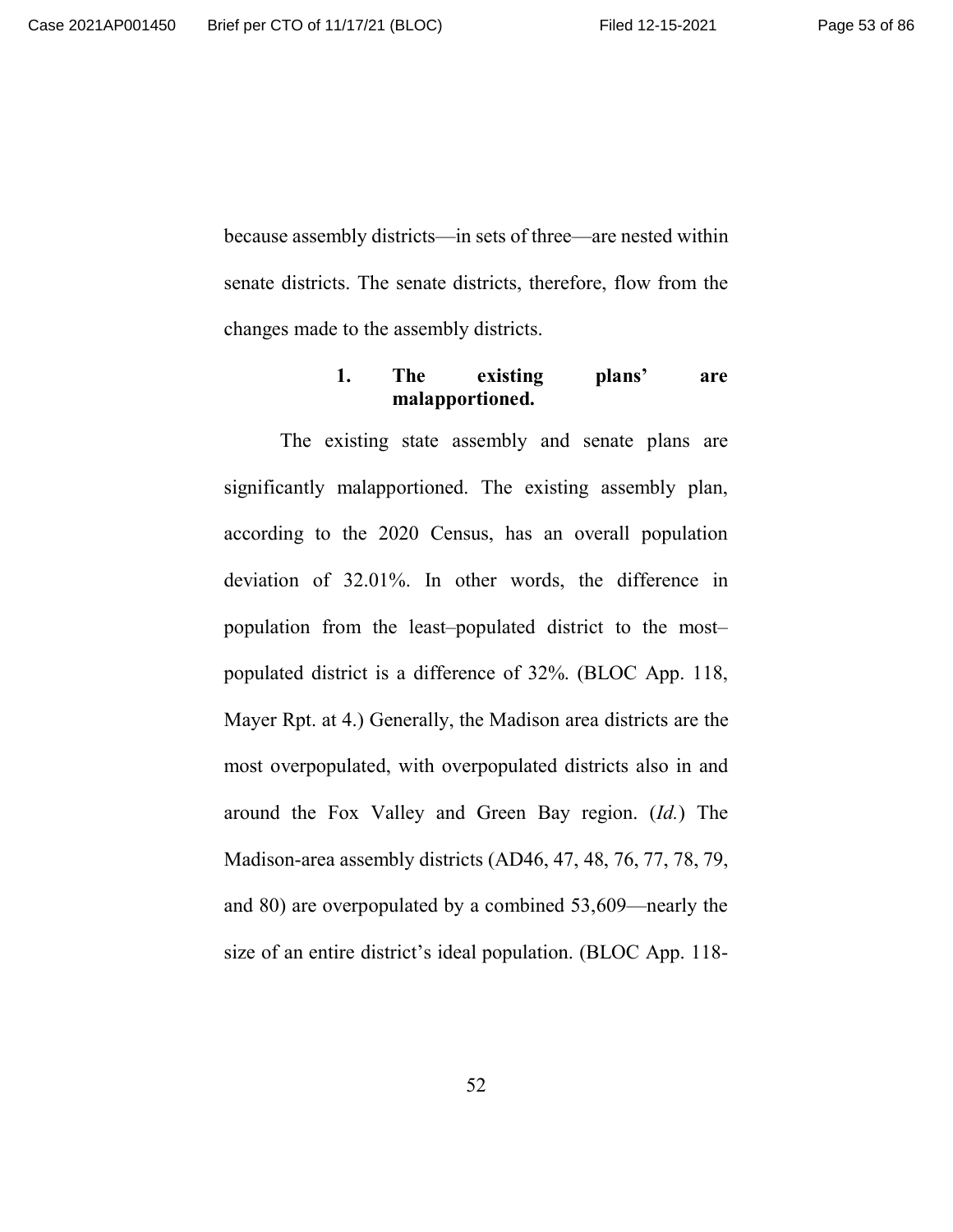21, Mayer Rpt. at 4-7.) The image below illustrates this regional over-population in and around Madison:<sup>17</sup>



<sup>&</sup>lt;sup>17</sup> The percentages indicate the amount by which each district deviates from the ideal population.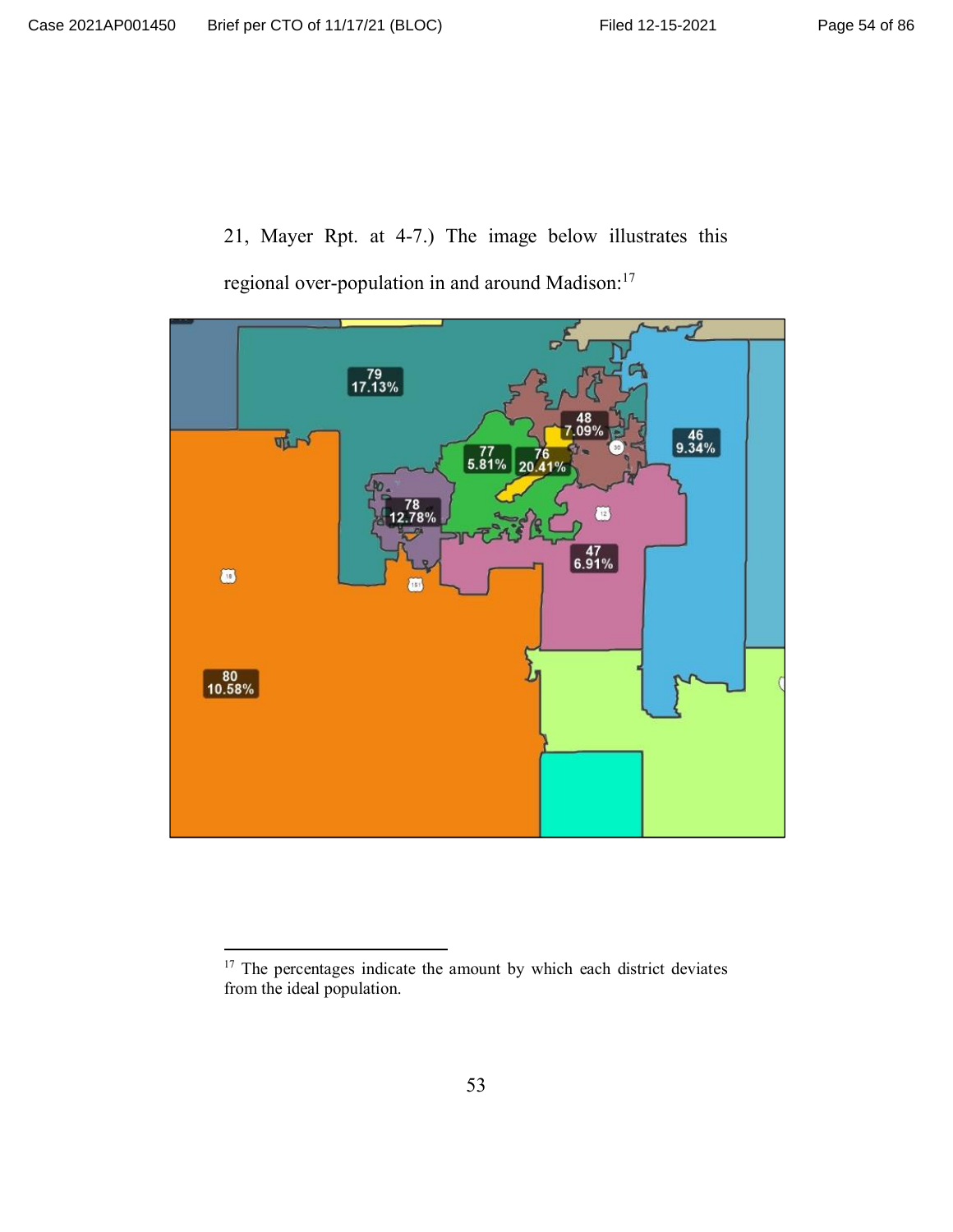Districts around Green Bay and the Fox Valley (AD2, 3, 5, 55, 56, and 58) are also overpopulated by a combined 24,130. (*Id.*) By contrast, Milwaukee assembly districts (AD8, 9, 10, 11, 12, 16, 17 and 18) are underpopulated by a combined 39,449. (*Id.*) The image below illustrates this regional underpopulation around Milwaukee: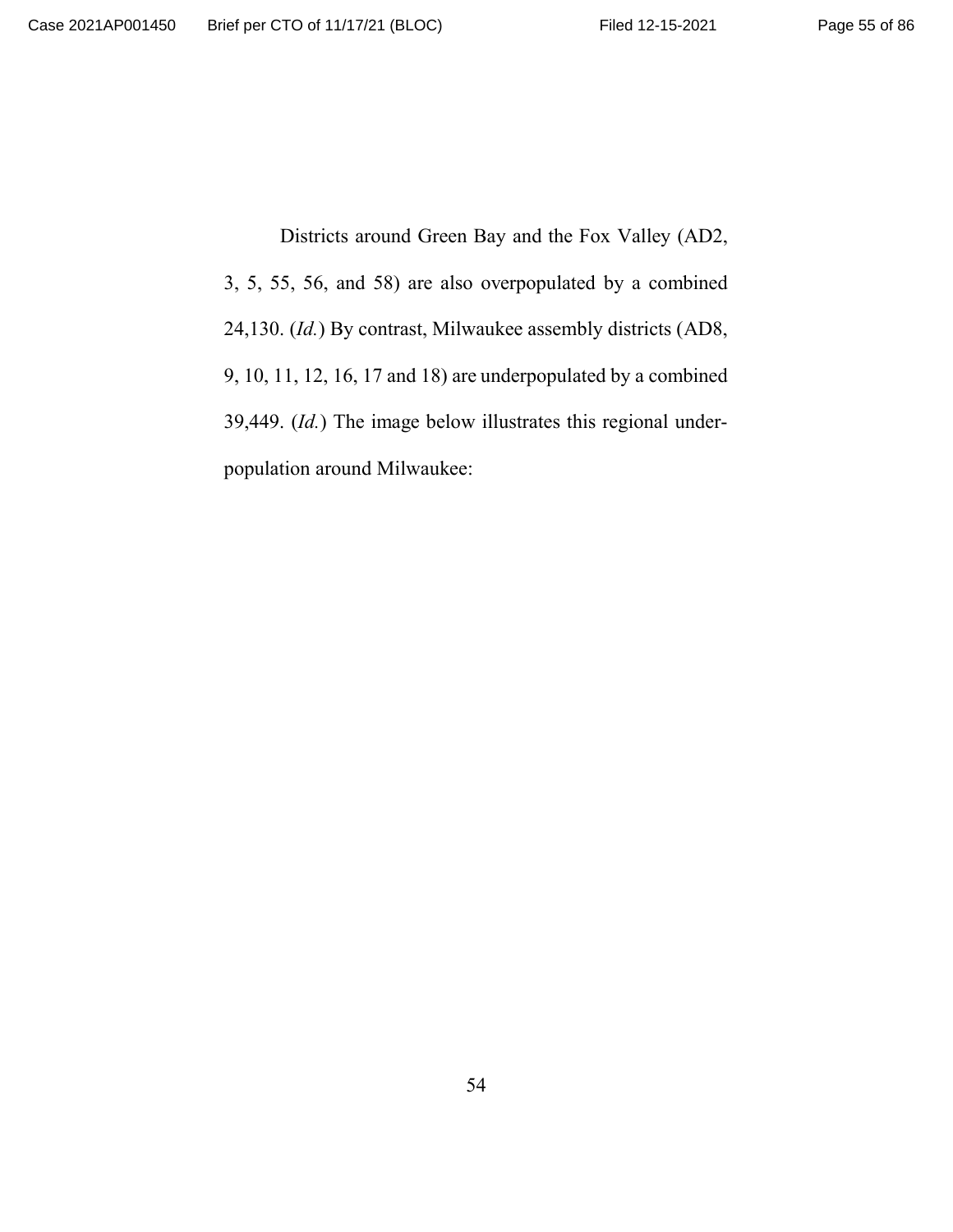



66) are underpopulated by a combined 7,480. (*Id*.) Other deviations exist in lesser magnitudes across the state. (*Id.*)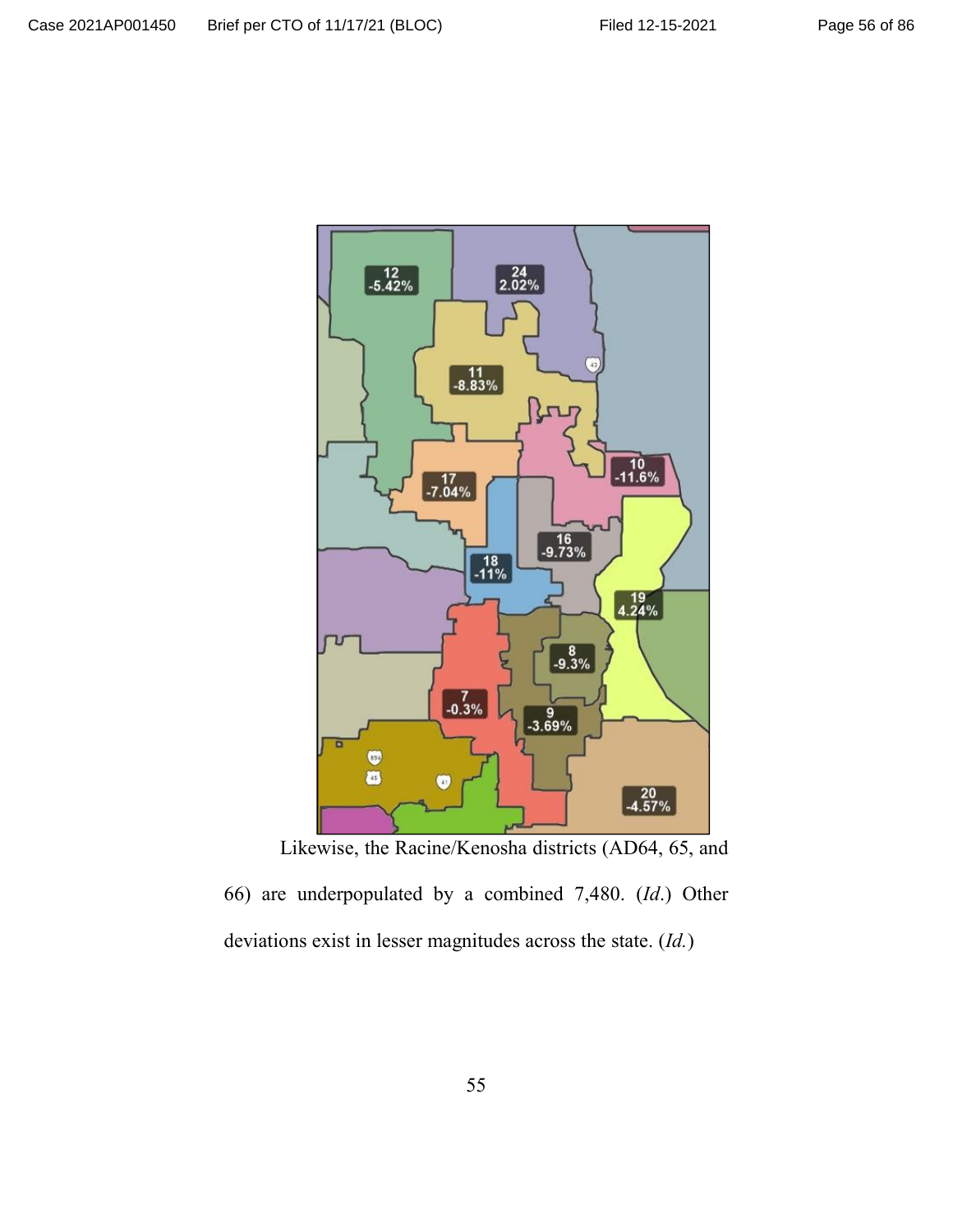These deviations mean that the underpopulated districts must expand in size—taking additional population from neighboring districts—while the overpopulated districts must contract in size–shedding population into neighboring districts. While neighboring districts sometimes are over- and underpopulated by similar amounts (*e.g.*, AD68 is overpopulated by 2,363 and AD69 is underpopulated by 2,399) and can thus be balanced with minimal effect on surrounding districts, in most cases the over- and under-populated districts are not geographically proximate. (*Id*.)

This situation—unbalanced districts without correspondingly unbalanced neighbors—causes the "ripple effect" discussed earlier. Even though a district might, in a vacuum, have no need to gain or lose population, changes may be necessary to accommodate other districts as they expand outward to right-size under-population in the Milwaukee, Kenosha, and Racine areas. Likewise, districts near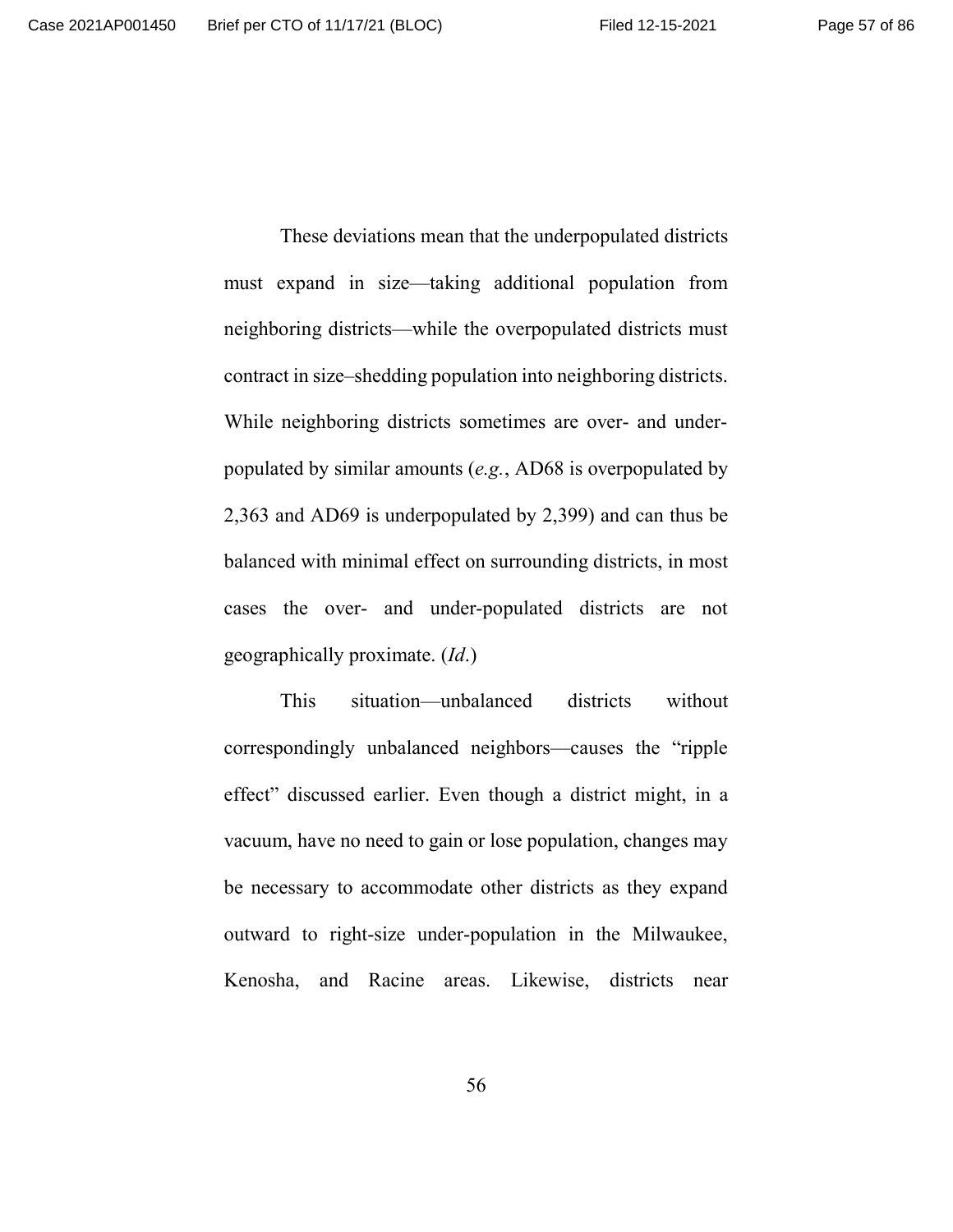overpopulated districts in Madison and the Fox River Valley necessarily must contract inward to assume population that the overpopulated districts have shed. And districts caught in between the over- and under-populated districts must see their borders shift away from the expanding underpopulated districts and towards the contracting overpopulated districts. (BLOC App. 121, Mayer Rpt. at 7.)

After rebalancing population in these regions and statewide, the BLOC plans have total overall population deviations of 1.32% (assembly) and 0.96% (senate). (BLOC App. 124, 136, Mayer Rpt. at 10, 22.) This is far below the "minor deviations from mathematical equality—*i.e.*, deviations under 10%" that federal courts generally approve. *Harris*, 136 S. Ct. at 1303 (internal quotation marks omitted). Moreover, it is below the "*de minimis* … 2 percent" level that federal courts have adhered to in previous redistricting cycles in Wisconsin. *See Baumgart v. Wendelberger*, No. 01-C-0121,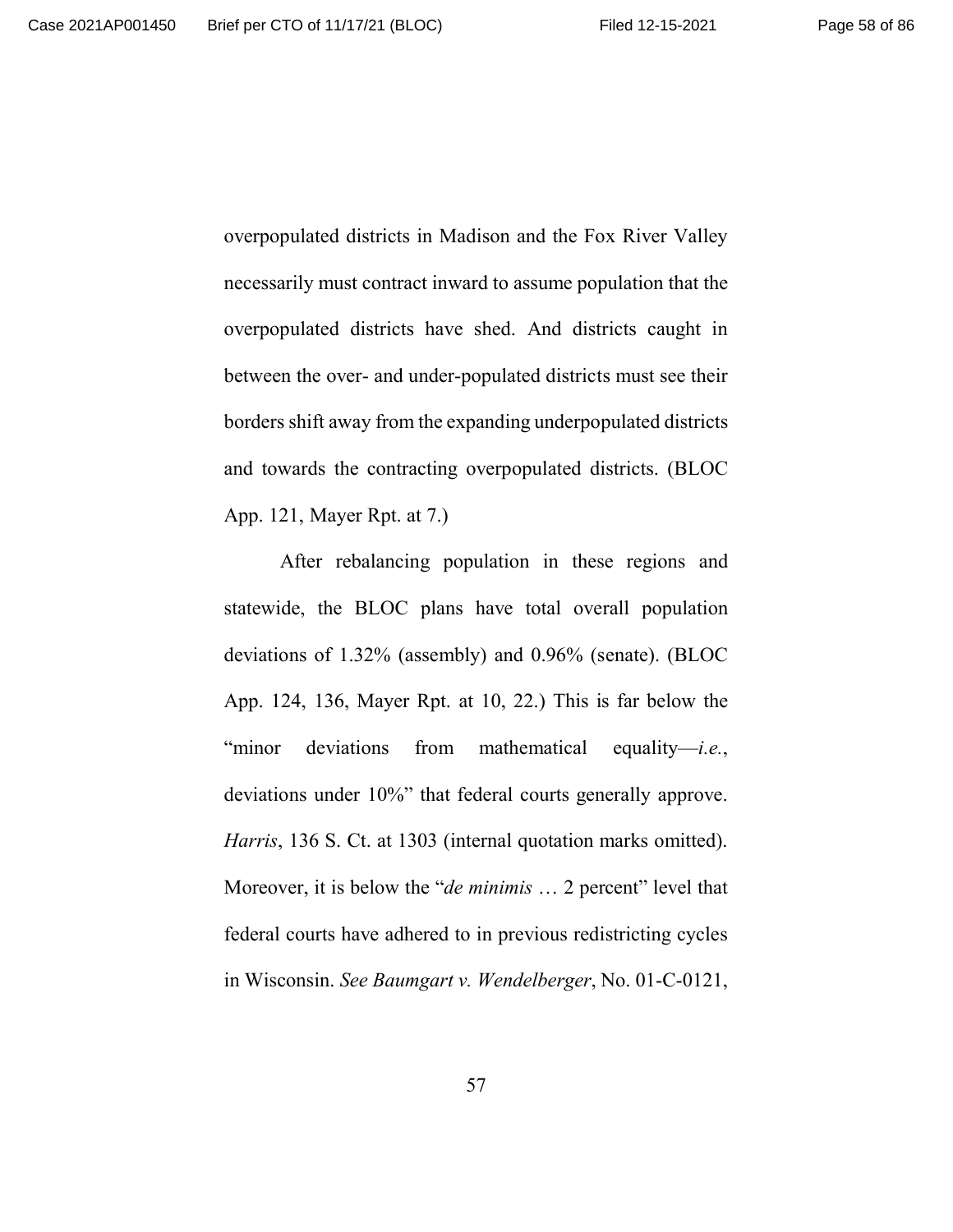### 2002 WL 34127471, at \*2 (E.D. Wis. May 30, 2002); *AFL-*

*CIO v. Elections Bd.*, 543 F. Supp. 630, 634 (E.D. Wis. 1982).

**2. The BLOC plans have high "core retention"—reflecting one potential measure of the "least changes" needed to comply with the VRA and achieve population balance.**

The BLOC plans keep a high percentage of Wisconsin's population in the same districts as the existing plan, otherwise known as "core retention." (BLOC App. 127-31, 136, Mayer Rpt. at 13–17, 22.) This reflects the BLOC plans' faithful implementation of the "least-change" approach to complying with the VRA and balancing population.

In the BLOC assembly plan, the mean core retention is 84.2%. (BLOC App. 127, Mayer Rpt. at 13.) That figure increases to 86.4% when the adjacent districts that changed due to the creation of an additional VRA district for Milwaukee Black voters are excluded, and it increases further to 87.9% when those districts' neighbors are excluded. (BLOC App.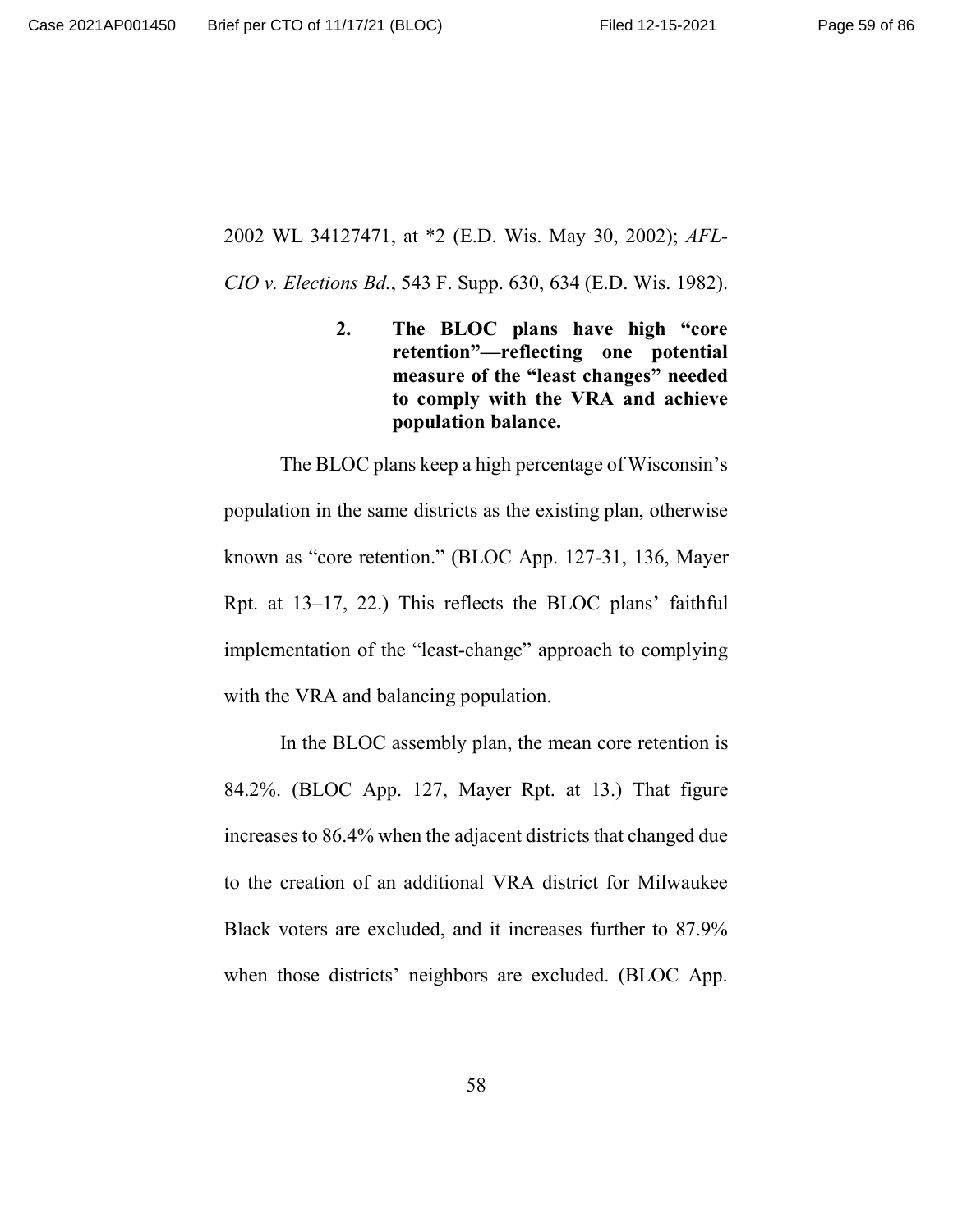130-31 Mayer Rpt. at  $16-17$ .)<sup>18</sup> The BLOC senate plan has a mean core retention of 89.6%. (BLOC App. 136, Mayer Rpt. at 22.)

The BLOC plans thus leave a high number of Wisconsinites in their same district, moving only those persons necessary to comply with the VRA and achieve population equality.

The BLOC plans also fare similarly to the existing plans on compactness. The existing assembly plan has a  $Reock<sup>19</sup>$ compactness score of 0.38, and the existing senate plan has a Reock score of 0.40. (BLOC App. 134, Mayer Rpt. at 20.) The BLOC assembly plan's Reock score is 0.38 and the BLOC

 $18$  This is the more meaningful "core retention" figure, since the adjustments in the Milwaukee area were required by the VRA. This figure demonstrates that, where federal law did not intervene, the BLOC plans stayed very true to existing districts.

<sup>&</sup>lt;sup>19</sup> A district's Reock compactness scores measures the relationship between the area of a district and the smallest circle that would capture the entire district. The higher the score the more "compact" the district. (BLOC App. 134, Mayer Rpt. at 20.)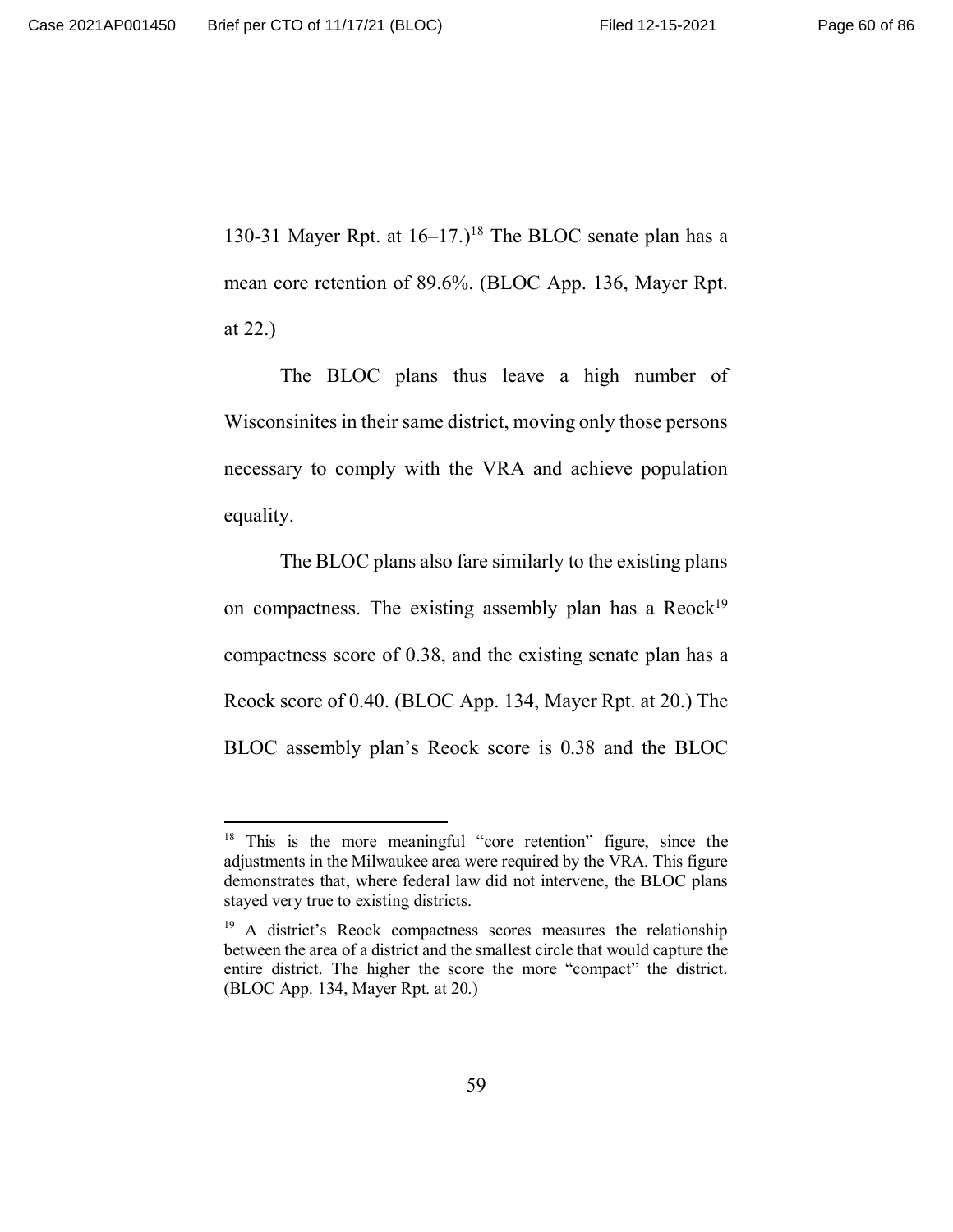senate plan's Reock score is 0.41. (BLOC App. 136, Mayer Rpt. at 22.)

Moreover, the BLOC Plan minimizes the number of residents who will experience a two-year delay in voting for a state senator. A total of 179,629 people will be affected in this manner. (*Id*.) But 52,482 of those affected are attributable to the VRA-required changes to Milwaukee area districts, leaving 127,147 affected outside those districts. (*Id.*) By necessity, in the process of "unpacking" Black-majority assembly districts to avoid unlawful vote dilution under the VRA, the senate districts containing those overpopulated Black-majority assembly districts (SD5 and 7) must cede population to their neighboring senate districts (SD4 and 6). And because this population must shift from odd-numbered senate districts to neighboring even-numbered senate districts, this creates an unavoidable delay in senate voting for some people. But there is simply no way to avoid this issue and still comply with the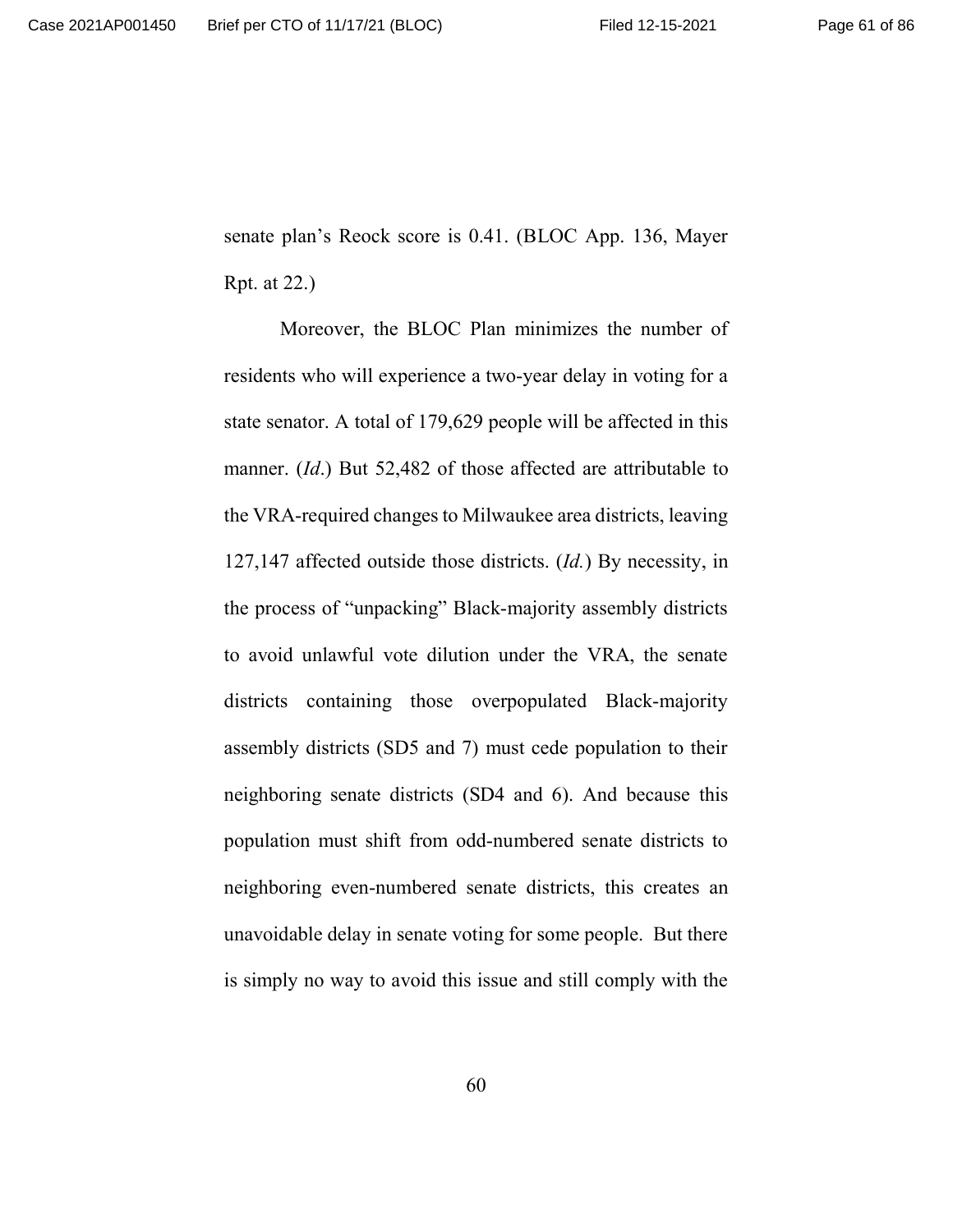VRA. In any event, both figures are well below the 299,704 voters whose votes for senate were delayed when the existing plan was adopted in 2011. *See Baldus v. Members of Wis. Gov't Accountability Bd.*, 849 F. Supp. 2d 840, 852 (E.D. Wis. 2012).

The high core retention scores for the BLOC plans, similar compactness scores to the existing map, and relatively low level of delayed senate voting, all illustrate the BLOC plans' fidelity to the "least-change" approach while complying with federal and state law.

# **3. Milwaukee area changes are necessary to comply with the VRA and resolve under-population of districts.**

The Milwaukee area assembly districts required changes to (1) comply with the VRA and (2) add population to underpopulated districts. The existing Black-majority assembly districts pack and crack Black voters in Milwaukee County, and the VRA requires creating a seventh Blackmajority district. *See supra* Section II.A.2. The BLOC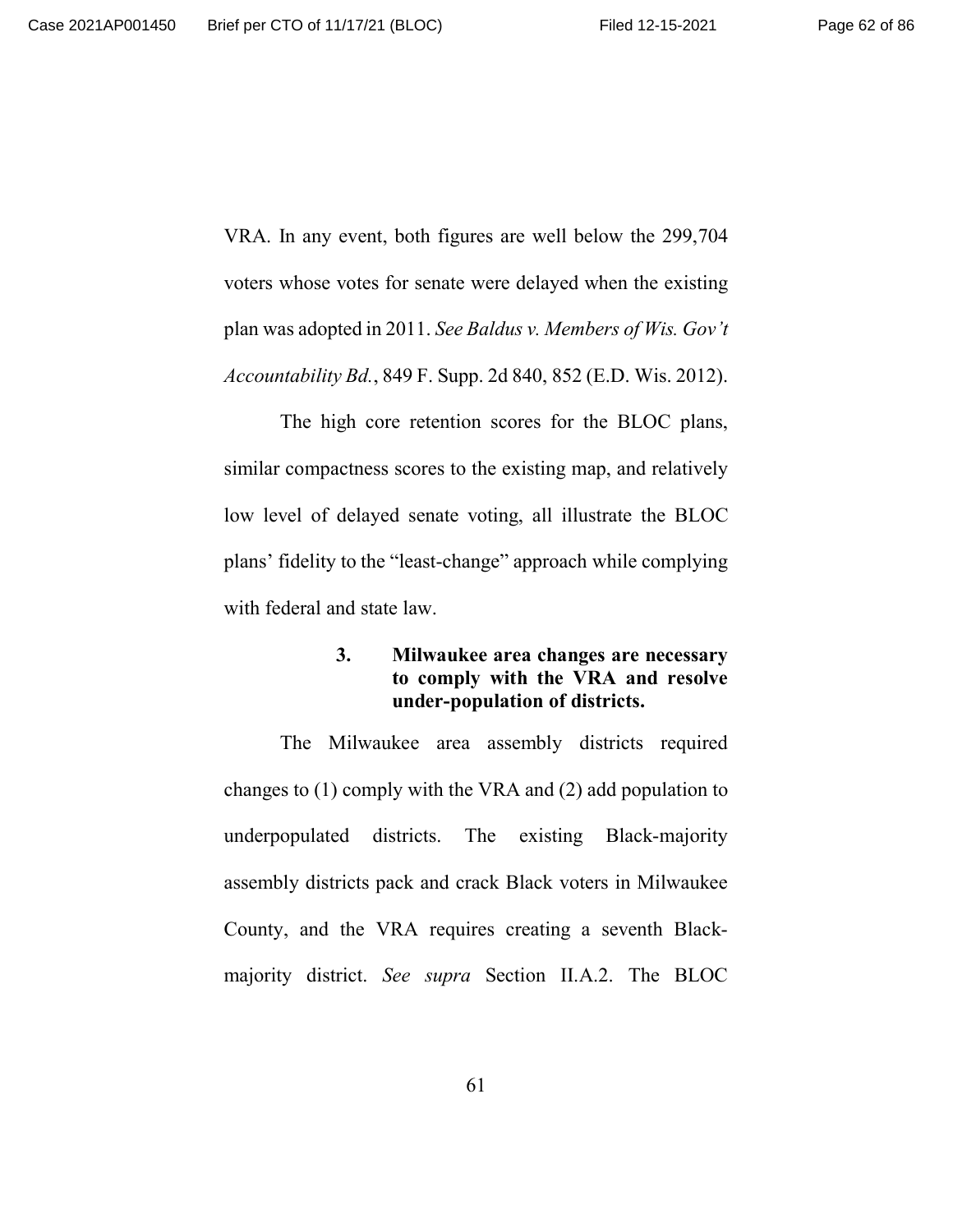assembly plan creates a seventh district by remedying the cracking of Black populations in Brown Deer (currently in existing AD24) and Milwaukee wards 33 and 34 (currently in existing AD23), and unpacking the existing Black-majority districts (AD10, 11, 12, 16, 17, and 18), which all have Black populations far in excess of a majority and far in excess of the population needed to ensure the districts perform in real-word election results, as is required to comply with the VRA. *See supra* Section II.A.1. This result in an additional Blackmajority district, AD14 as shown below.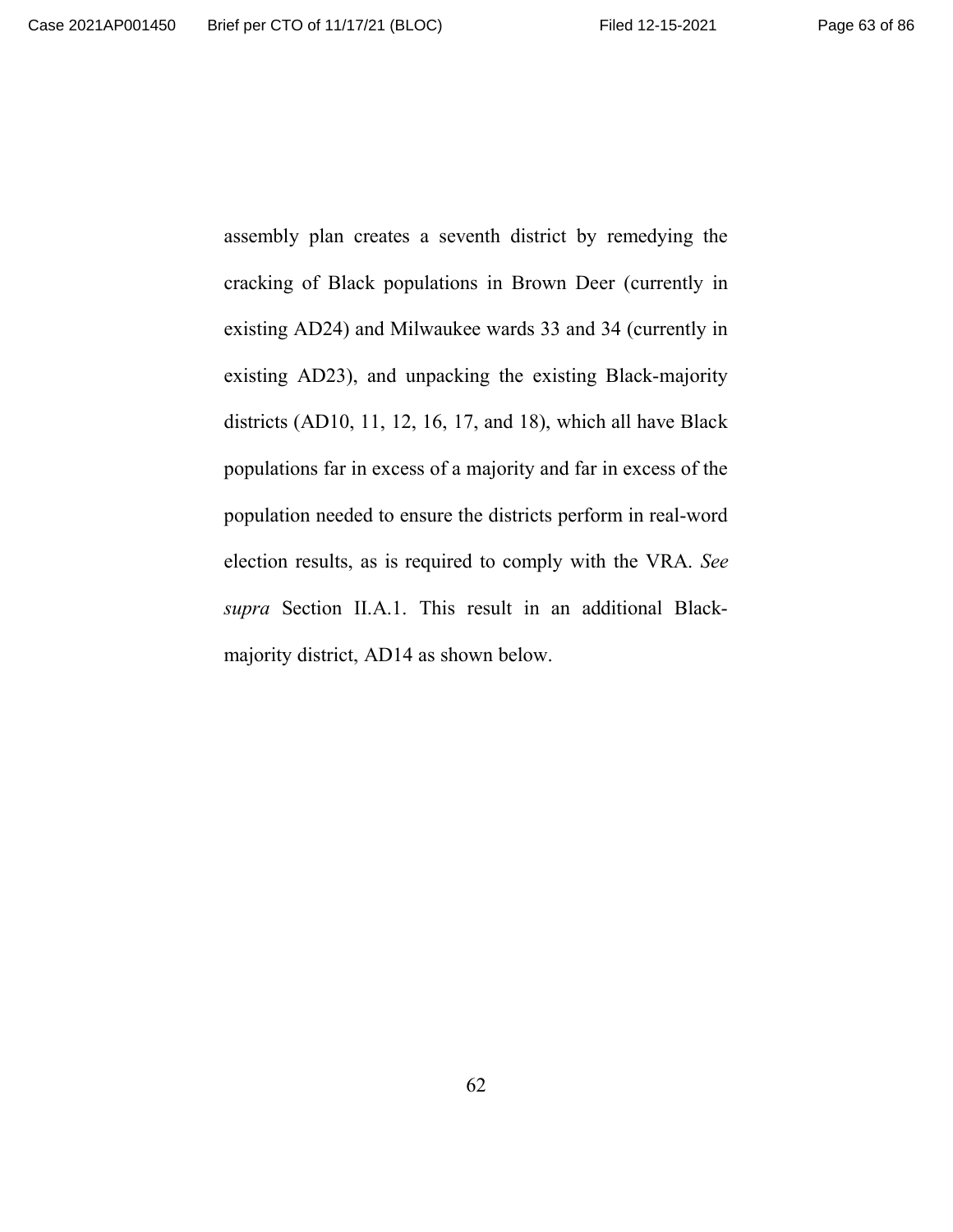

**Existing Plan BLOC Plan** 

(BLOC App. 007.)

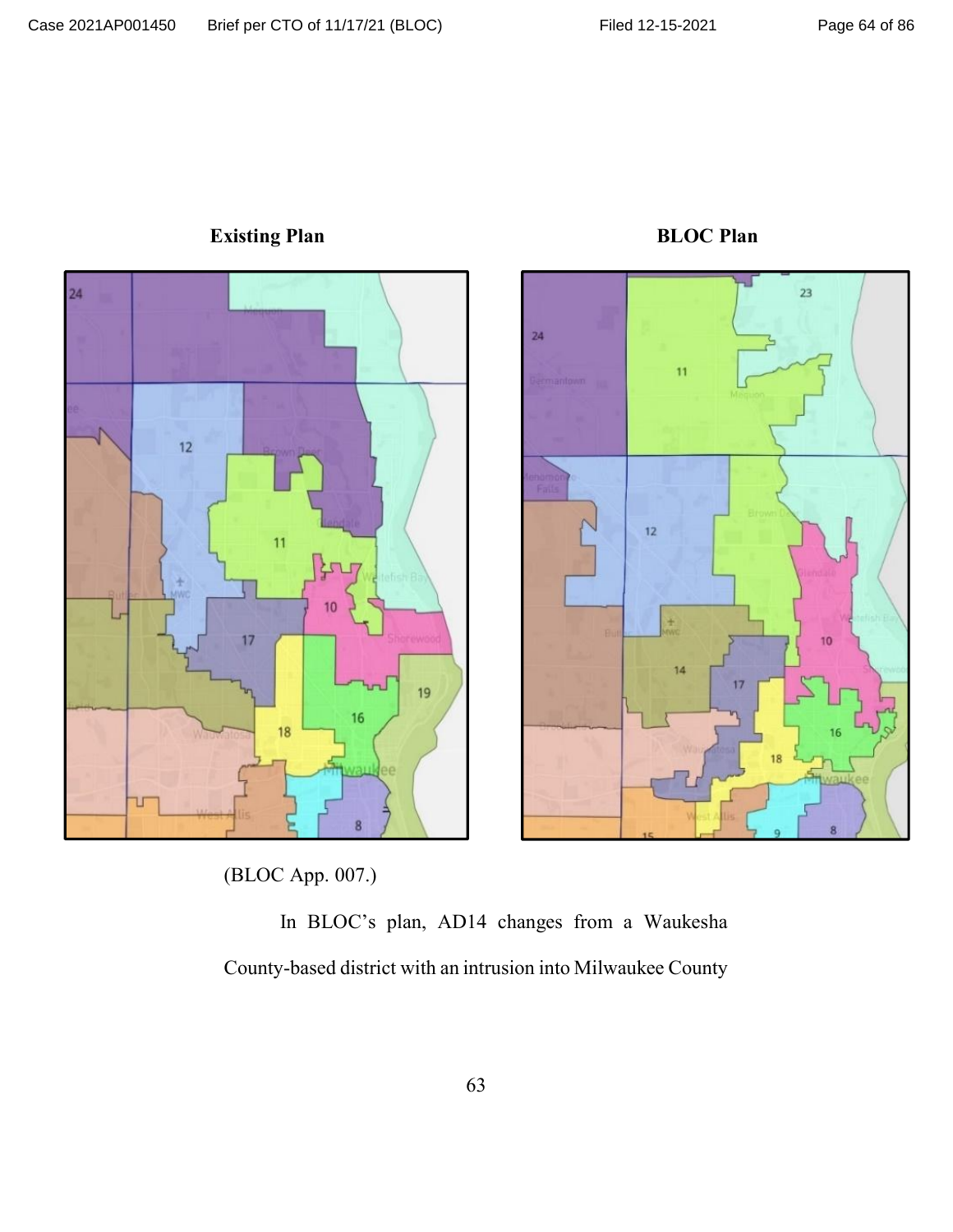into a Black-majority district contained wholly within Milwaukee County. Districts 10, 11, 12, 16, 17, and 18 remain majority Black and, as the expert analysis of Dr. Collingwood demonstrates, *see supra*, past election data show that all seven districts would perform in primary and general elections to allow Black voters an equal opportunity to elect their candidates of choice, as the VRA requires.

The addition of a new VRA district in Milwaukee, plus the underpopulation of Milwaukee assembly districts in the existing plan, mean that Milwaukee districts must expand in size to pick up additional residents. Those population shifts occurred in two basic directions—north (in the direction of the overpopulated Fox Valley districts that needed to contract and lose population) and southwest, en route to the overpopulated Madison-area districts. The expansion north was dictated by the VRA districts pushing AD24 out of Milwaukee County. The choice to expand district boundaries in a southwest route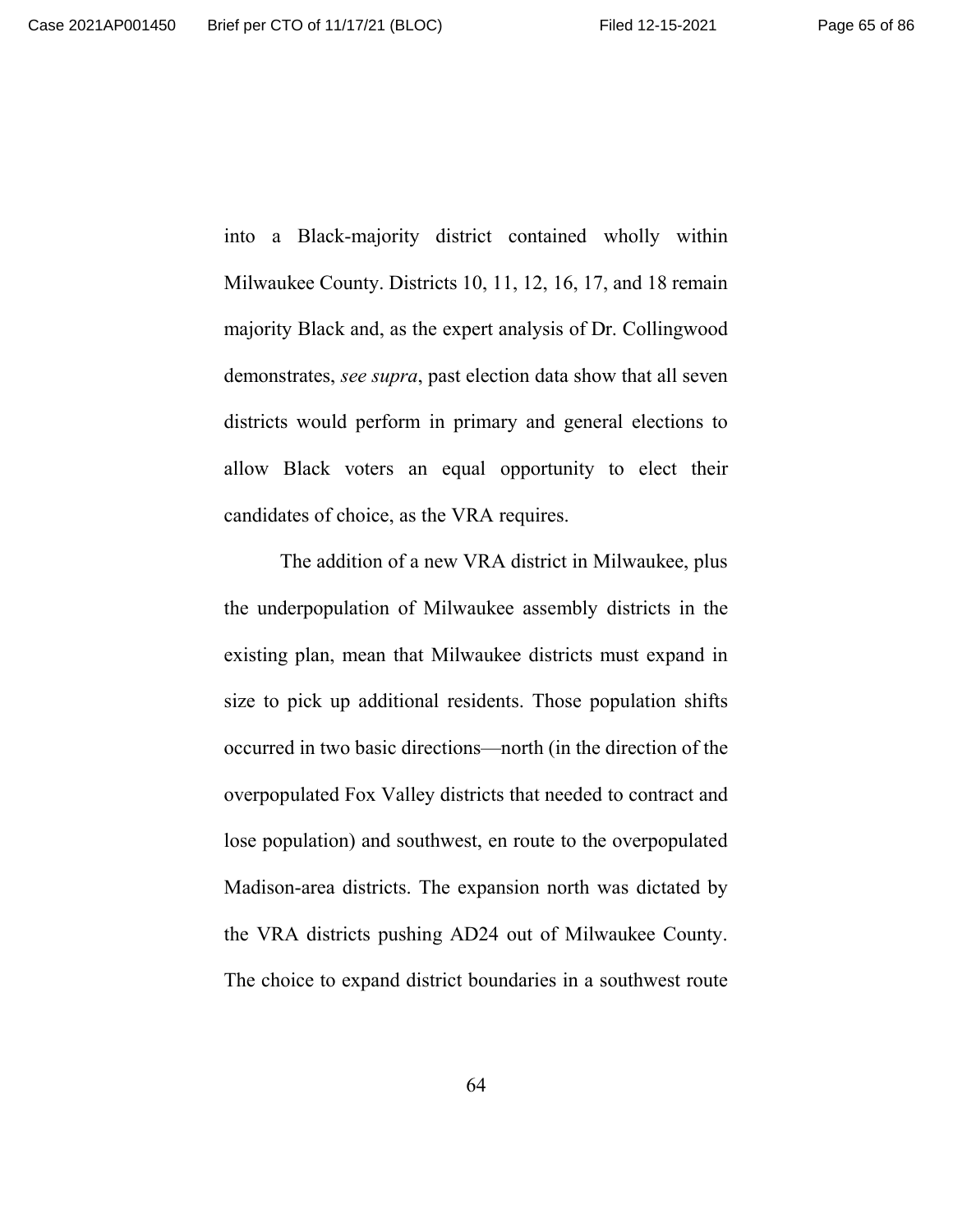rather than due west minimized the number of significant boundary changes, given the greater number of people (and therefore districts) in Waukesha County and areas west versus along the Illinois border. Moreover, the districts along the Illinois border required changes anyway to account for underpopulated districts in Kenosha and Racine needing to expand to the west. (AD64, 65, and 66). (BLOC App. 118-21, Mayer Rpt. at 4-7.)

#### **a. Changes North from Milwaukee**

On the northern end of Milwaukee County, AD11 (a Black-majority VRA district) assumed Brown Deer and a portion of Mequon, previously in AD24.<sup>20</sup> This required AD24

 $20$  At the same time, BLOC's AD10 shifts out of the village of Shorewood (which it includes in the benchmark plan) and instead takes Glendale, which was previously in AD11. This is because the data show that Shorewood has high turnout in Democratic primaries and its voters demonstrate stark racially polarized voting, jeopardizing the ability of Black voters in AD10 to elect their candidate of choice in the district. (BLOC App.036, Collingwood Rpt. at 24.) BLOC's plan minimizes the resulting changes by shifting AD23 south to absorb Shorewood. This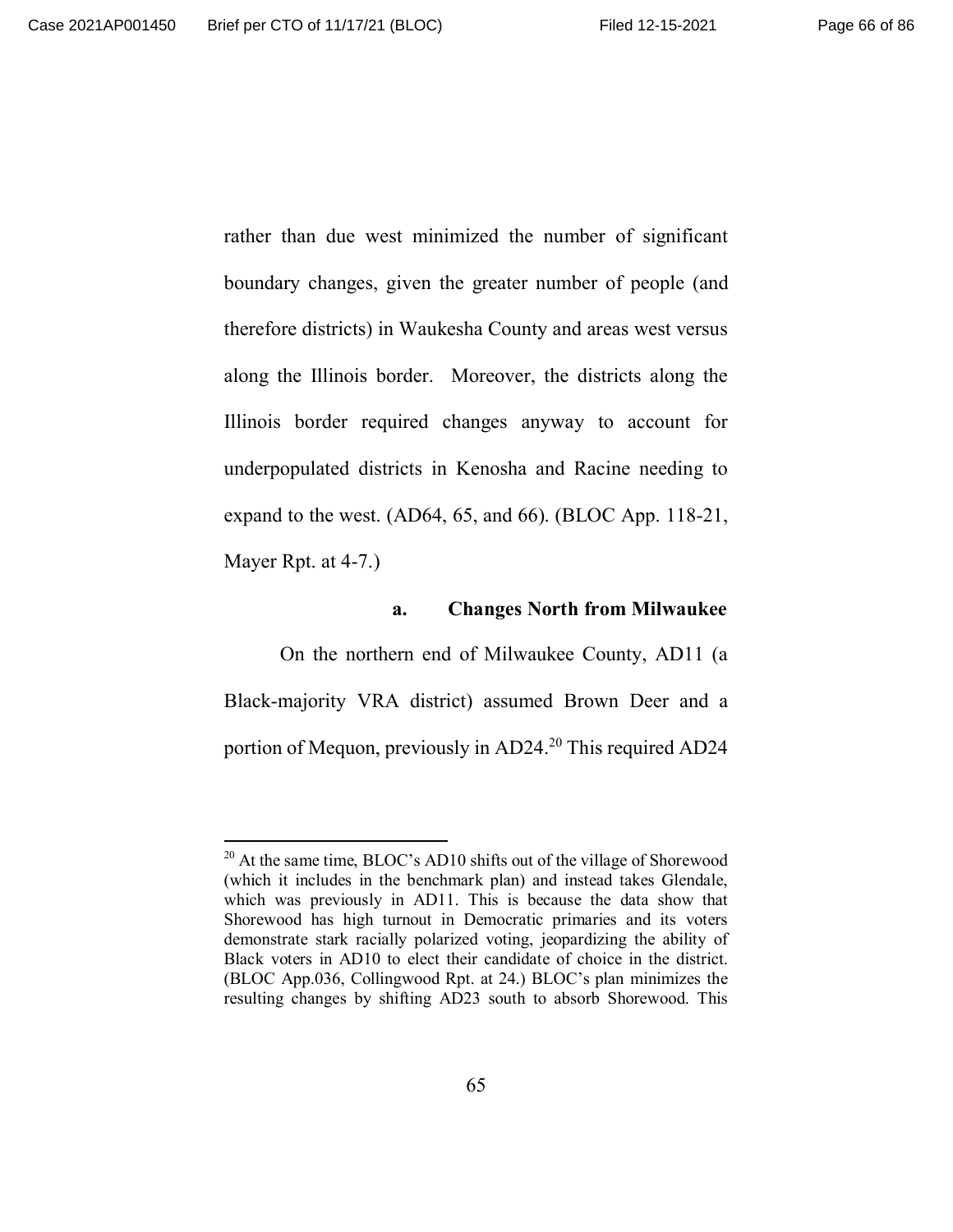to push north (in the direction of overpopulated districts that need to shed population in the Fox Valley) and acquire population previously assigned to AD60 (and AD23, which moved south to assume Shorewood from AD10, *see* n. 20). In turn, this required AD60 to assume population previously assigned to AD26, as shown below:

advances communities of interest by joining the similar lakeshore villages of Shorewood, Whitefish Bay, Fox Point, and Bayside in a single district.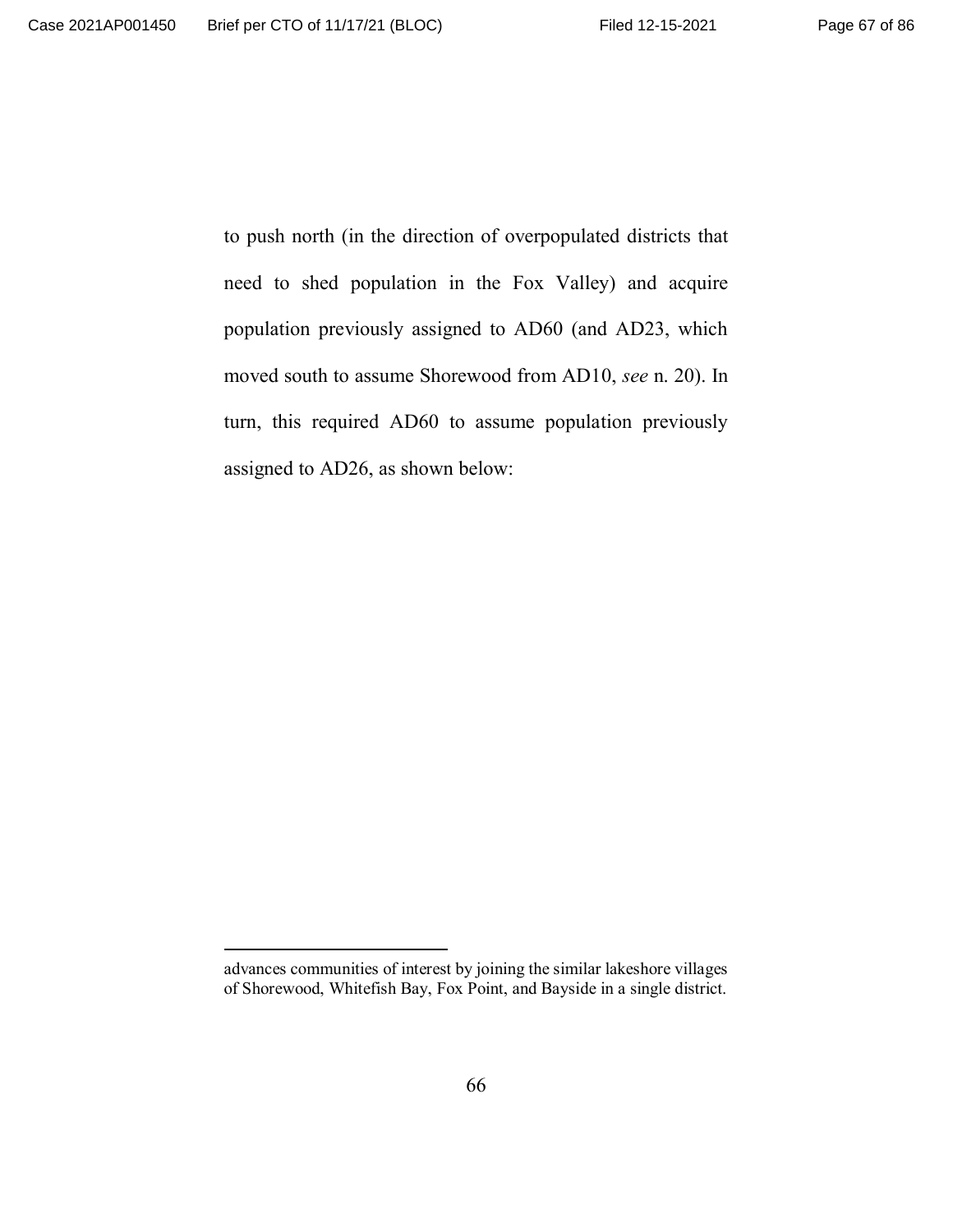

# **Existing Plan BLOC Plan**

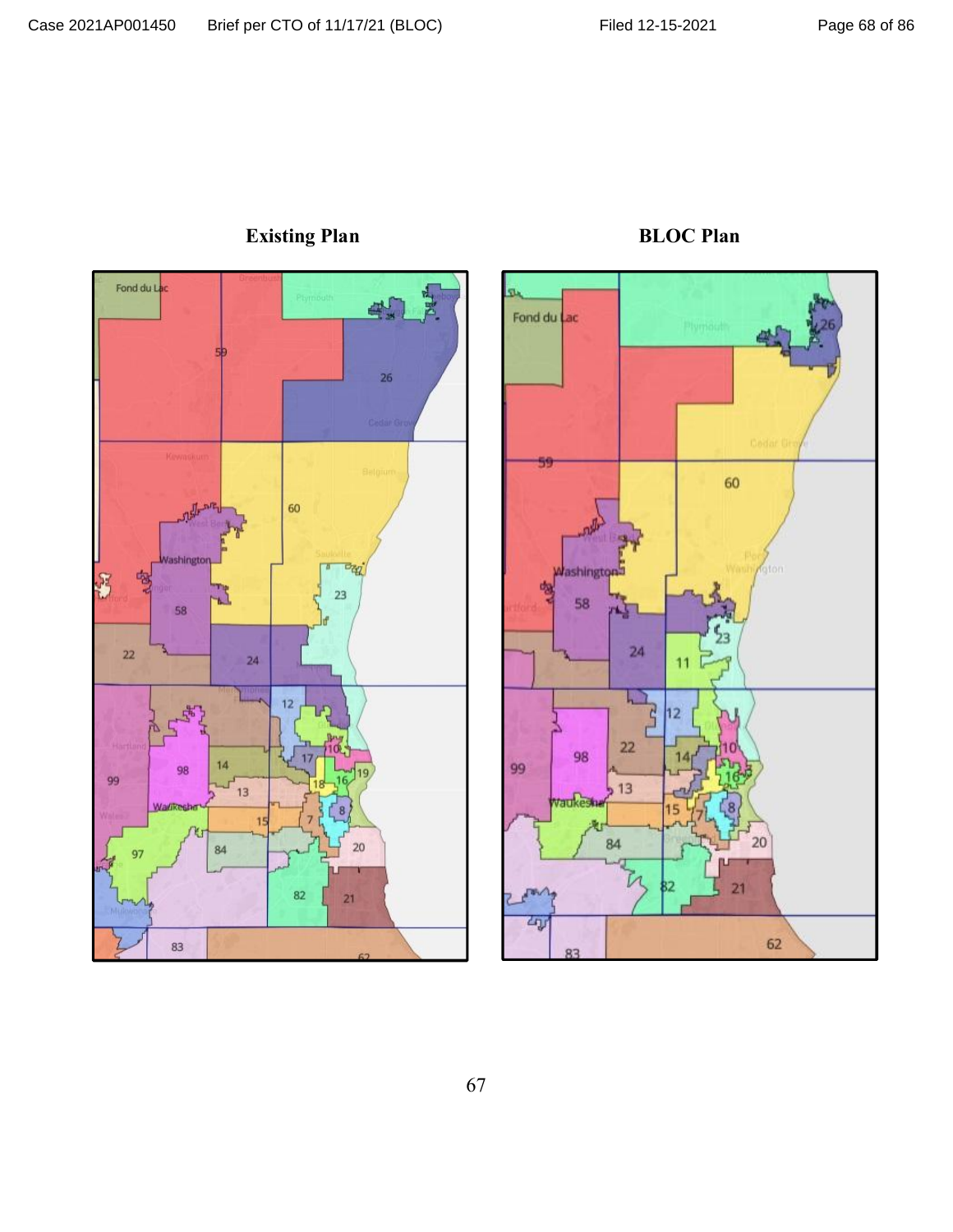(BLOC App. 006-07.)

In choosing the district from which AD60 should take population to make up for its loss of population to AD24, the BLOC plan is guided by the Wisconsin Constitution. In the existing plan, the city of Sheboygan is split between AD26 and AD27, as shown below. But the changes emanating from Milwaukee to the north meant that AD26 needed to pick up nearly the same number of people as the existing plan split from Sheboygan into AD27.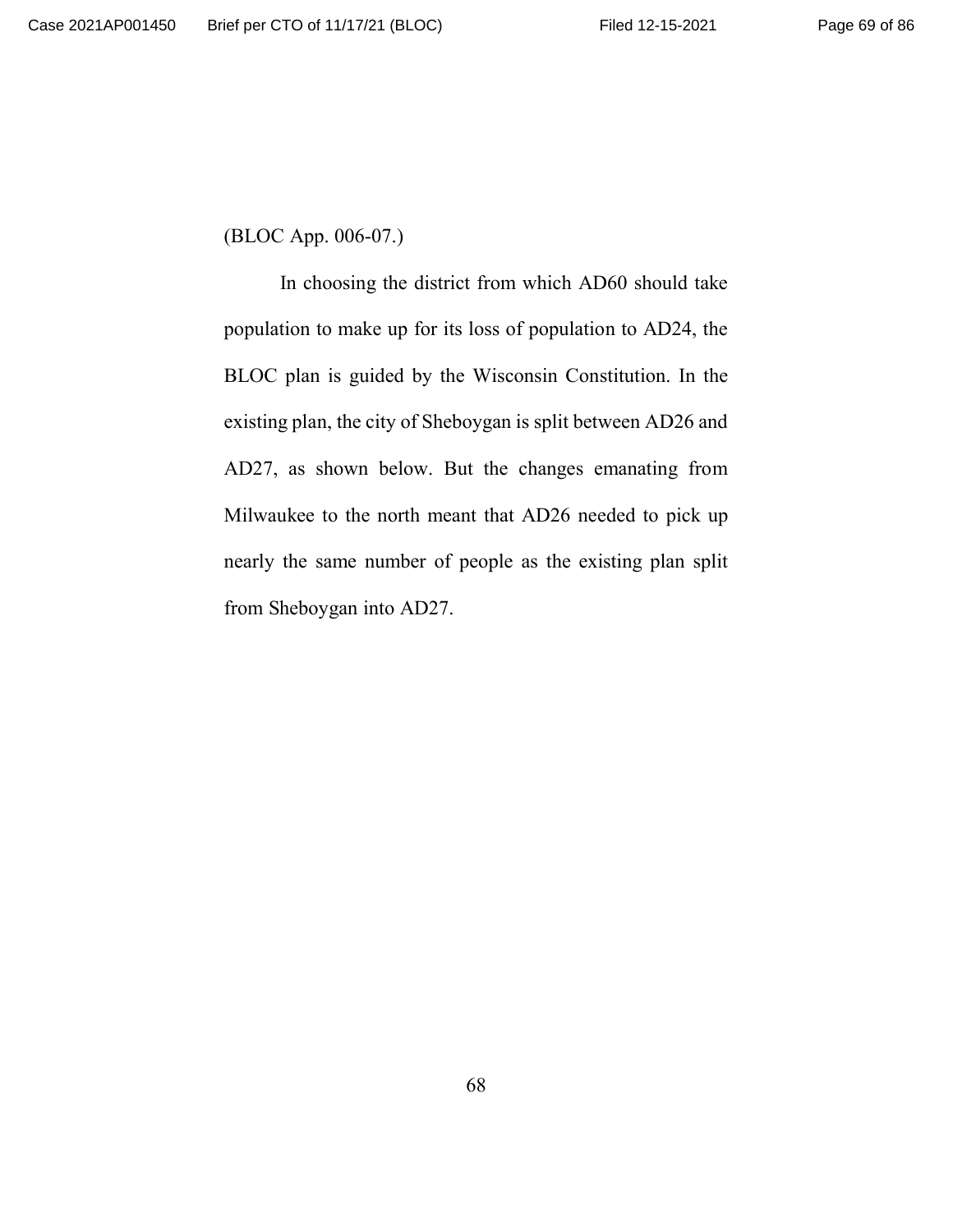

**Existing Plan BLOC Plan**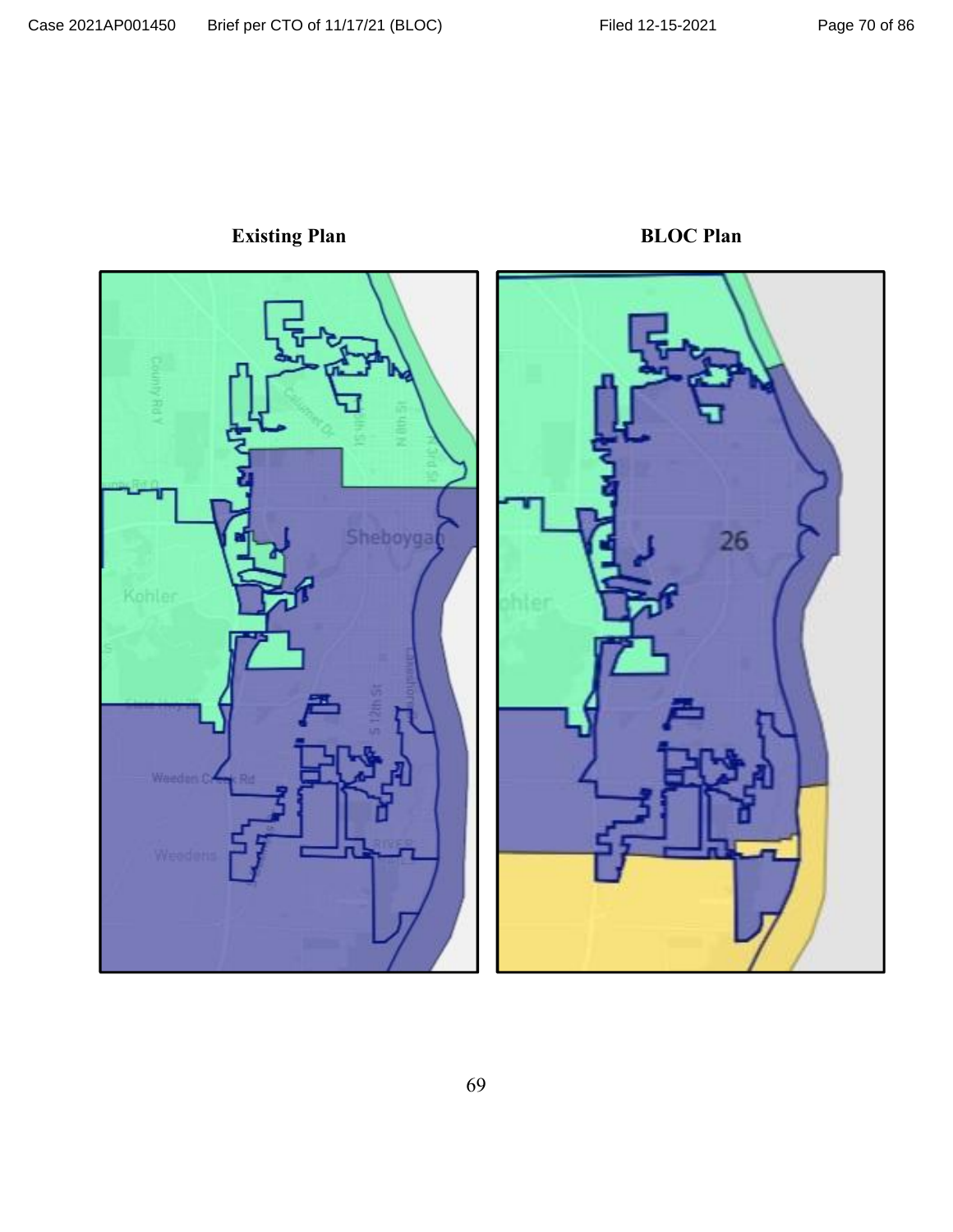(BLOC App. 006.)

In accord with Article IV, Section 4 of the Wisconsin Constitution, the BLOC plan prioritized preserving Sheboygan's municipal boundaries in determining how to make the "least changes" given the necessary expansion of Milwaukee-area districts to the north. A contrary decision would "choose a remedy that solves one constitutional harm while creating another." *Johnson*, 2021 WI 87, ¶ 34.<sup>21</sup>

## **b. Changes Southwest from Milwaukee**

The underpopulation of Milwaukee districts required additional expansion beyond the assumption of portions of Ozaukee County to the north. Ultimately, the expansion of Milwaukee area underpopulated districts would continue in domino fashion until the Madison area was reached, where

 $^{21}$  The resulting changes to AD27, which lost its portion of the Sheboygan split, were resolved by assigning it several towns that remained unassigned after it was necessary to contract AD59 toward Madison in light of overpopulated districts in that region shedding population, as discussed *supra.*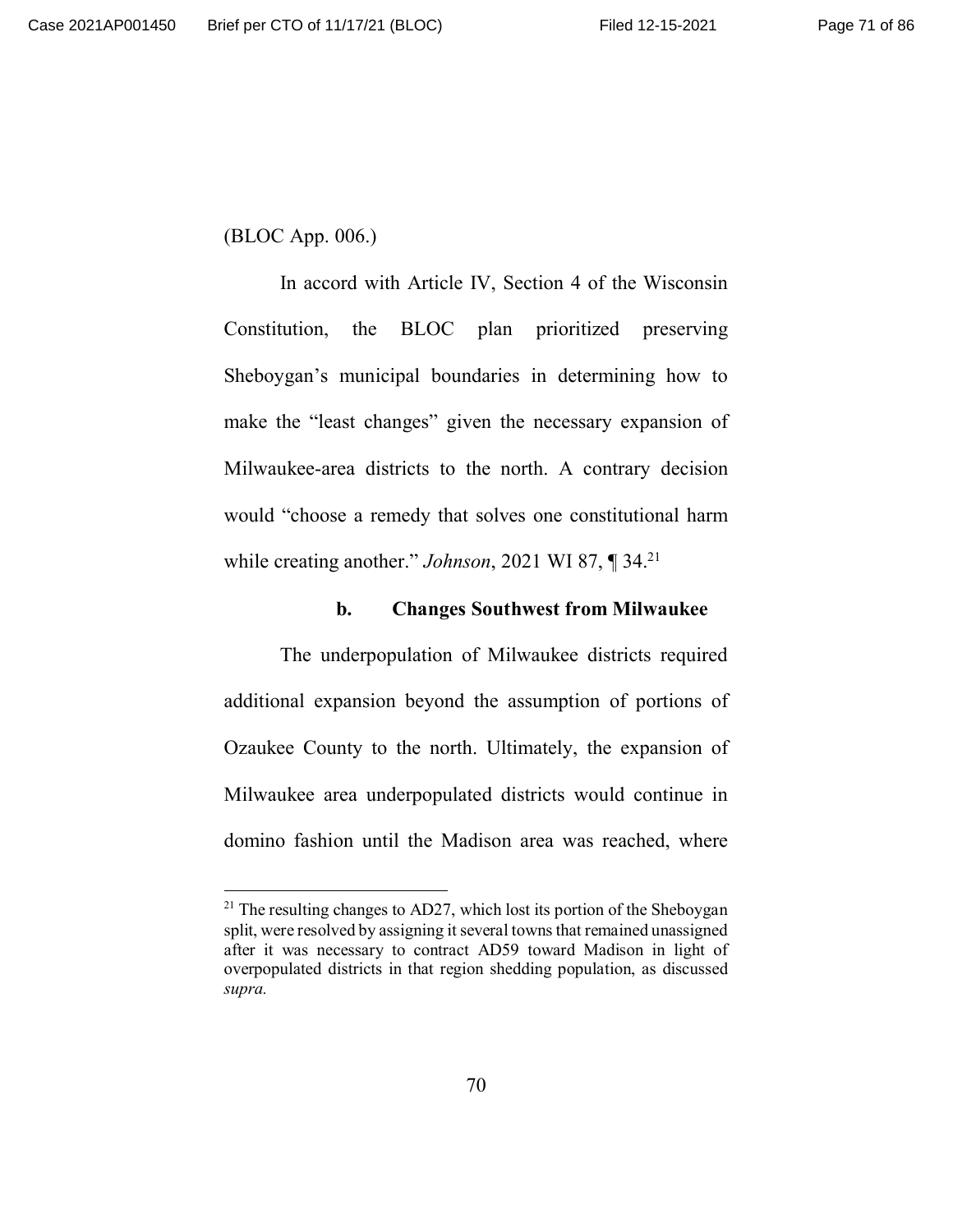districts needed to contract and shed excess population. As explained above, the BLOC plan reaches Madison via movement southwest from Milwaukee along the Illinois border in order to minimize the number of districts requiring marked changes to their borders in populous Waukesha County. Moreover, the districts along the Illinois border required movement west anyway because of expansion from underpopulated Racine and Kenosha districts.

The maps below illustrate this movement of population: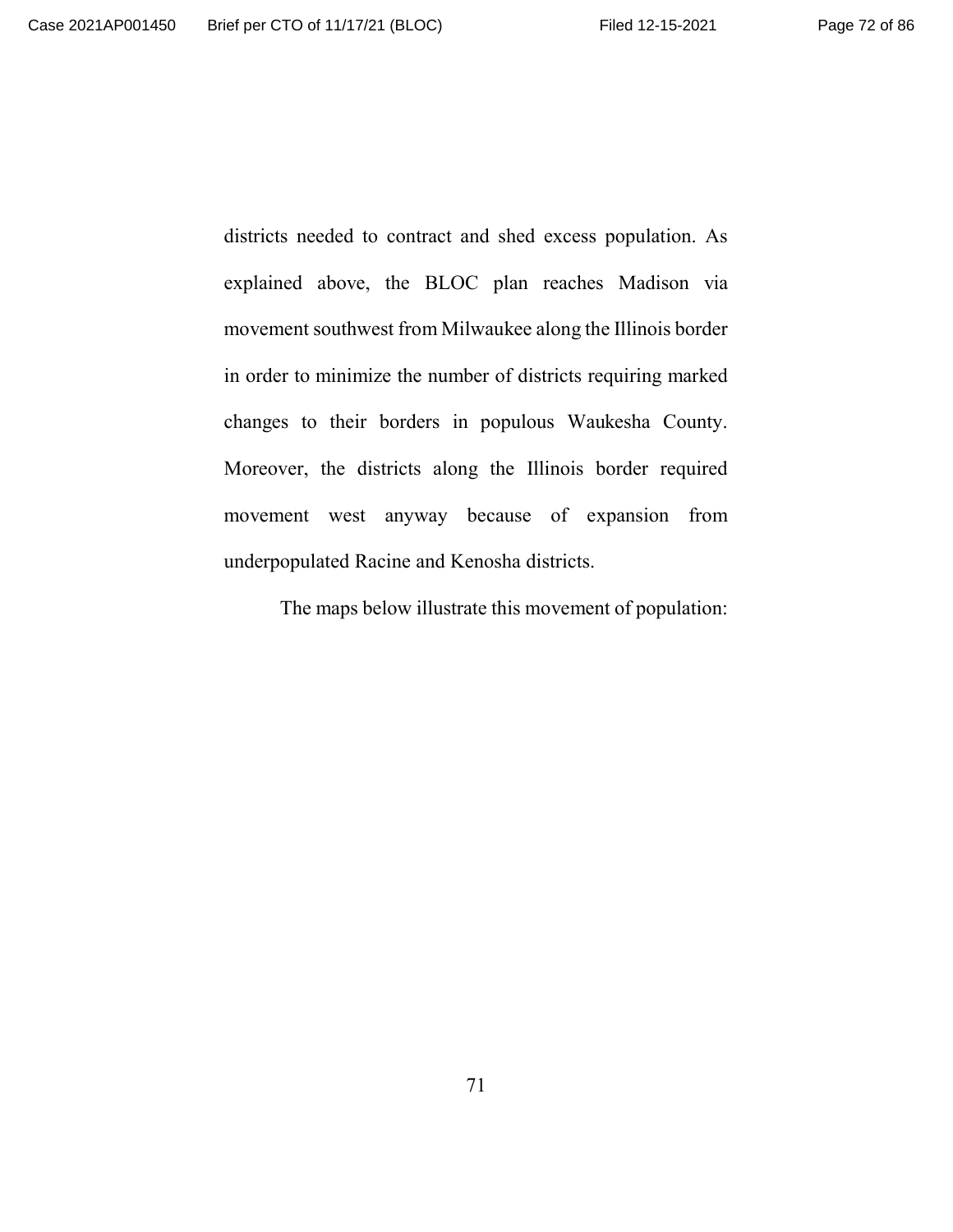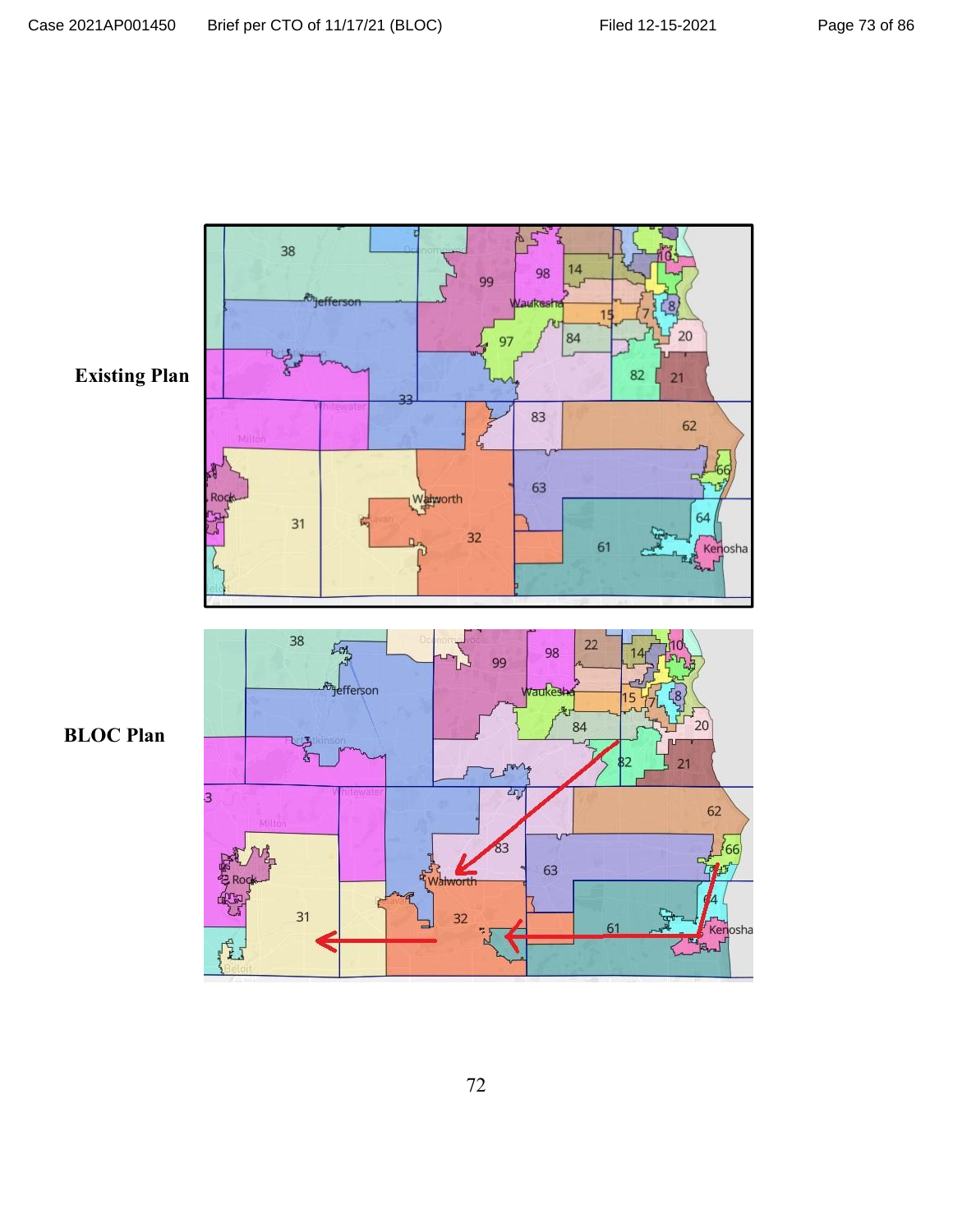(BLOC App. 006.)

The combination of expanding districts southwest from Milwaukee, west from Kenosha/Racine, and merging AD83 into portions of AD33 (shown in blue, and starting in Mukwonago), meant that by the time AD31 was reached, it needed to gain about 29,000 people. In the existing plan, AD31 and AD45 split the city of Beloit, with roughly 29,000 residents of Beloit on the AD45 side of the line. Consistent with Article IV, Section 4 of the Wisconsin Constitution, the BLOC plan eliminates the split of the City of Beloit given population shifts from Milwaukee and Kenosha/Racine, as shown below: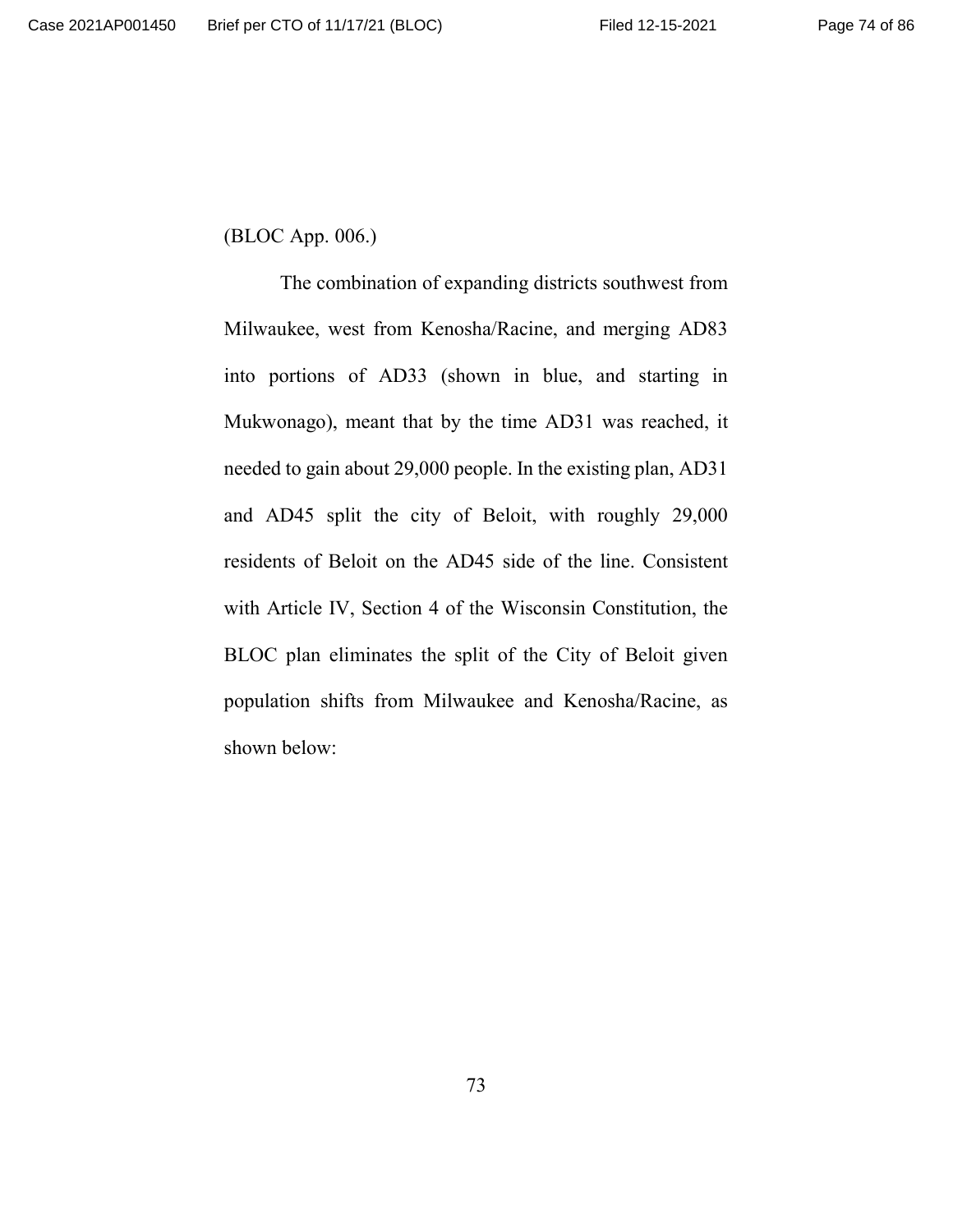

**Existing Plan BLOC Plan** 

(BLOC App. 006.)

The remaining changes needed to AD45 are accomplished by picking up the city of Monroe from AD51 and changes made possible by the contraction of Madison area districts. This results in the elimination of a county split, with AD51 assuming all of Iowa County as a result. (*See* BLOC App. 006.)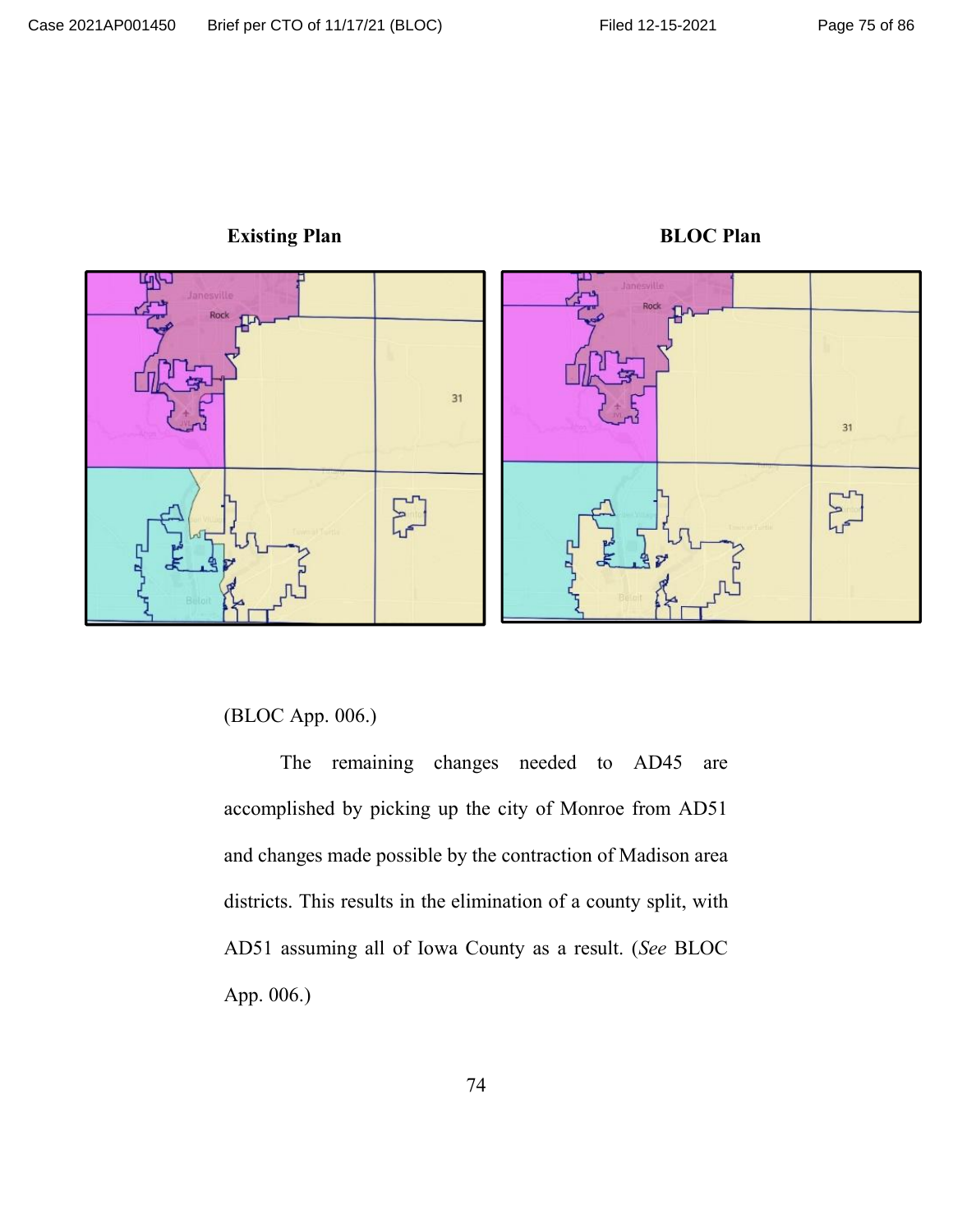## **4. Madison-Area Changes Necessary to Balance Population**

The overpopulation of the Madison area districts is resolved in the BLOC plans in two ways. First, as shown above, the BLOC plans expand Milwaukee-area districts southwest, with ripple effects west through AD31 and AD45 in and around Beloit. Adjustments then turn northward toward Madison, resolving much of the changes needed to balance population in the area. Second, the remaining population is resolved by contracting AD37 and AD38 toward Madison. This is necessary because of unassigned "gaps" resulting from the contraction of Madison districts, as shown below: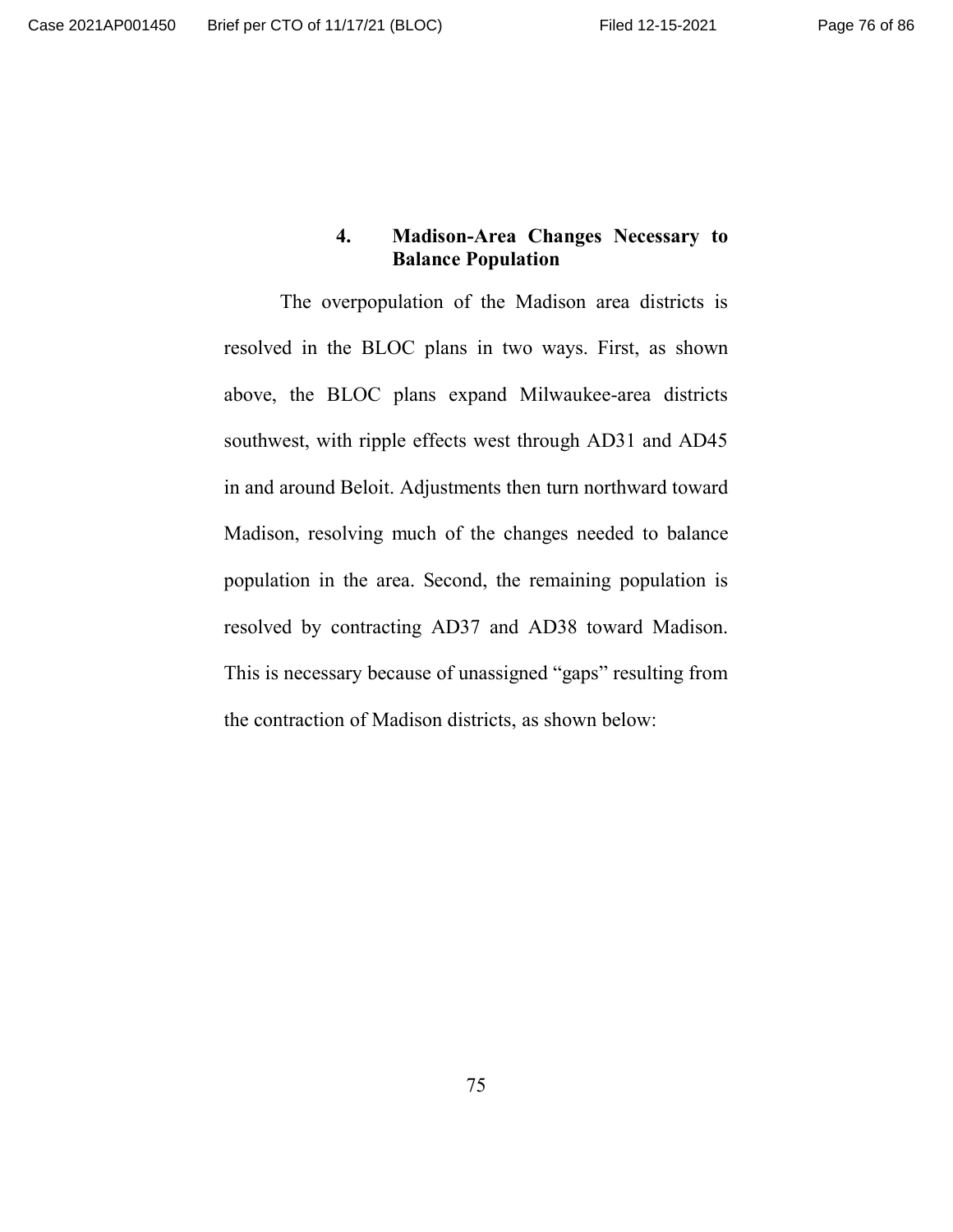

## **Remaining Unassigned Madison-Area Population**

(BLOC App. 006.)

AD37 and 38 thus contract inward into Dane County, picking up the excess population from Madison-area contraction of overpopulated districts. AD39 picks up the population that AD37 and 38 shed in the process, and the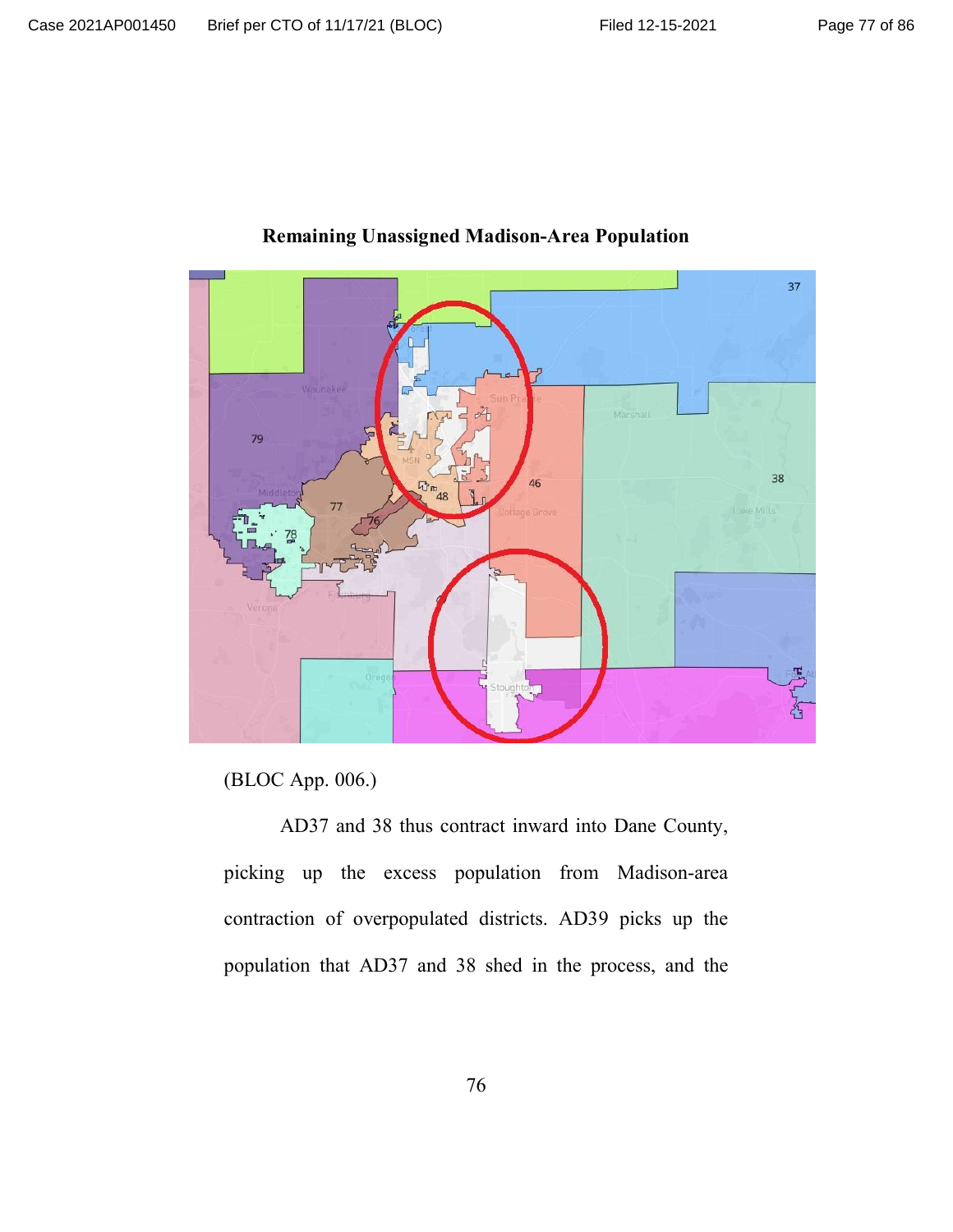remaining changes are largely resolved by AD59 shifting south.

This completes the circle of the major population shifts in the map, because AD59's southward move creates room to balance population that resulted in the northward expansion of districts from Milwaukee, as illustrated below with red arrows: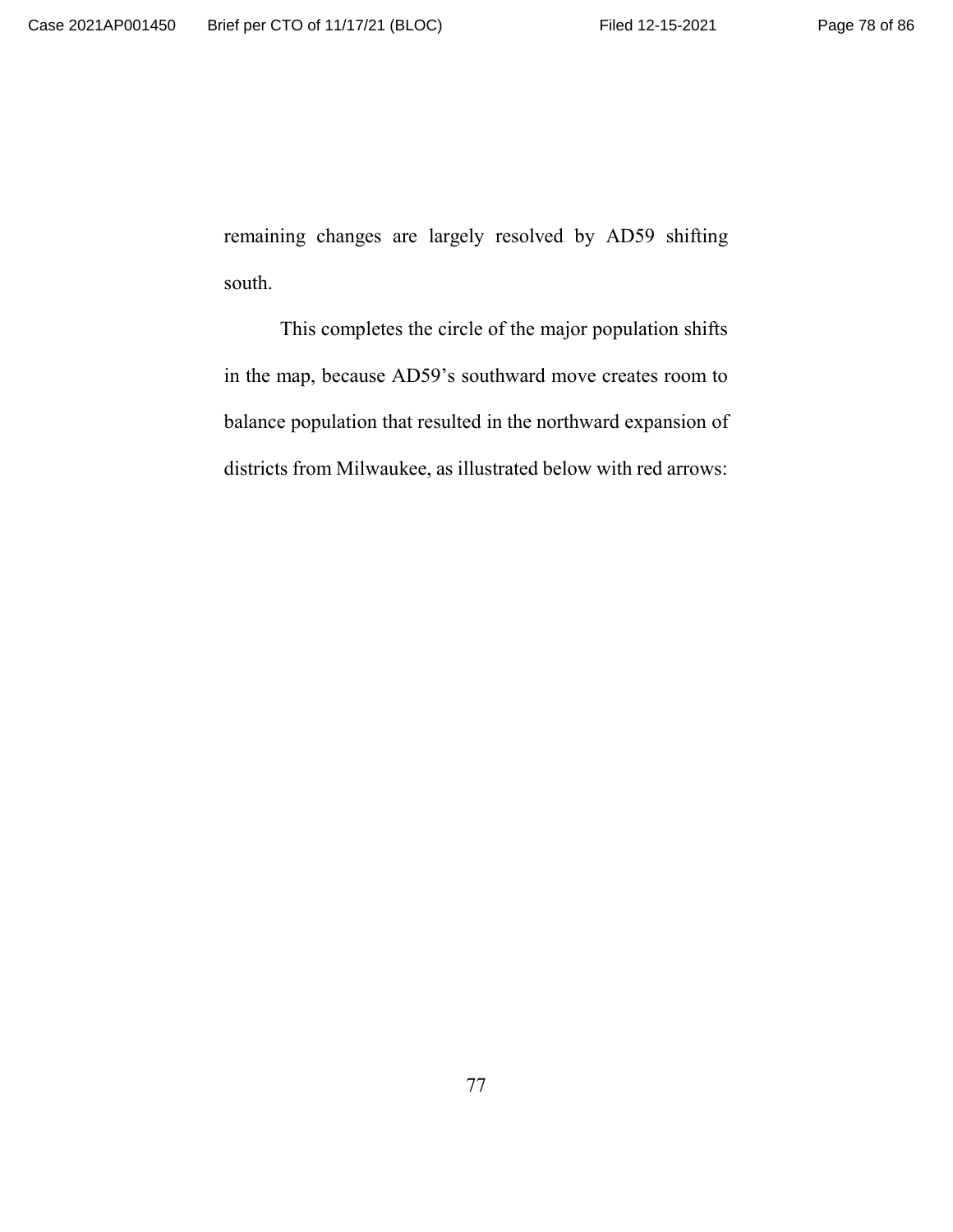

# **Flow of Milwaukee/Madison Population in BLOC Plan**

This flow of population follows the "least-change" approach because it minimizes the number of districts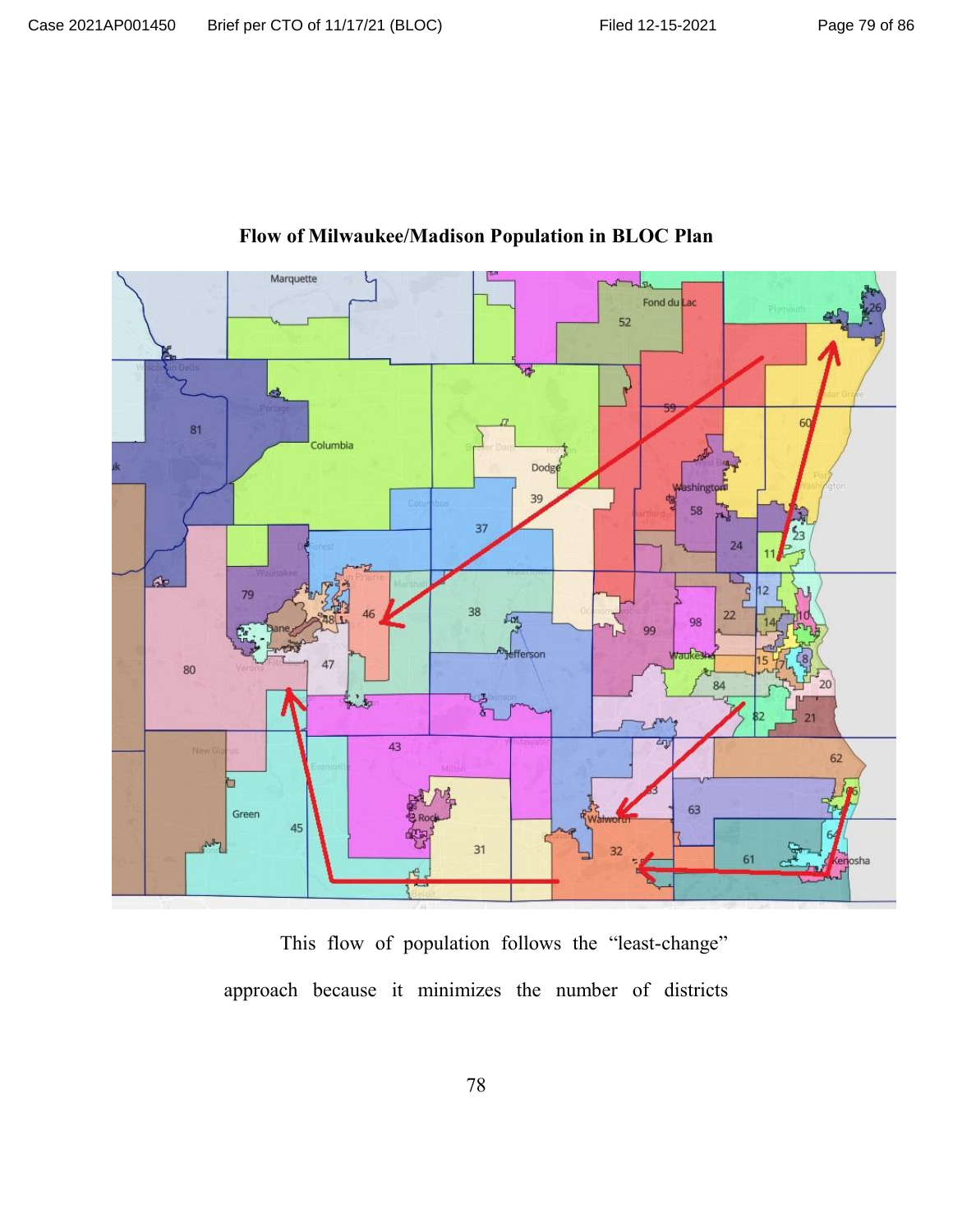(particularly in the populous Milwaukee suburbs) requiring marked changes. Moreover, it follows the Wisconsin Constitution in determining *how* to make the least changes, by resolving two major municipal splits in the process: the split of Sheboygan and Beloit in the existing plan. As the core retention data addressed above shows, the BLOC plan makes limited changes to the existing plan, while simultaneously protecting the VRA rights of Black voters in Milwaukee and respecting the constitutionally mandated respect for municipal boundaries and communities of interest.<sup>22</sup>

\* \* \*

As this brief and the attached expert reports explain, the BLOC plans comply with the VRA, equalize population, and satisfy the "least-change" approach by maximizing core

 $22$  Although there are other changes in the BLOC plans to balance population, including to overpopulated districts in the Fox Valley/Green Bay area and near Hudson, these modifications are accomplished more simply by shifting population from nearby underpopulated districts.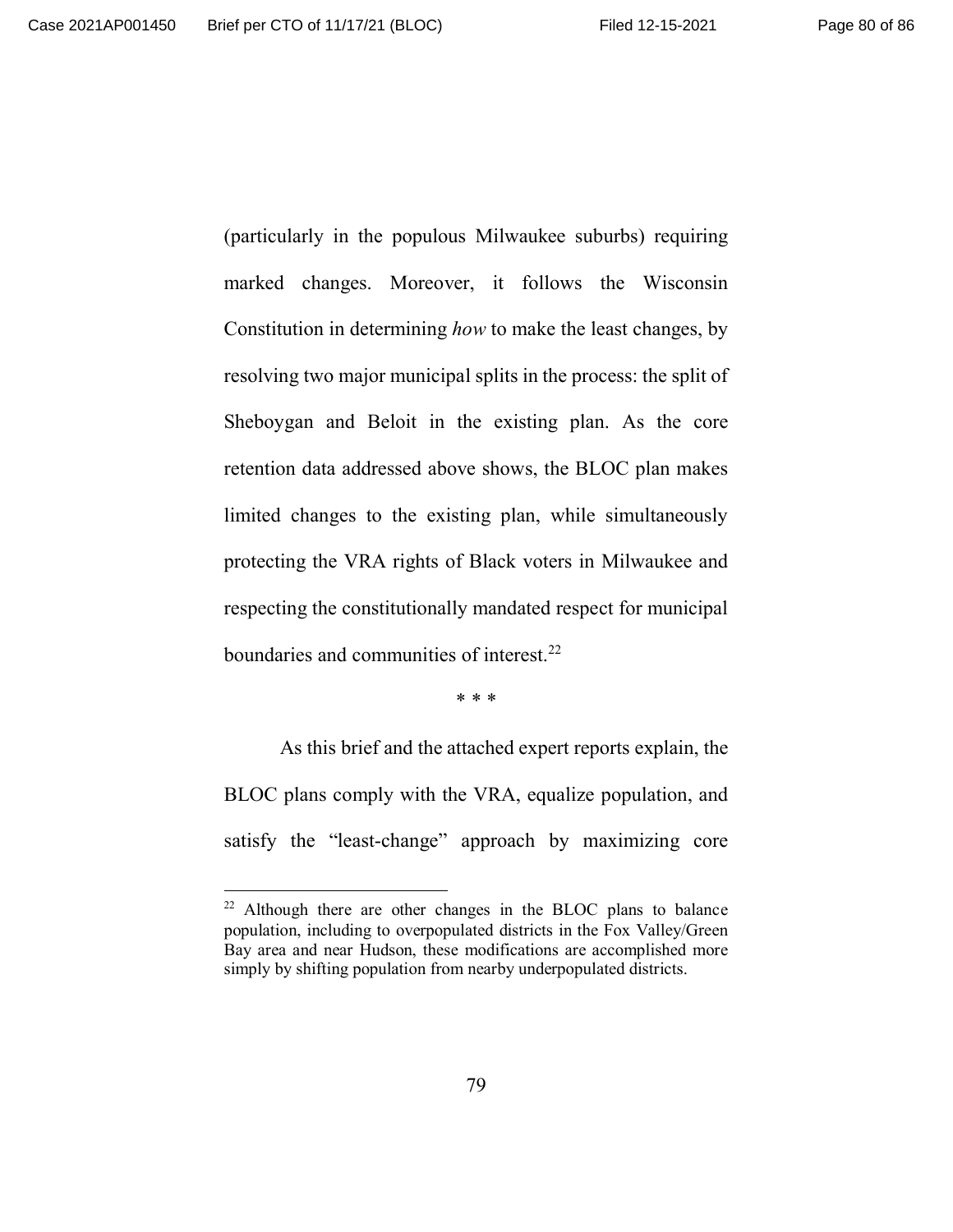retention and minimizing the number of districts affected by population changes.

#### **CONCLUSION**

The Voting Rights Act requires that the existing Black majority assembly districts in Milwaukee, many of which are packed with excessively high percentages of Black voters, be unpacked, and that Black voters in neighboring, whitedominated districts be uncracked. As the BLOC Petitioners show, a seventh VRA district for Black voters can, and must, be created to remedy this unlawful vote dilution. This conclusion flows from demographic, electoral, and totality of the circumstances data and expert analysis proffered by the BLOC Petitioners. The Court must start by ensuring that its remedial plan complies with the VRA in this manner.

Doing so dictates how the "least-change" approach to balancing population begins. The BLOC Petitioners have offered proposed assembly and state senate plans that comply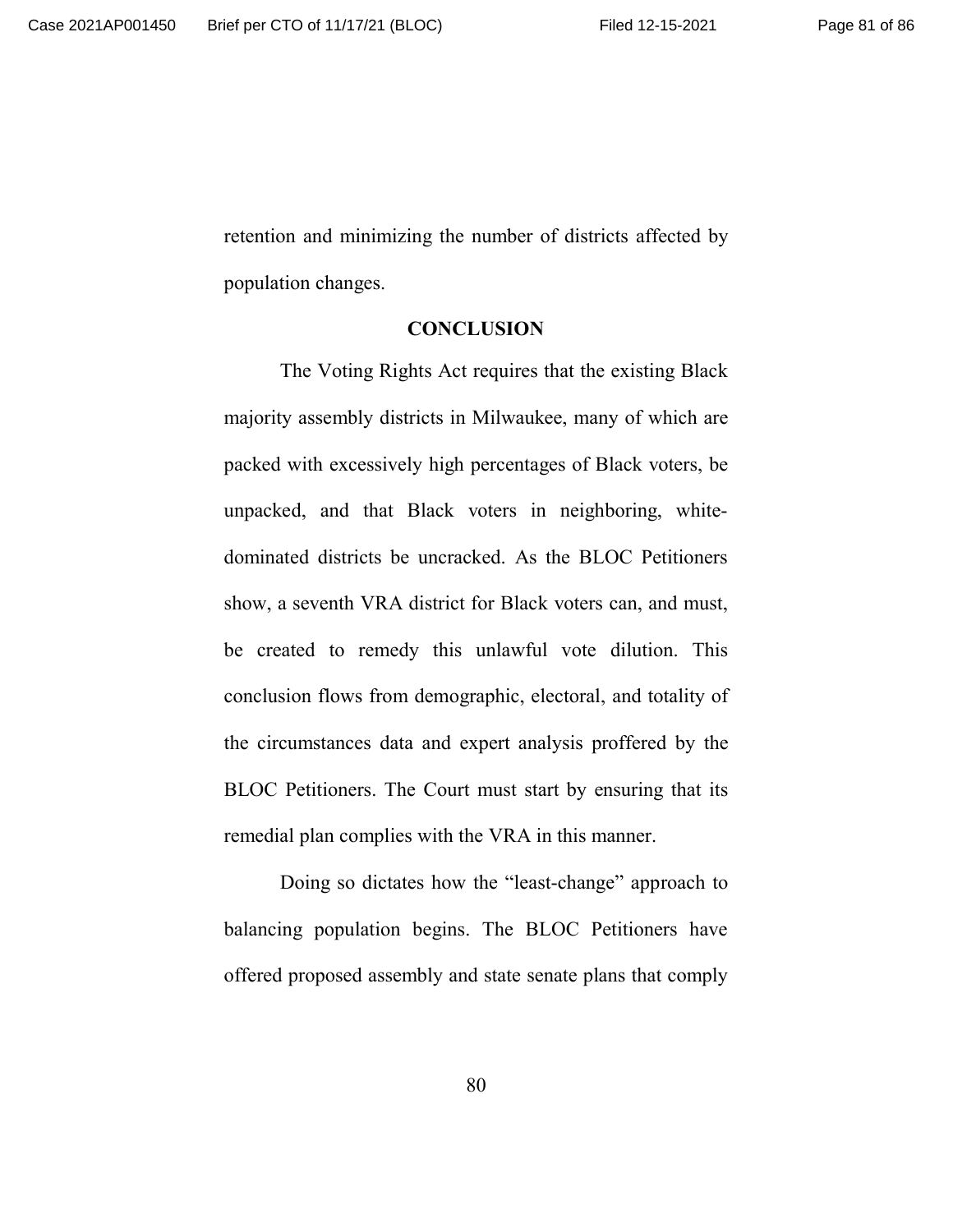with the VRA and balance population while minimizing the numbers of districts markedly altered, as reflected in the high core retention figures discussed above. Where changes were necessary—and changes are necessary to balance disconnected areas of over- and under-population—the BLOC plans prioritize the Wisconsin Constitution's redistricting criteria to determine how to make the "least changes" to the existing districts. Doing so resolves two noteworthy municipal splits in the existing plan, in Sheboygan and Beloit, and thus ensures that the Court's remedy of the malapportionment does not create a plan inconsistent with the Wisconsin Constitution's criteria.

Dated: December 15, 2021.

By **Electronically signed by Douglas M. Poland** Douglas M. Poland, SBN 1055189 Jeffrey A. Mandell, SBN 1100406 Colin T. Roth, SBN 1103985 Rachel E. Snyder, SBN 1090427 Richard A. Manthe, SBN 1099199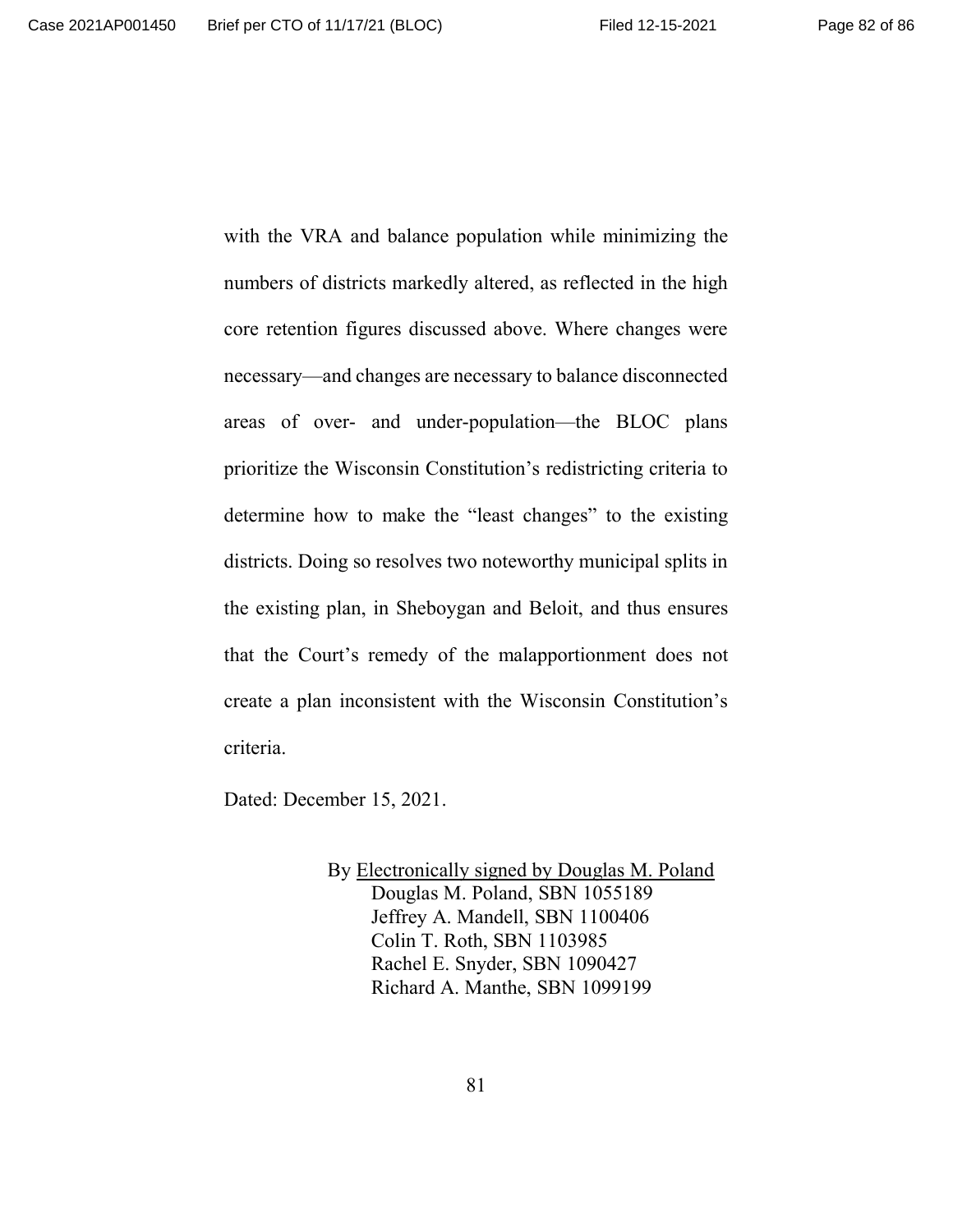Carly Gerads, SBN 1106808 STAFFORD ROSENBAUM LLP 222 West Washington Avenue, Suite 900 P.O. Box 1784 Madison, WI 53701-1784 dpoland@staffordlaw.com jmandell@staffordlaw.com croth@staffordlaw.com rsnyder@staffordlaw.com rmanthe@staffordlaw.com cgerads@staffordlaw.com 608.256.0226

Mel Barnes, SBN 1096012 LAW FORWARD, INC. P.O. Box 326 Madison, WI 53703-0326 mbarnes@lawforward.org 608.535.9808

Mark P. Gaber\* Christopher Lamar\* CAMPAIGN LEGAL CENTER 1101 14th St. NW Suite 400 Washington, DC 20005 mgaber@campaignlegal.org clamar@campaignlegal.org 202.736.2200

Annabelle Harless\* CAMPAIGN LEGAL CENTER 55 W. Monroe St., Ste. 1925 Chicago, IL 60603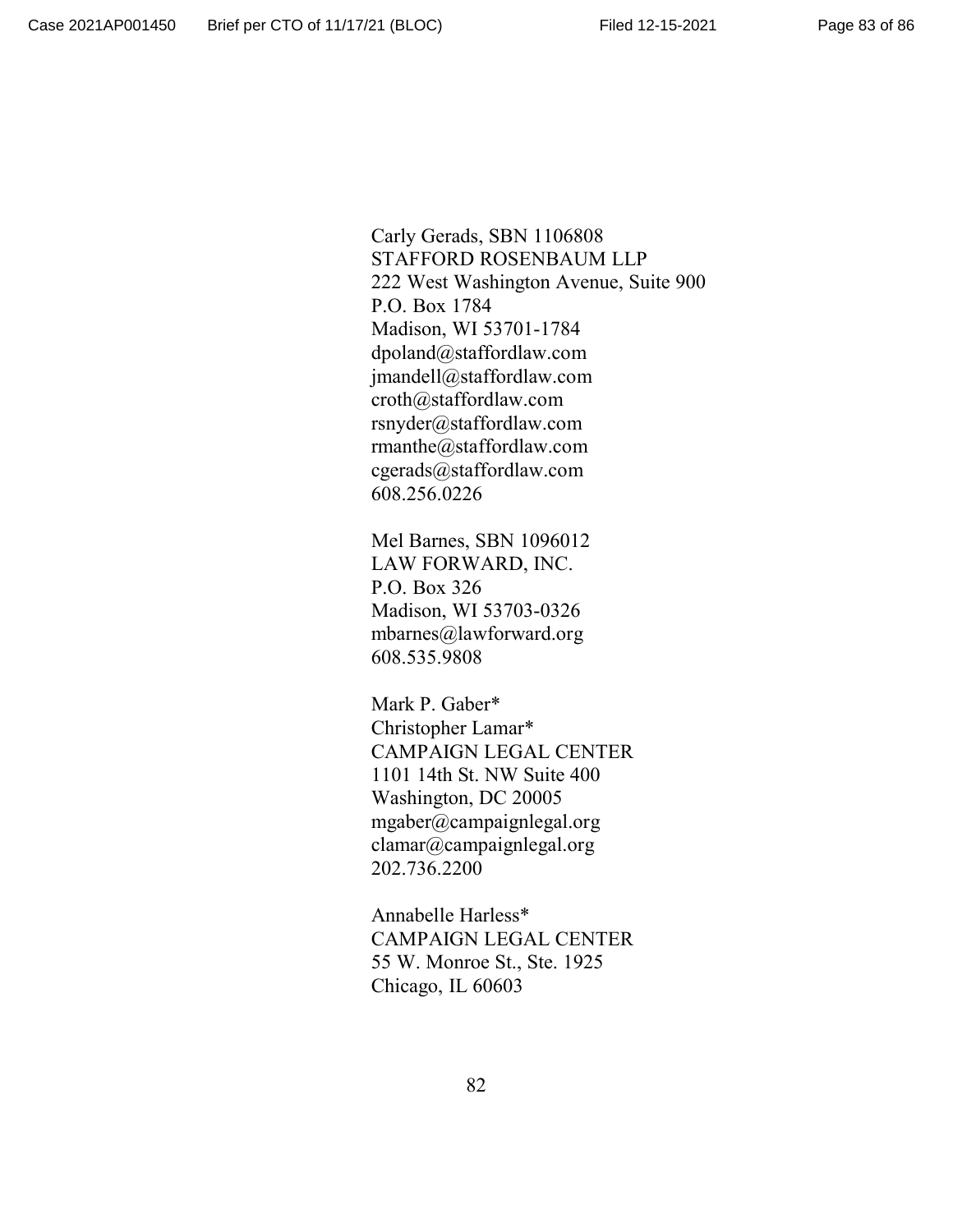aharless@campaignlegal.org 312.312.2885

\*Admitted *pro hac vice*

*Attorneys for Intervenor-Petitioners, Black Leaders Organizing for Communities, Voces de la Frontera, the League of Women Voters of Wisconsin, Cindy Fallona, Lauren Stephenson, and Rebecca Alwin*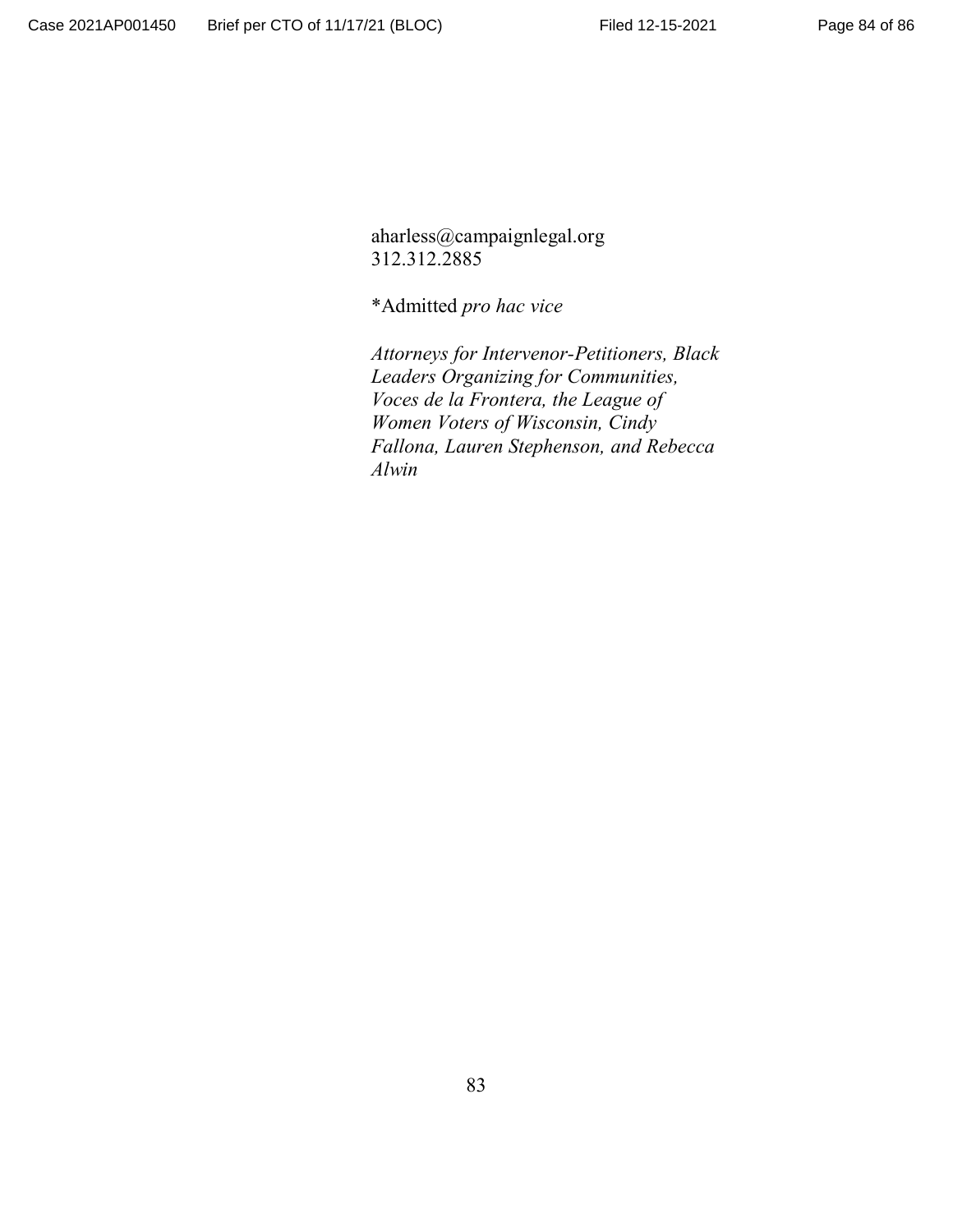## **CERTIFICATION OF COMPLIANCE WITH WIS. STAT. § 809.19(8g)(a)**

I hereby certify that this brief conforms to the rules

contained in s. 809.19 (8) (b), (bm), and (c) for a brief. The

length of this brief is 9,181 words.

Signed:

By Electronically signed by Douglas M. Poland Douglas M. Poland